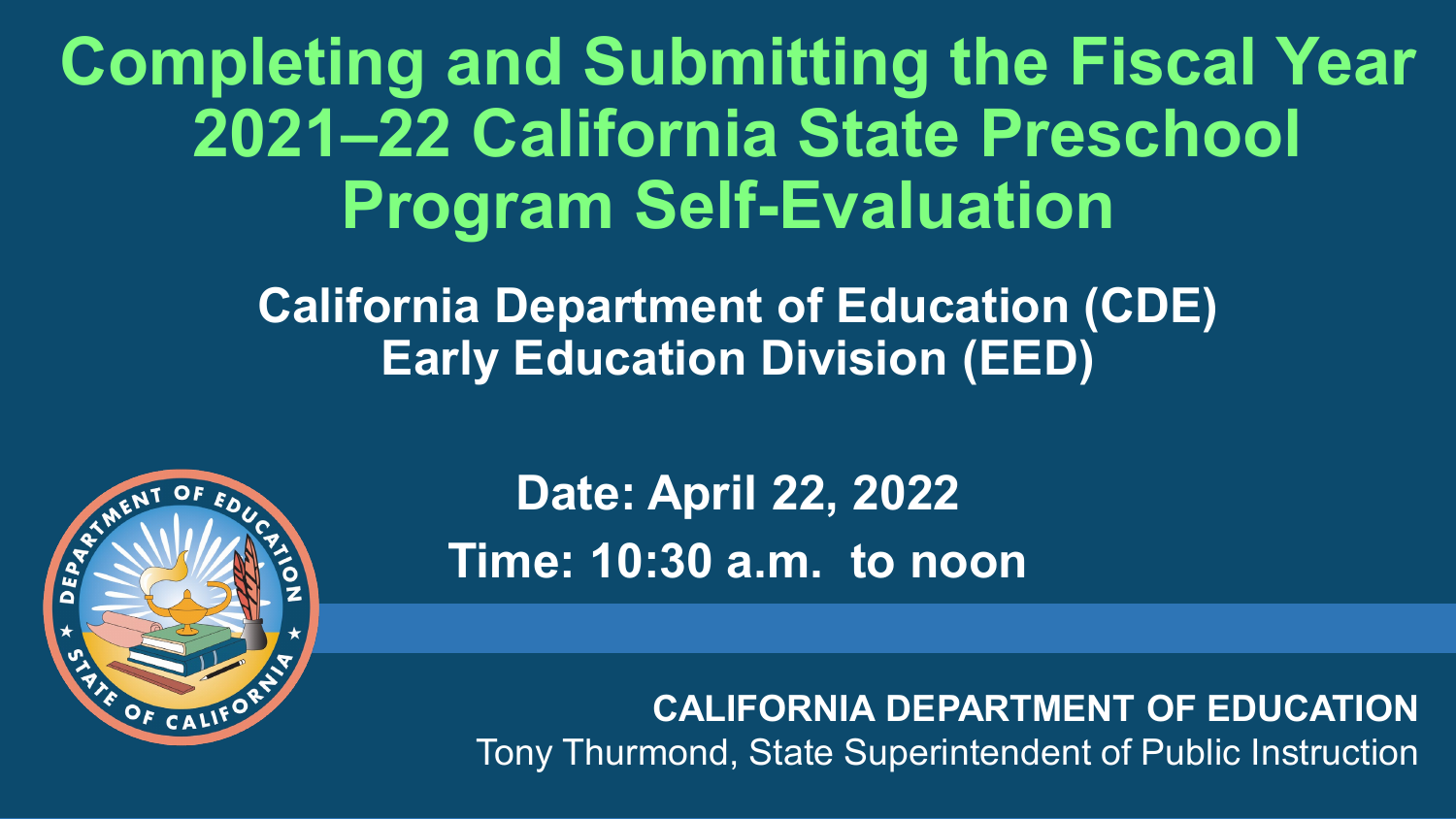## **Welcome and Introductions**

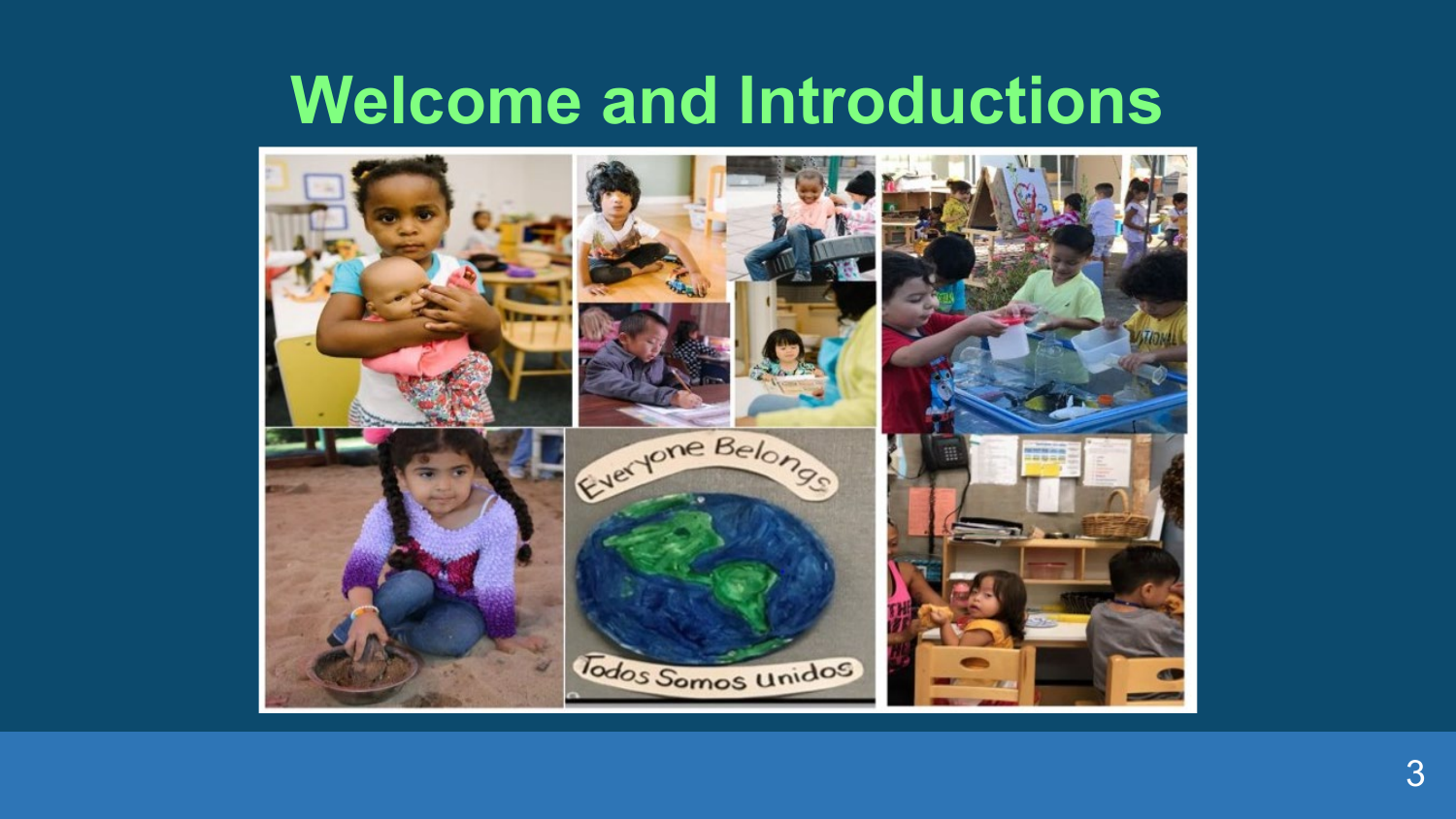# **Agenda**

- Purpose and Goals
- Program Self-Evaluation (PSE) Process
- Program Instrument (PI)
- Pulling it All Together
- Form PSE 4000 and PSE Submission Requirements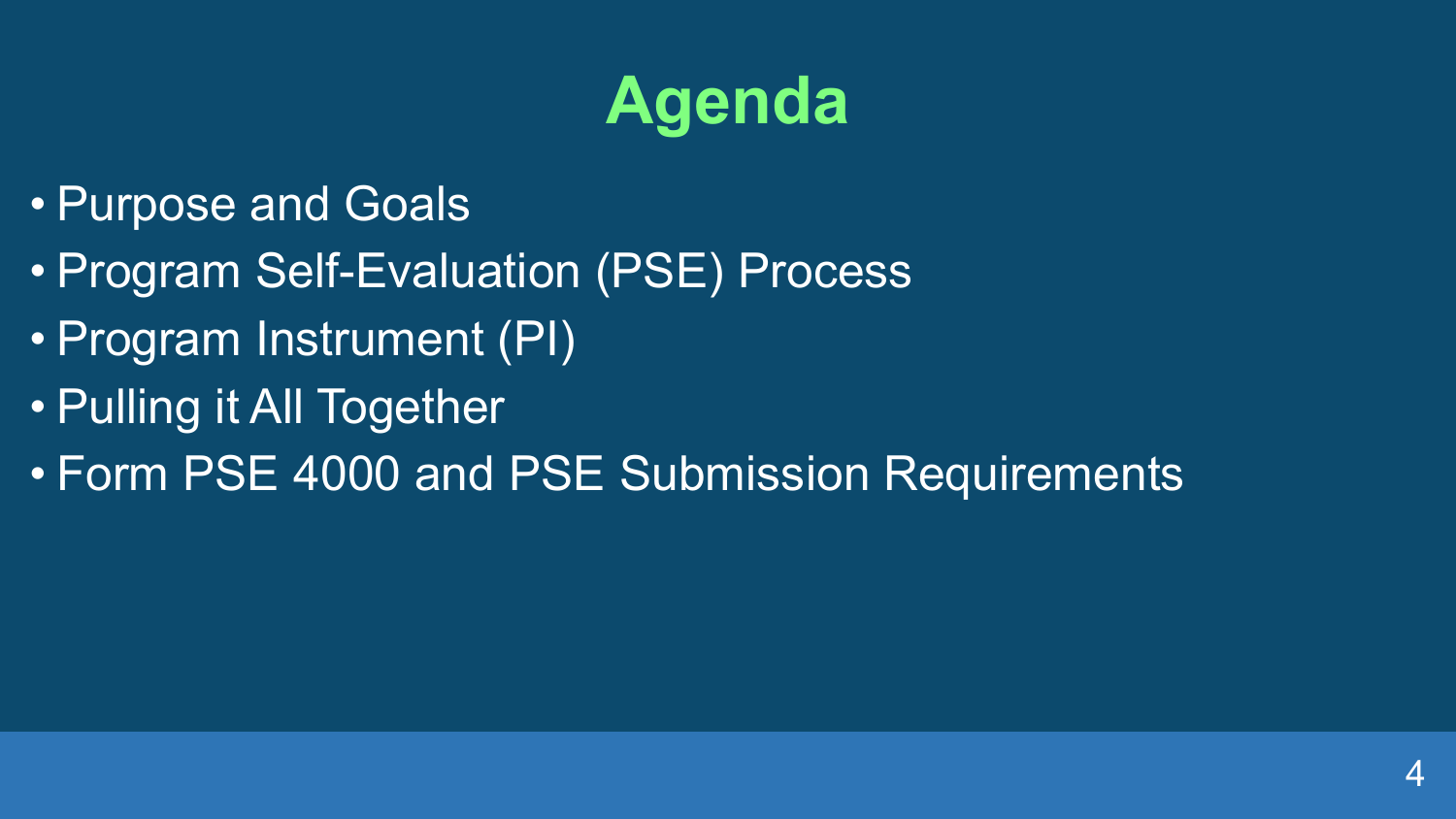# **Agenda (2)**

- Next Steps
- Resources
- Questions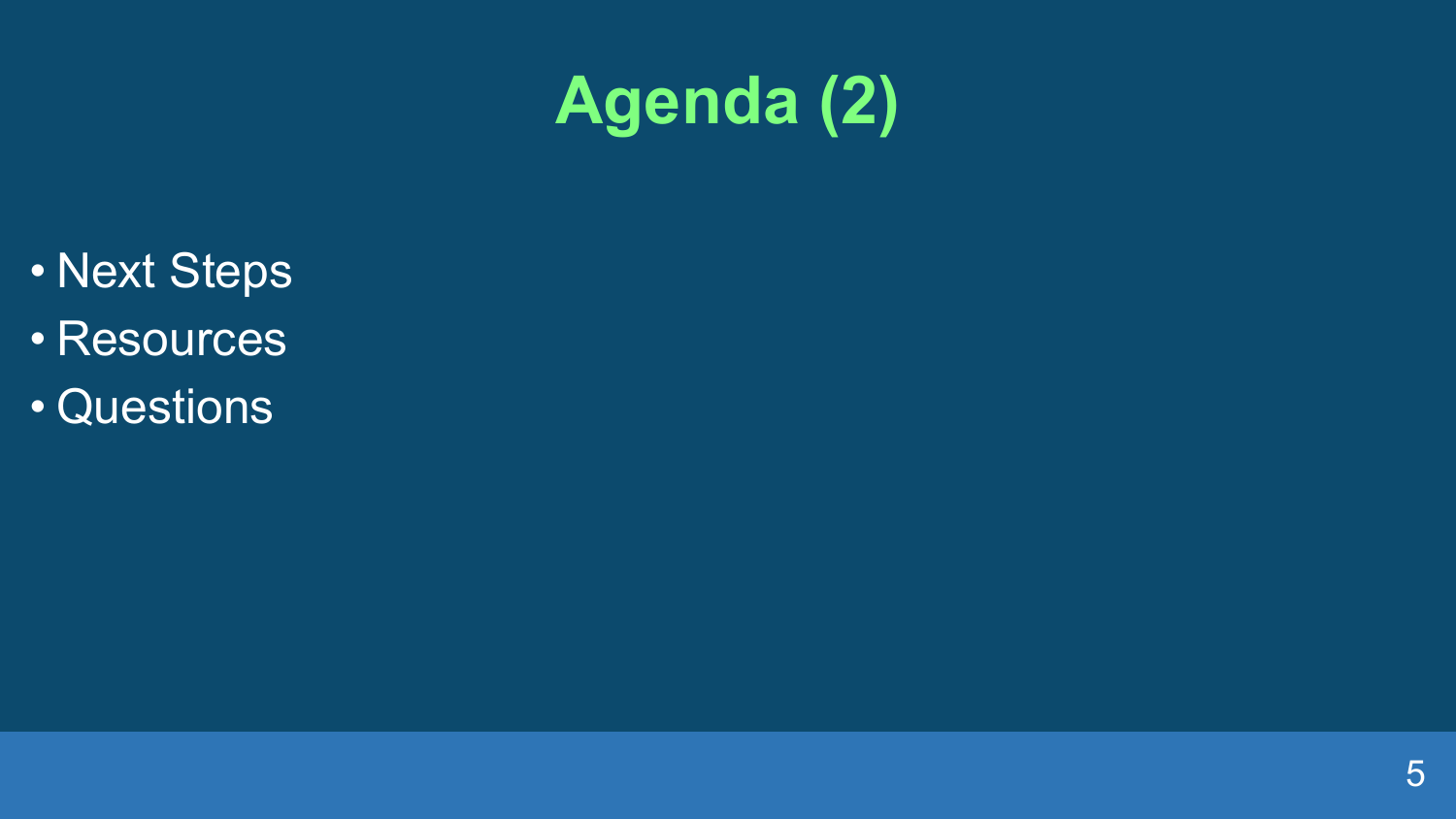

#### **Purpose:**

• Provide California State Preschool Program (CSPP) contractors with helpful information regarding the Program Self-Evaluation (PSE) Process.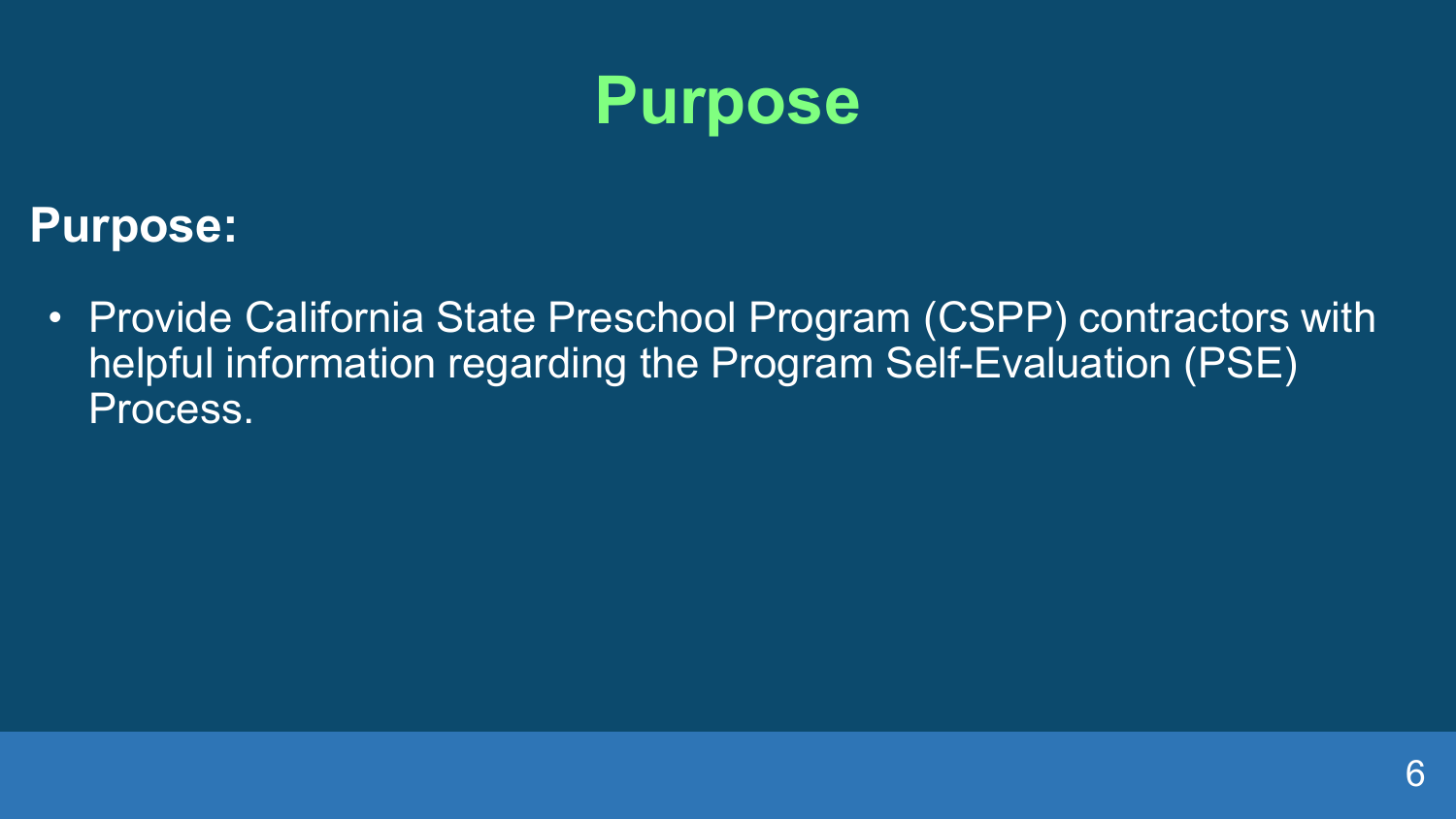

#### **Goals:**

• Ensure CSPP contractors complete and submit a thorough PSE that includes review findings and written tasks for ongoing program quality improvement and self-monitoring.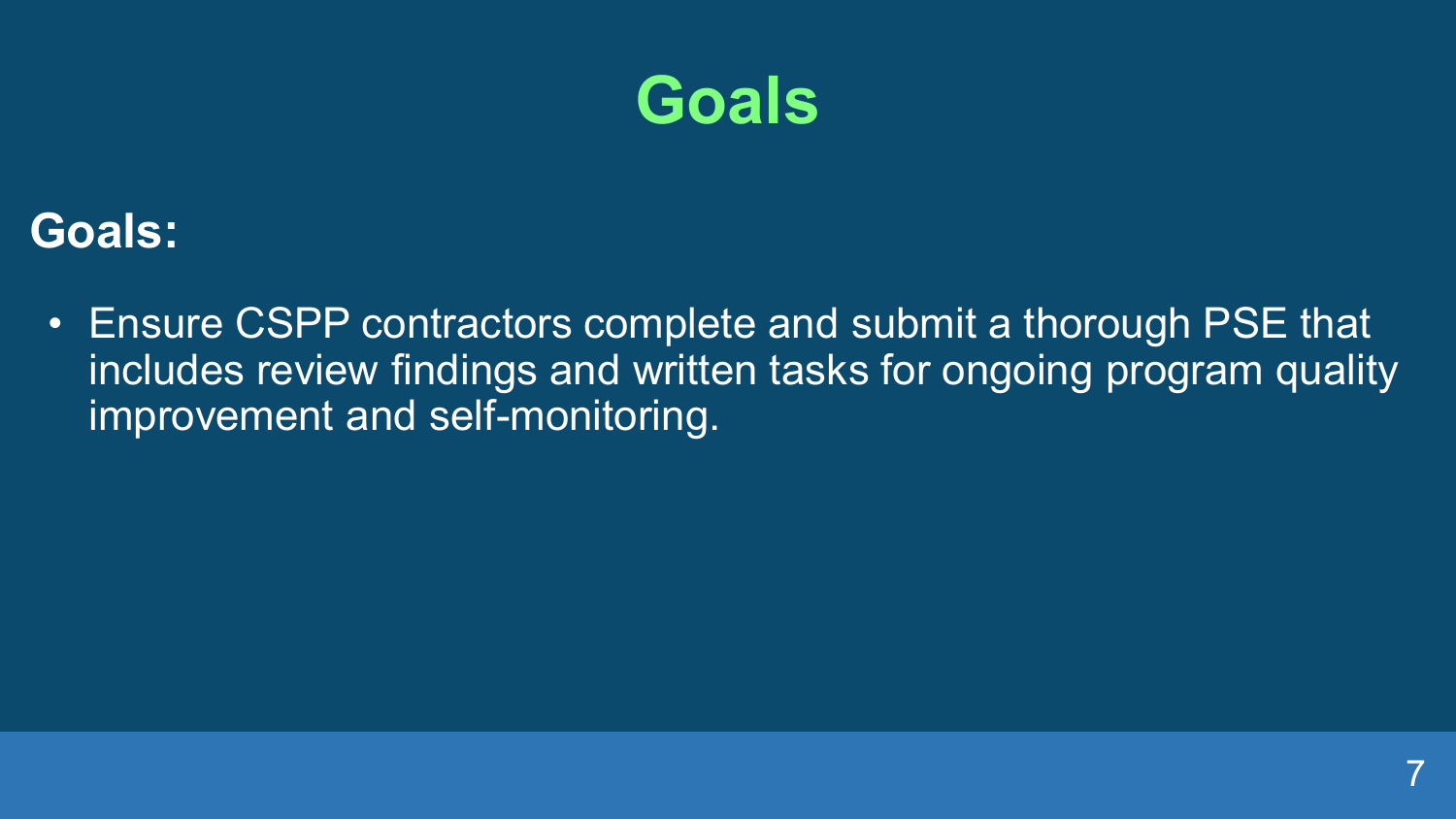

# **Program Self-Evaluation Process (1)**

**CALIFORNIA DEPARTMENT OF EDUCATION**

Tony Thurmond, State Superintendent of Public Instruction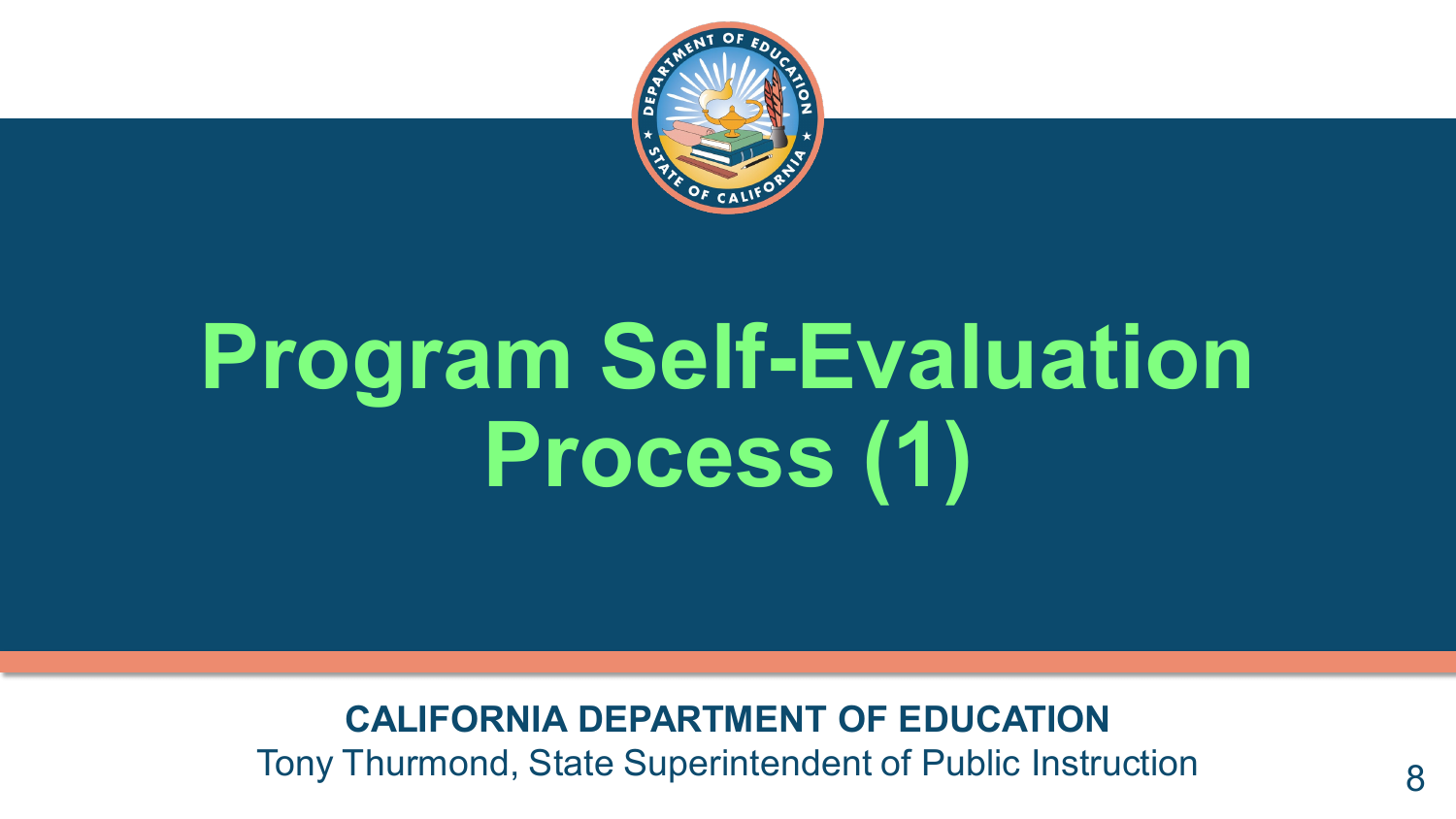# **Why is the PSE Process Important?**

- Gather data
- Analyze data
- Program Self-Evaluation
- Implement Plan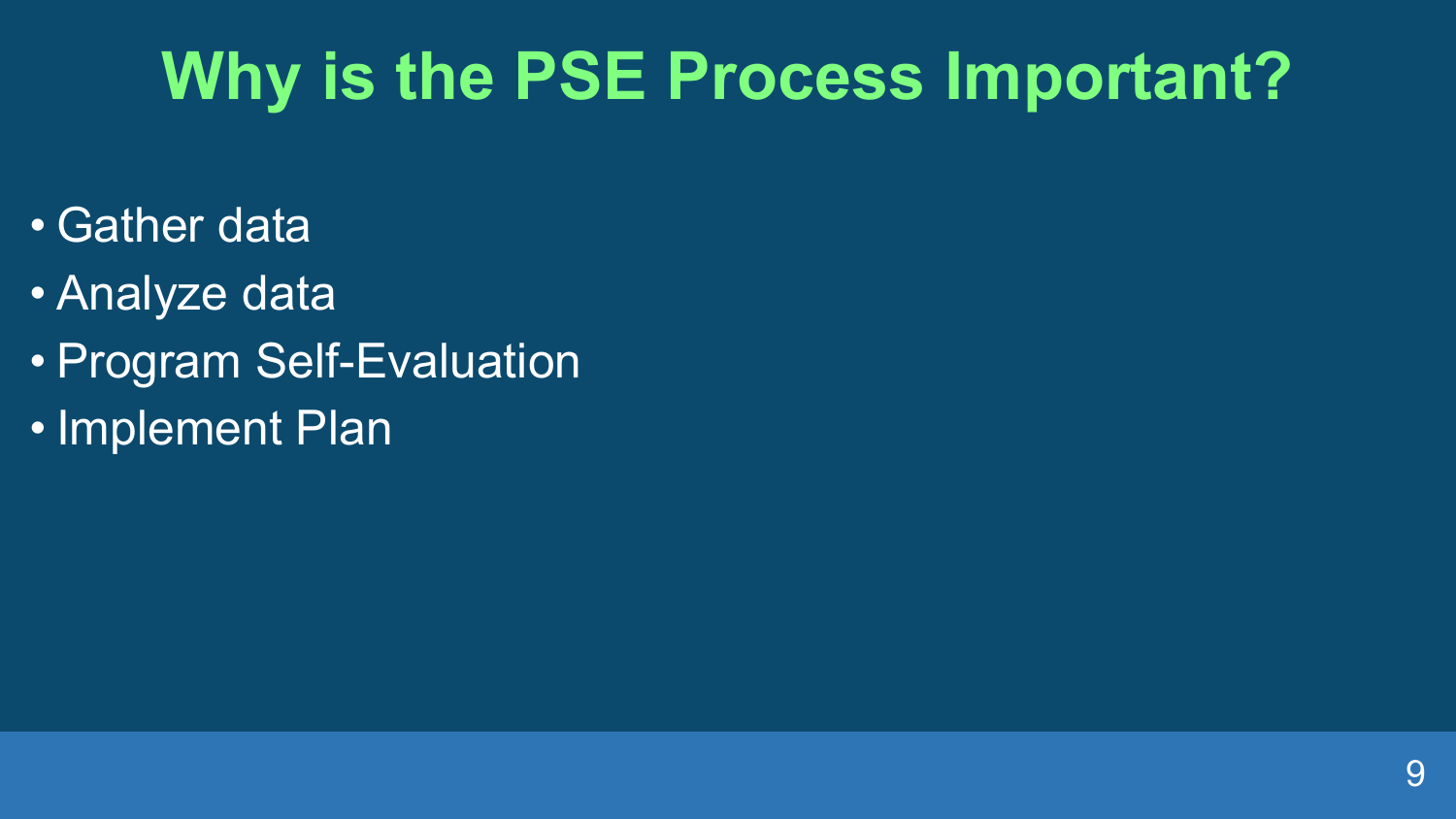# **Program Self-Evaluation Process (2)**

- *California Code of Regulations*, Title 5 (5 *CCR*), Section 18279:
	- Each CSPP contractor shall develop and implement an annual plan for it's annual Program Self-Evaluation (PSE) process.
	- The PSE is due on or before June 1, each year.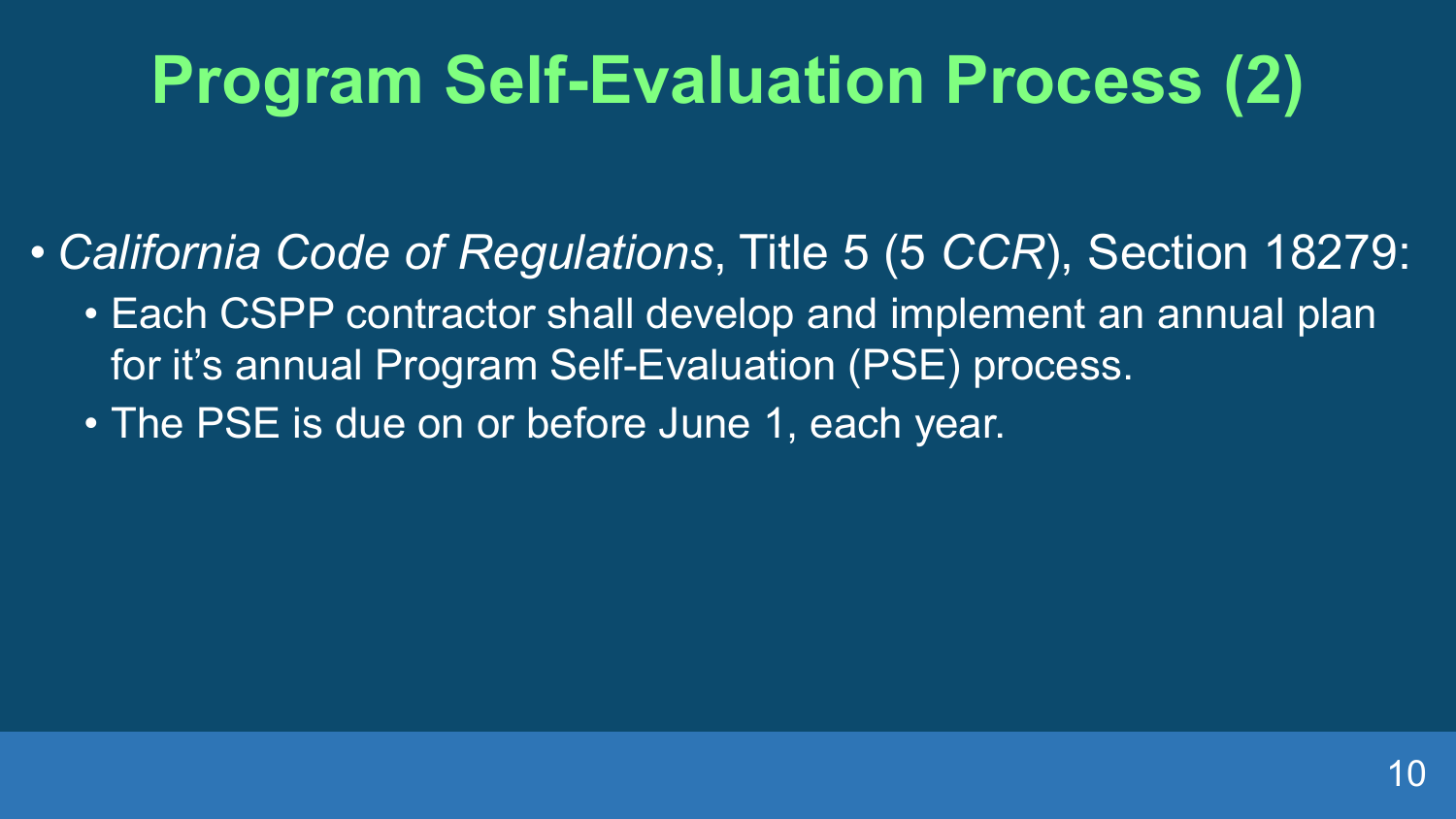# **Program Self-Evaluation Process (3)**

The annual plan for the PSE shall include:

- A self-evaluation based on the use of the Program Instrument (PI), items 1–20. The PI can be located at <https://www.cde.ca.gov/sp/cd/ci/#proginst>
- An assessment of the program by parents using the Desired Results Parent Survey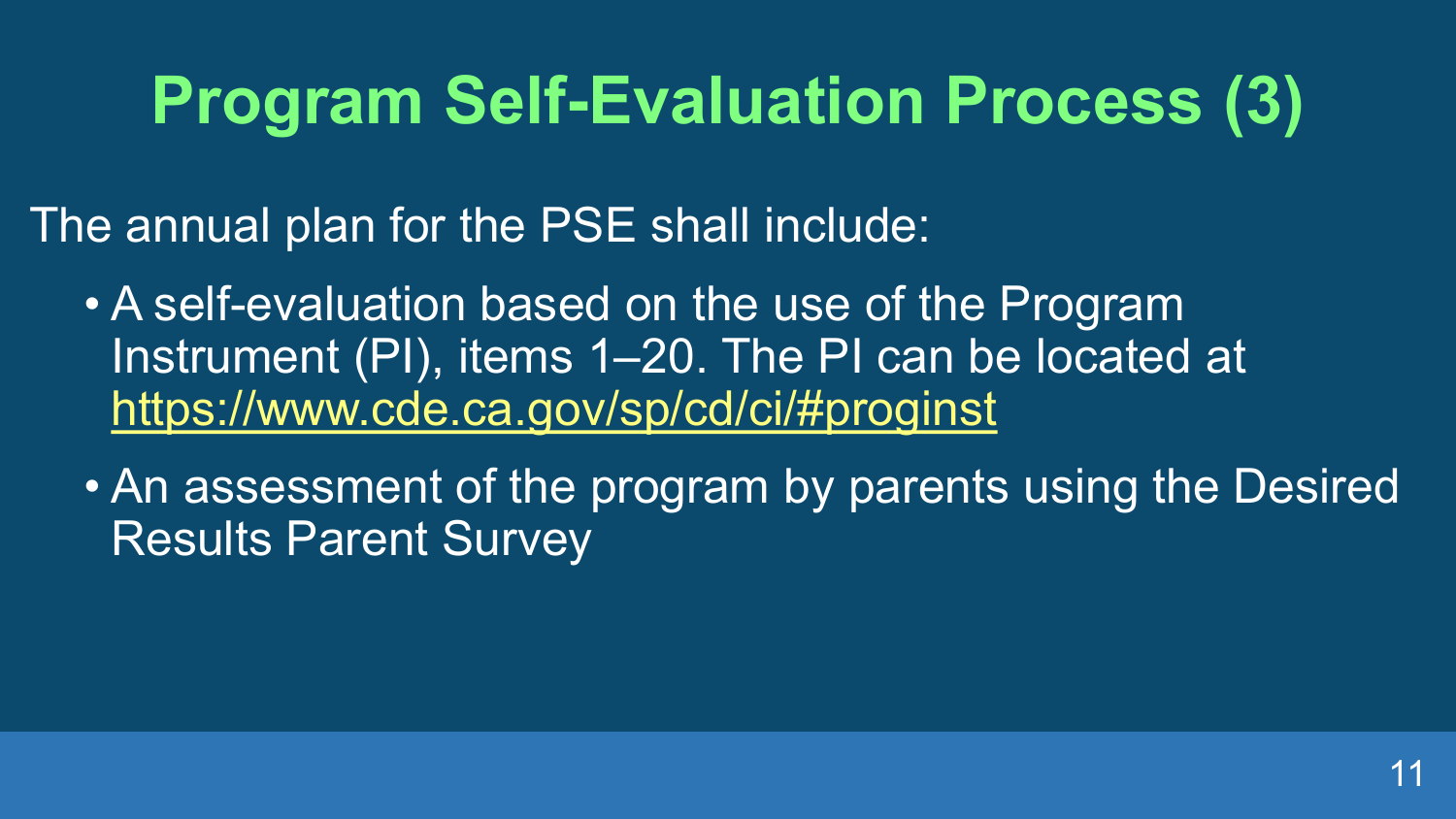# **Program Self-Evaluation Process (4)**

- An assessment of the program by staff and board members, as evidenced by written documentation
- An analysis of the PI findings, including the Desired Results Developmental Profiles (DRDP), the Environment Rating Scales (ERS), and the Desired Results Parent Survey.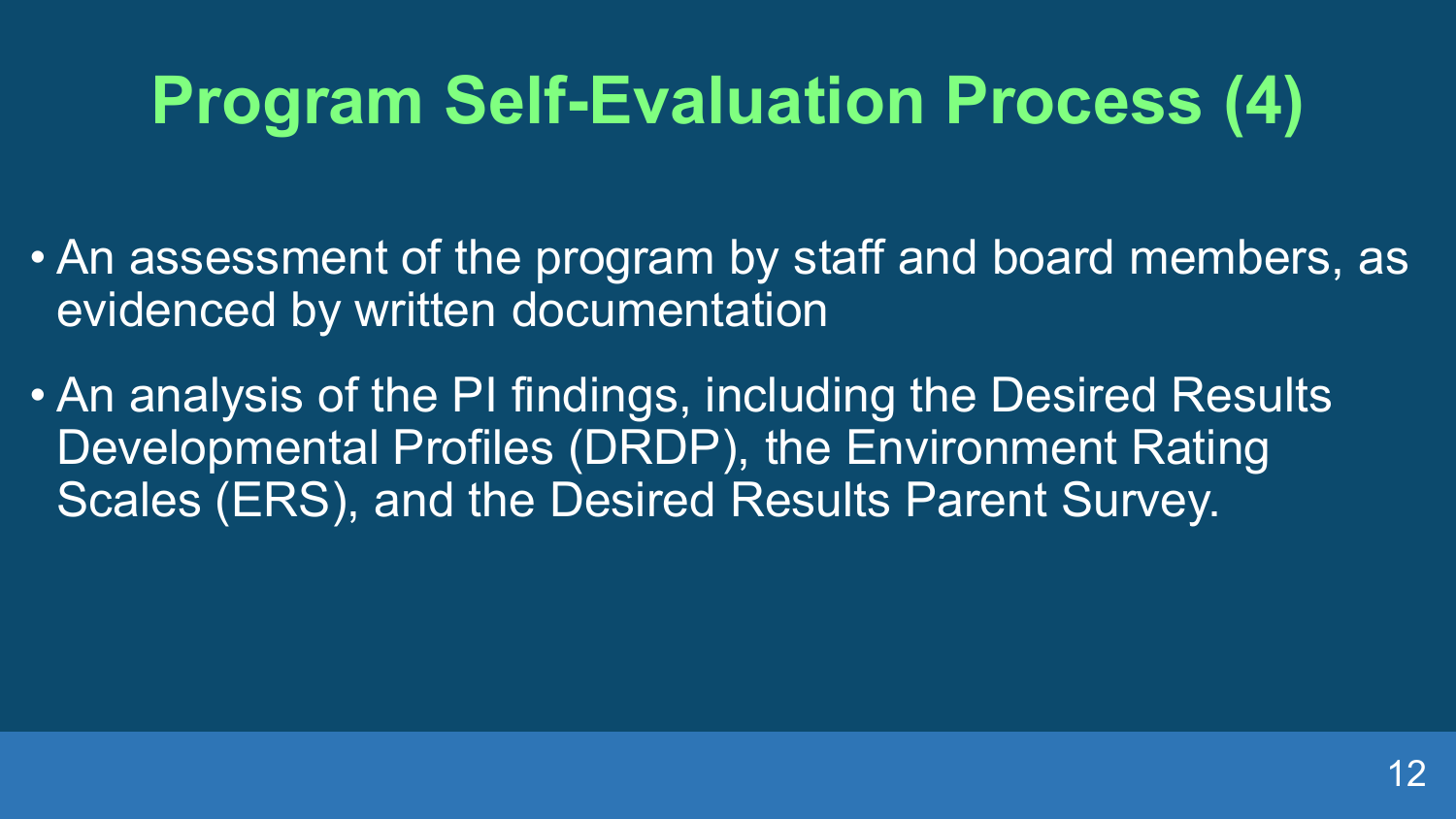# **Program Self-Evaluation Process (5)**

CSPP contractors shall use the PI to conduct the PSE, and shall evaluate the agencies' performance for *each* item that is applicable to the CSPP contract:

- A written list of tasks needed to modify the program in order to address all areas that need improvement.
- Written procedures for ongoing monitoring to ensure that areas that are satisfactory continue to meet standards.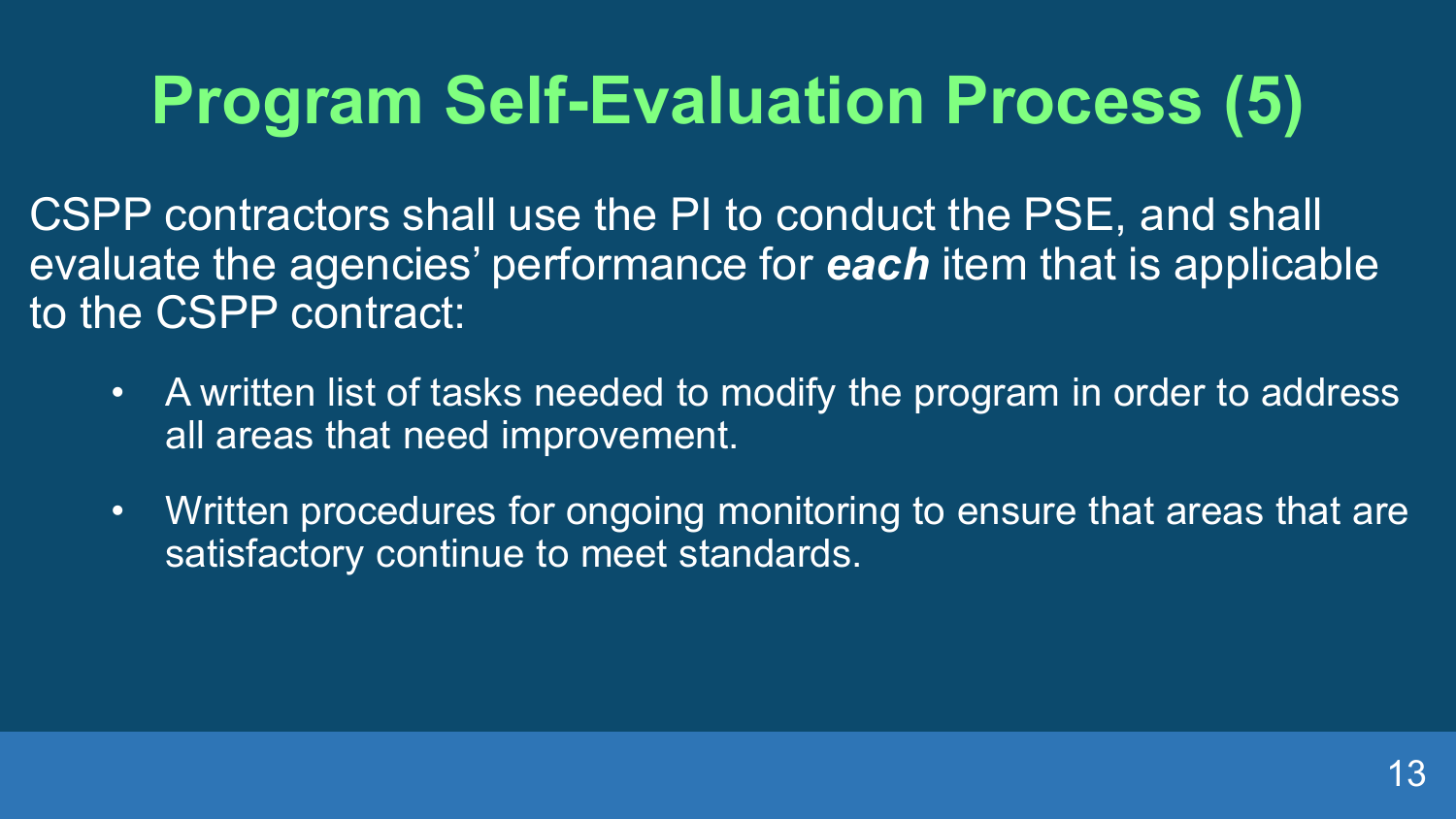

# **Program Instrument**

#### **CALIFORNIA DEPARTMENT OF EDUCATION**

Tony Thurmond, State Superintendent of Public Instruction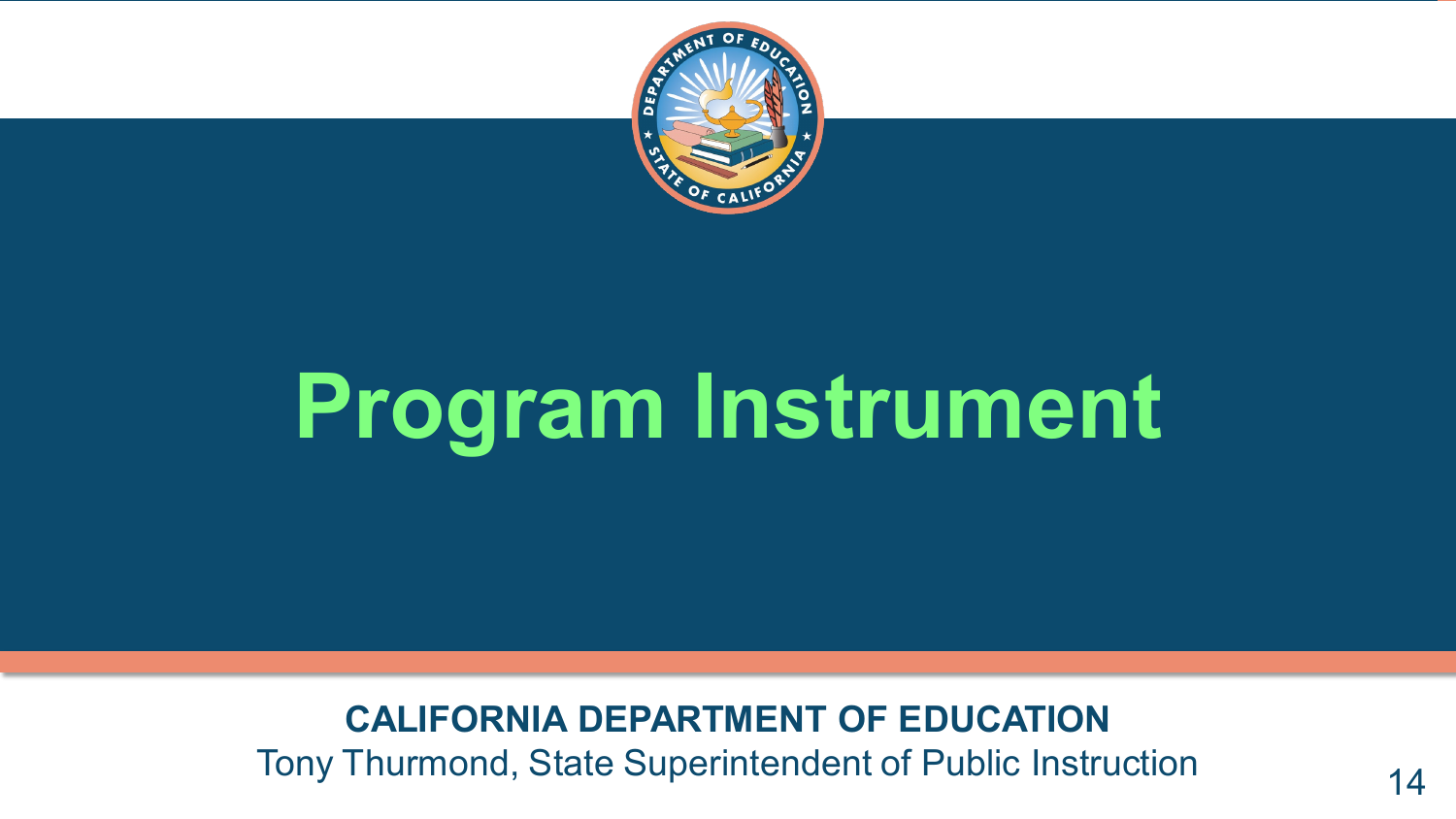# **Overview of the 2021–22 Program Instrument**

- Total of 20 items for the Program Instrument:
	- 1. Family Selection
	- 2. Family Eligibility Requirements
	- 3. Child Need Requirement Verification
	- 4. Correct Fee Assessed
	- 5. Compliance with Due Process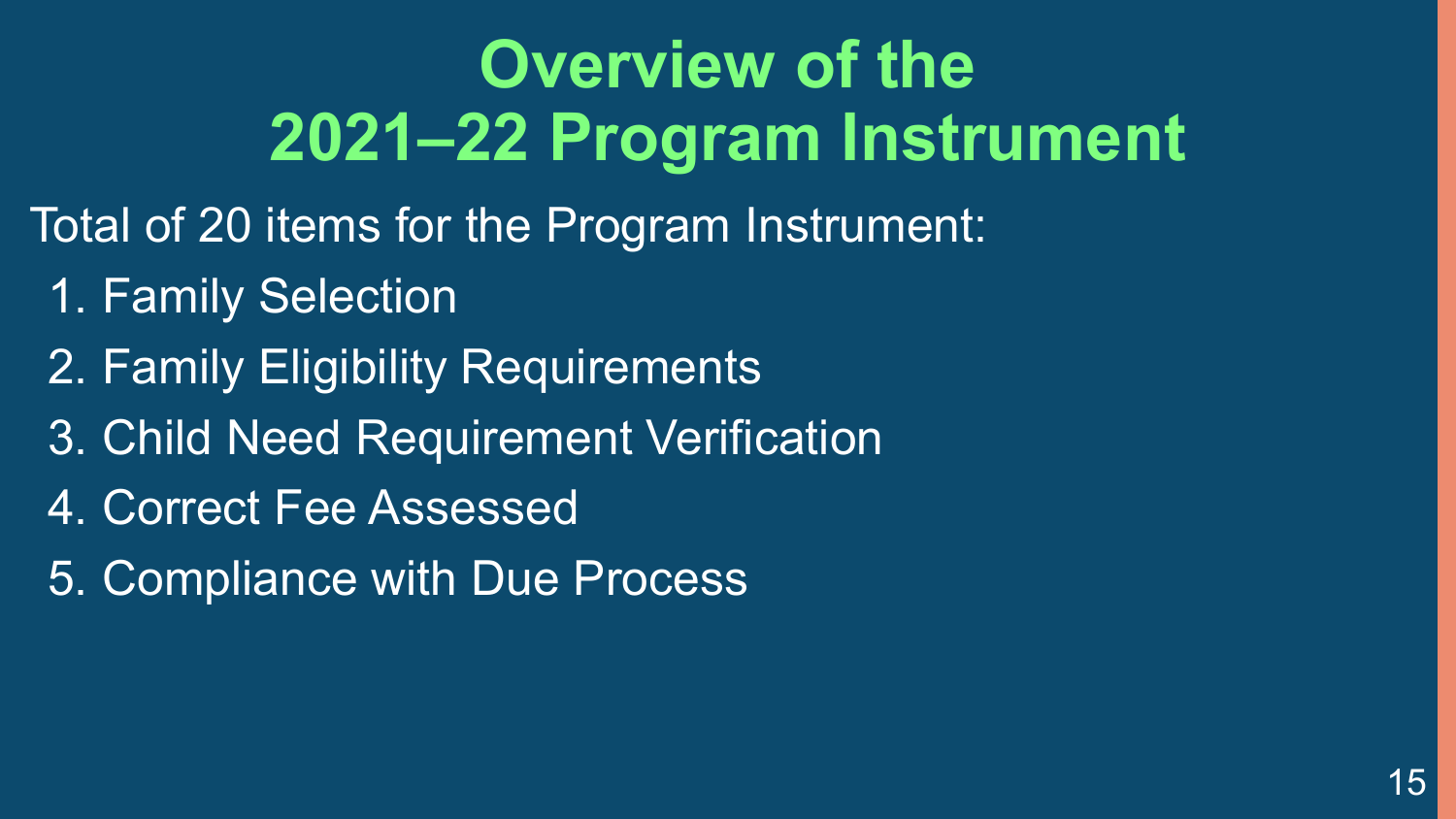# **Overview of the 2021–22 Program Instrument (2)**

- 6. Recording and Reporting Attendance
- 7. Parent Involvement and Education
- 8. Health and Social Services
- 9. Site Licensure
- 10. Staff-Child Ratios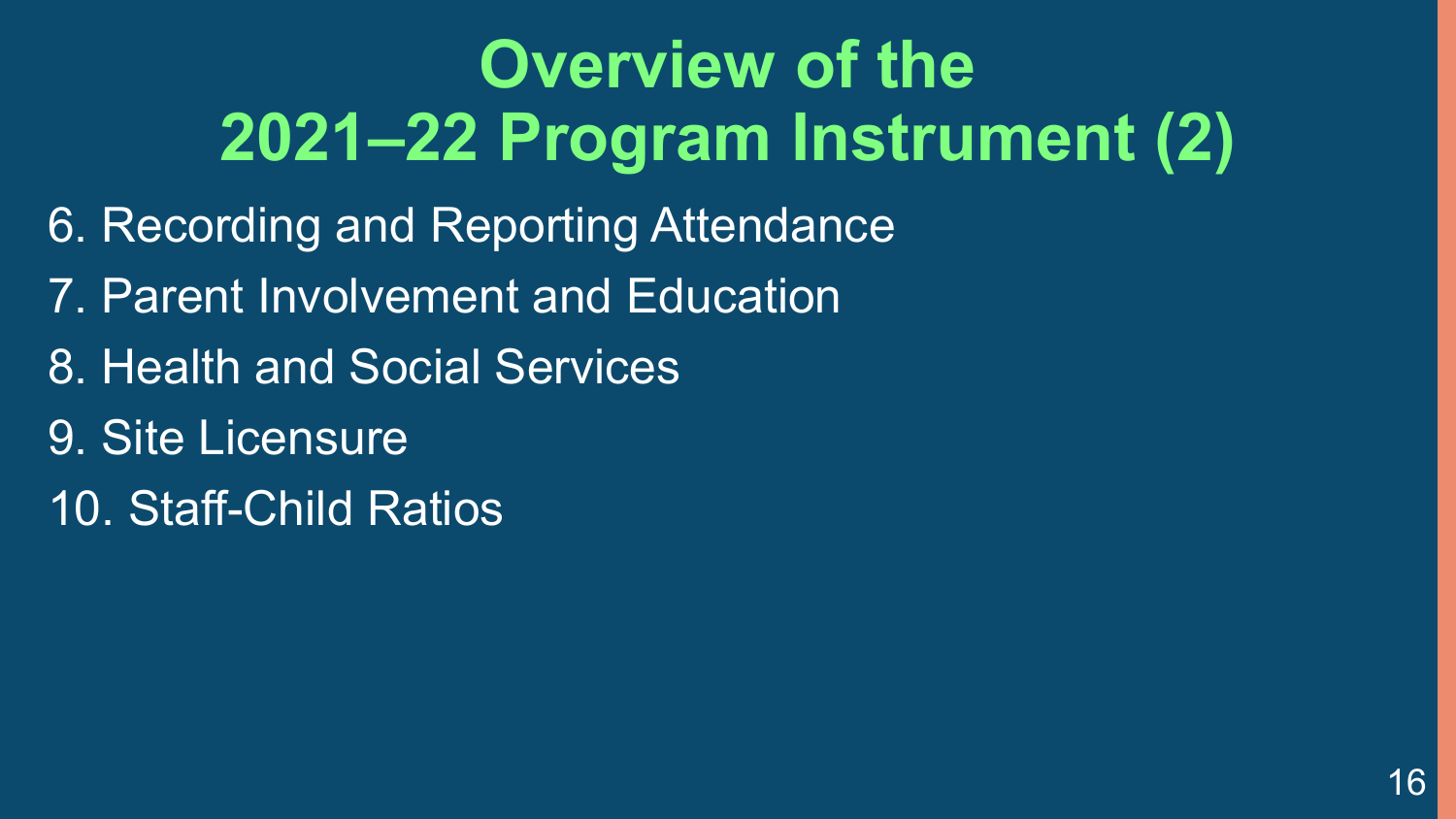# **Overview of the 2021–22 Program Instrument (3)**

- 11.Environment Rating Scale 12.Nutritional Needs
- 13.Desired Results Profile and Data
- 14.Qualified Staff and Director
- 15.Staff Development Program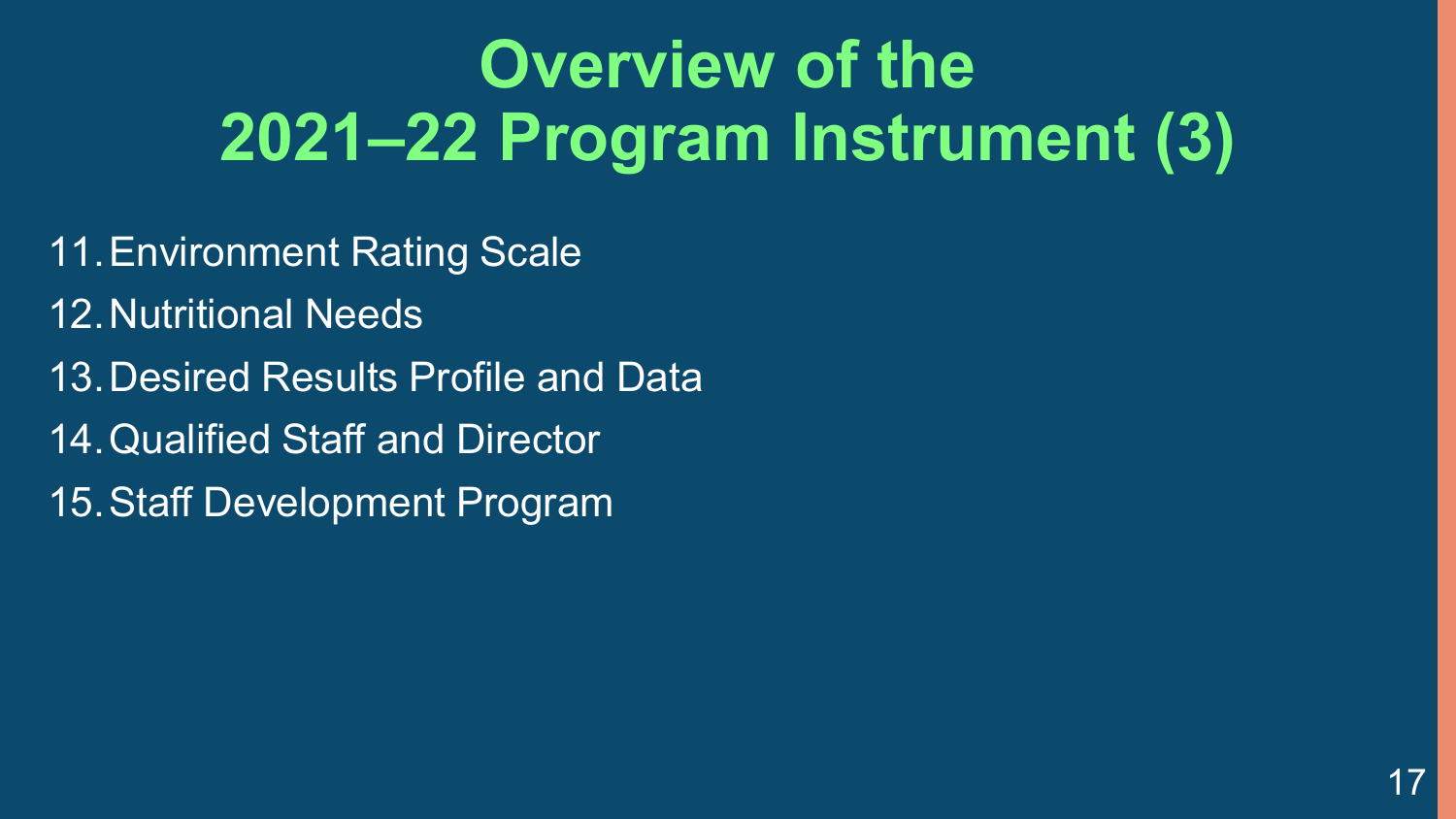# **Overview of the 2021–22 Program Instrument (4)**

- 16. Refrain From Religious Instruction
- 17. Inventory Records
- 18. Annual Evaluation Plan
- 19. Fiscal Reporting
- 20. Annual Fiscal Audit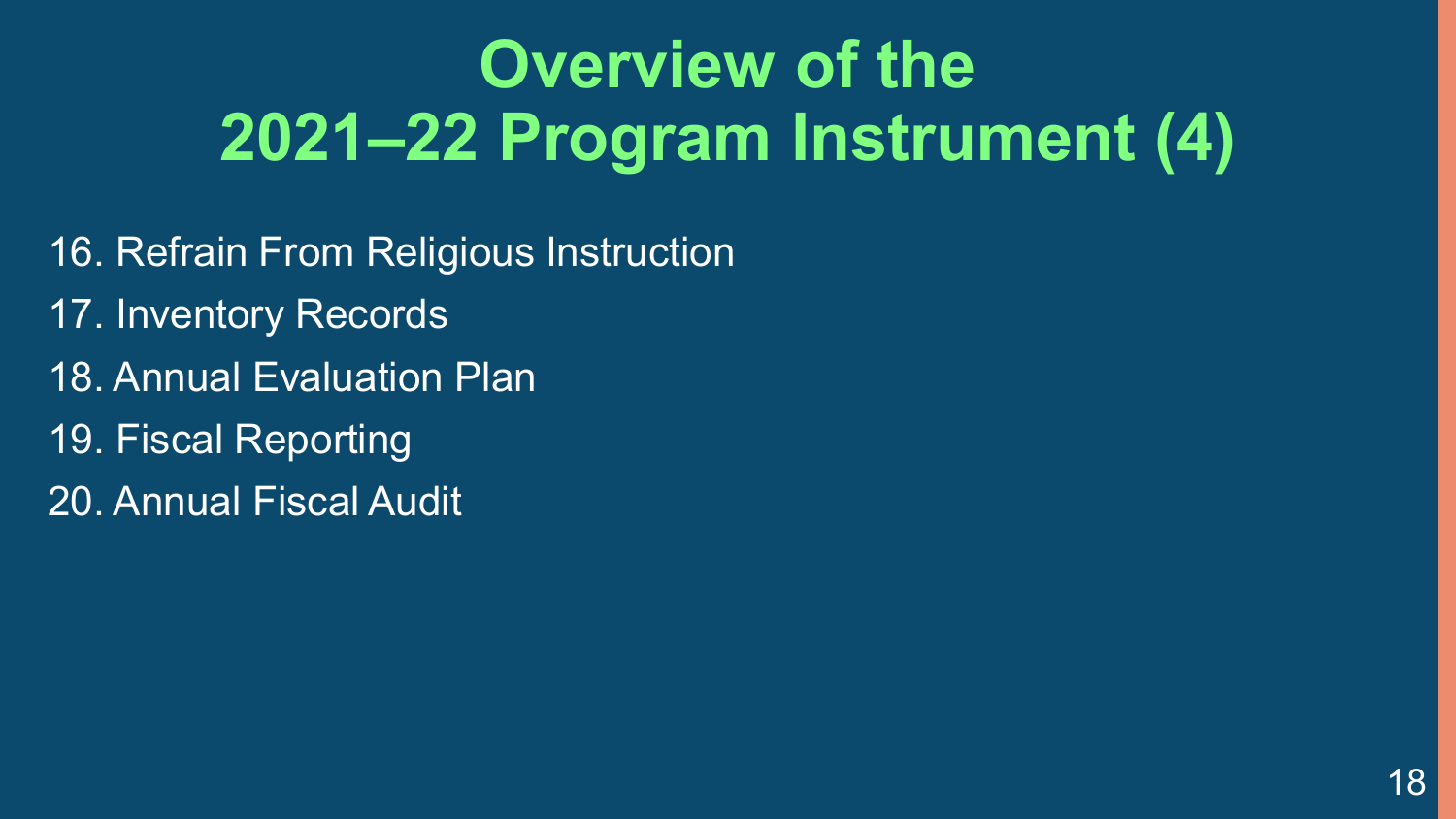## **I. Family Files ELC 01: Family Selection**

- The families with children enrolled in CSPP were selected according to the priorities
- Contractors' wait list
- Contractors' eligibility files for most recently enrolled families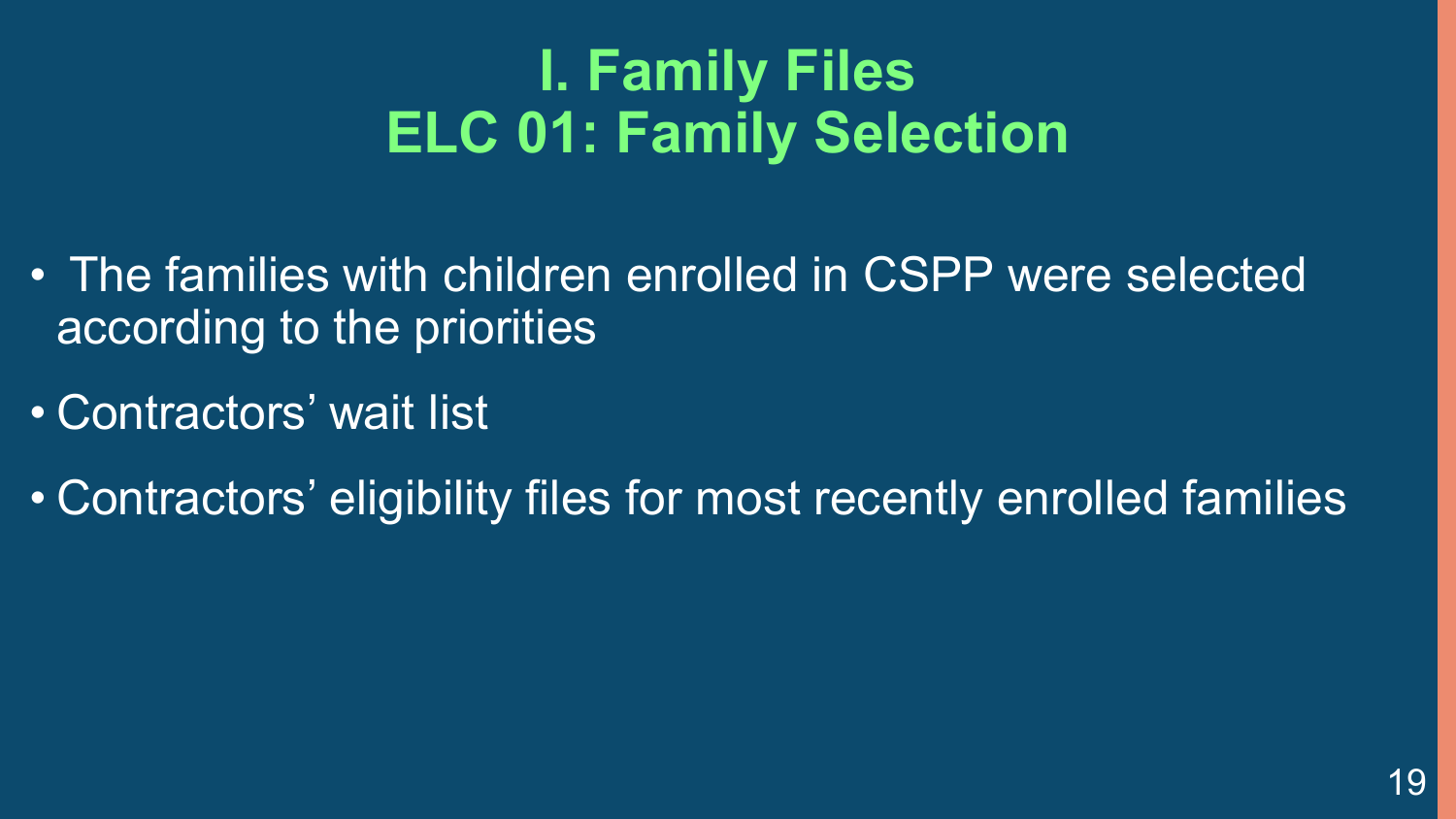## **I. Family Files ELC 02: Family Eligibility Requirements**

- Completed Confidential Application for Services (ELCD 9600), and information verification.
- Record of eligibility, residency, family size, and immunization documentation.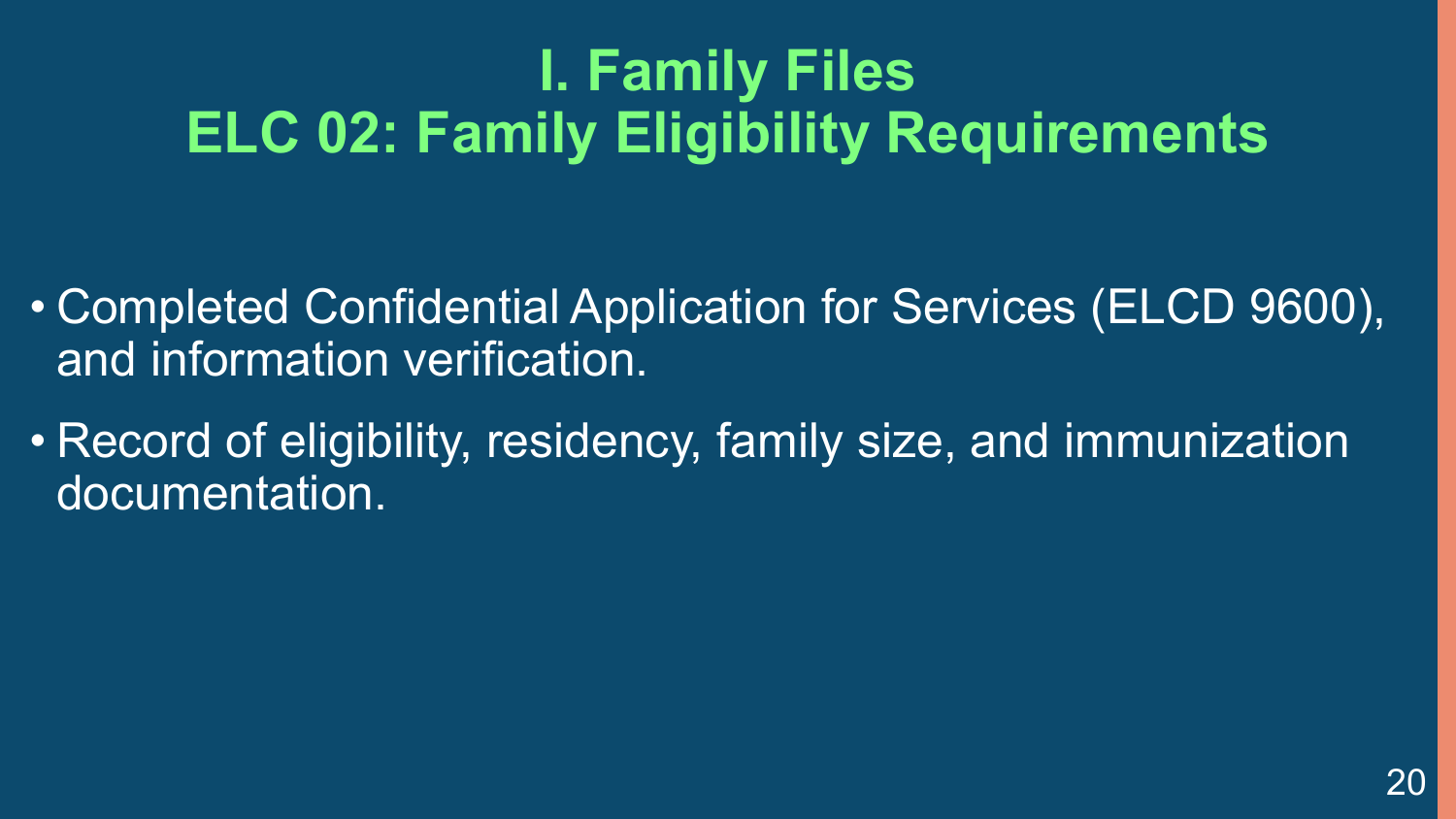## **I. Family Files ELC 02: Family Eligibility Requirements (2)**

- For full-day CSPP the eligibility duration is for no less than 12 months
- For part-day CSPP, eligibility is determined once per contract period.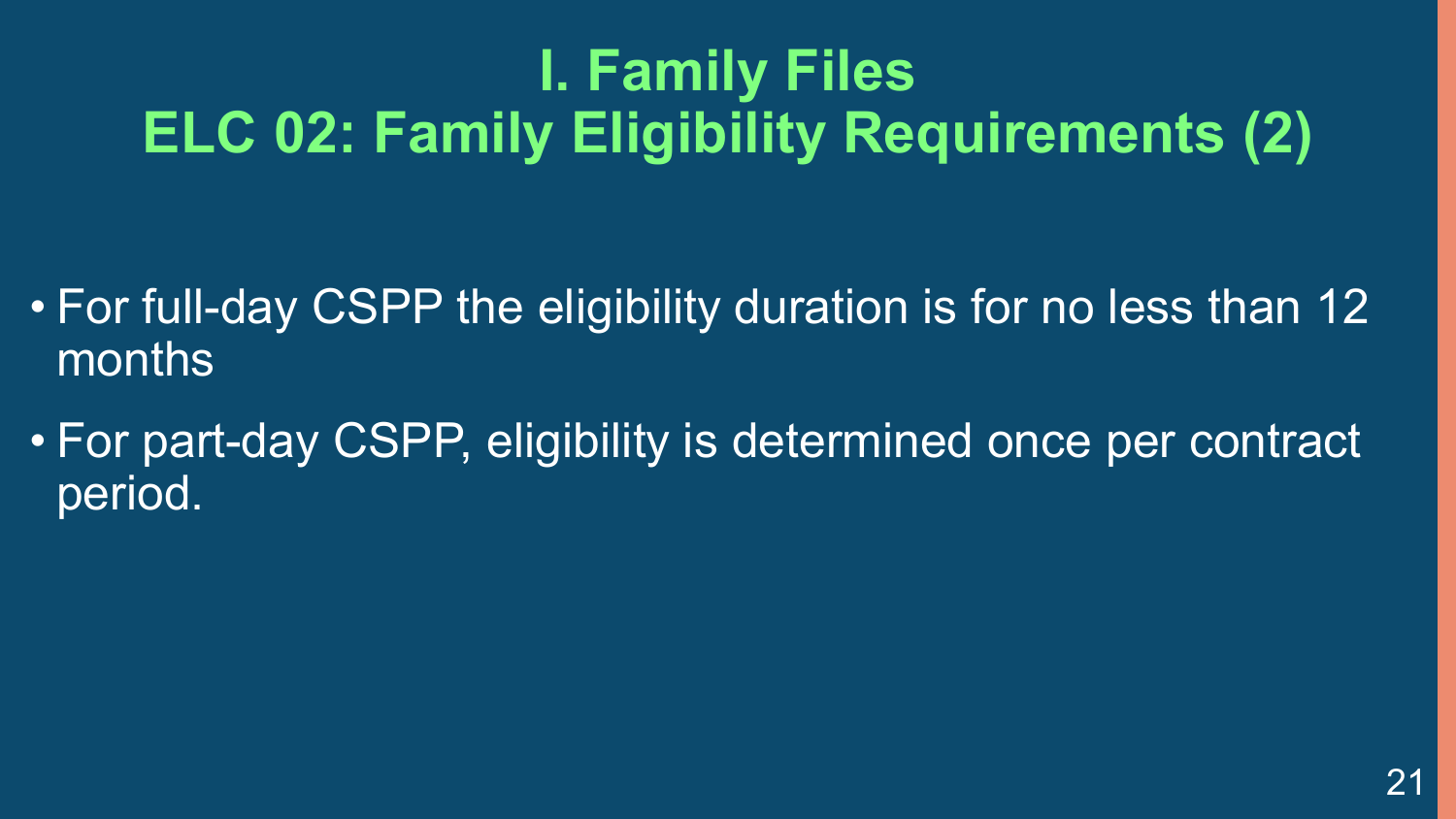#### **I. Family Files ELC 03: Child Need Requirement Verification for Full-day CSPP**

- Full-day CSPP only
- Documentation of Need for Services
- Records of Verification of Need for Service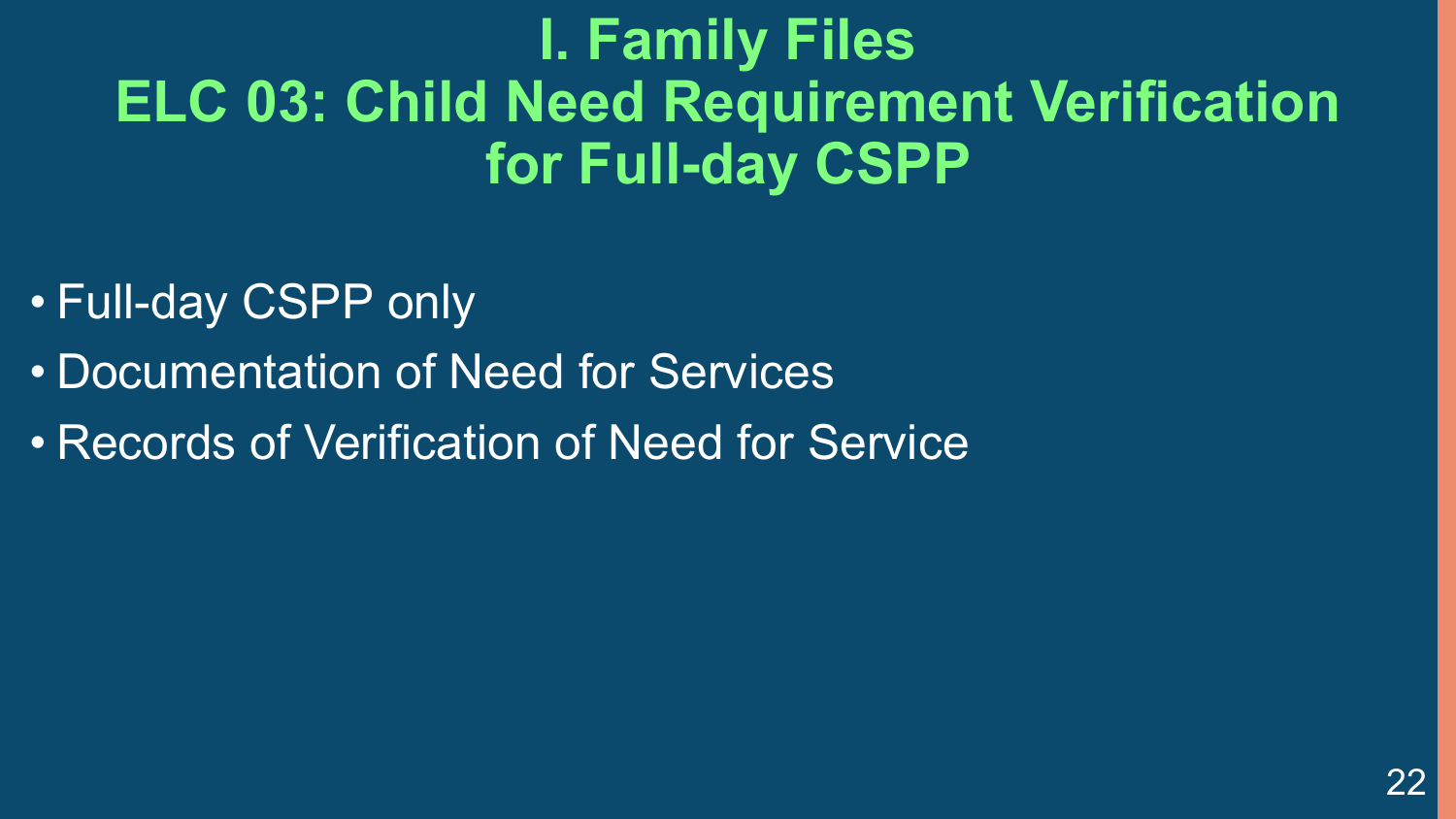#### **I. Family Files ELC 04: Correct Fee Assessed**

- Policies and procedures for family fee collection
- Receipt records of fee collection
- Documentation of credit for fees paid to other service providers (if applicable)
- Fees waived for Fiscal Year (FY) 2021–22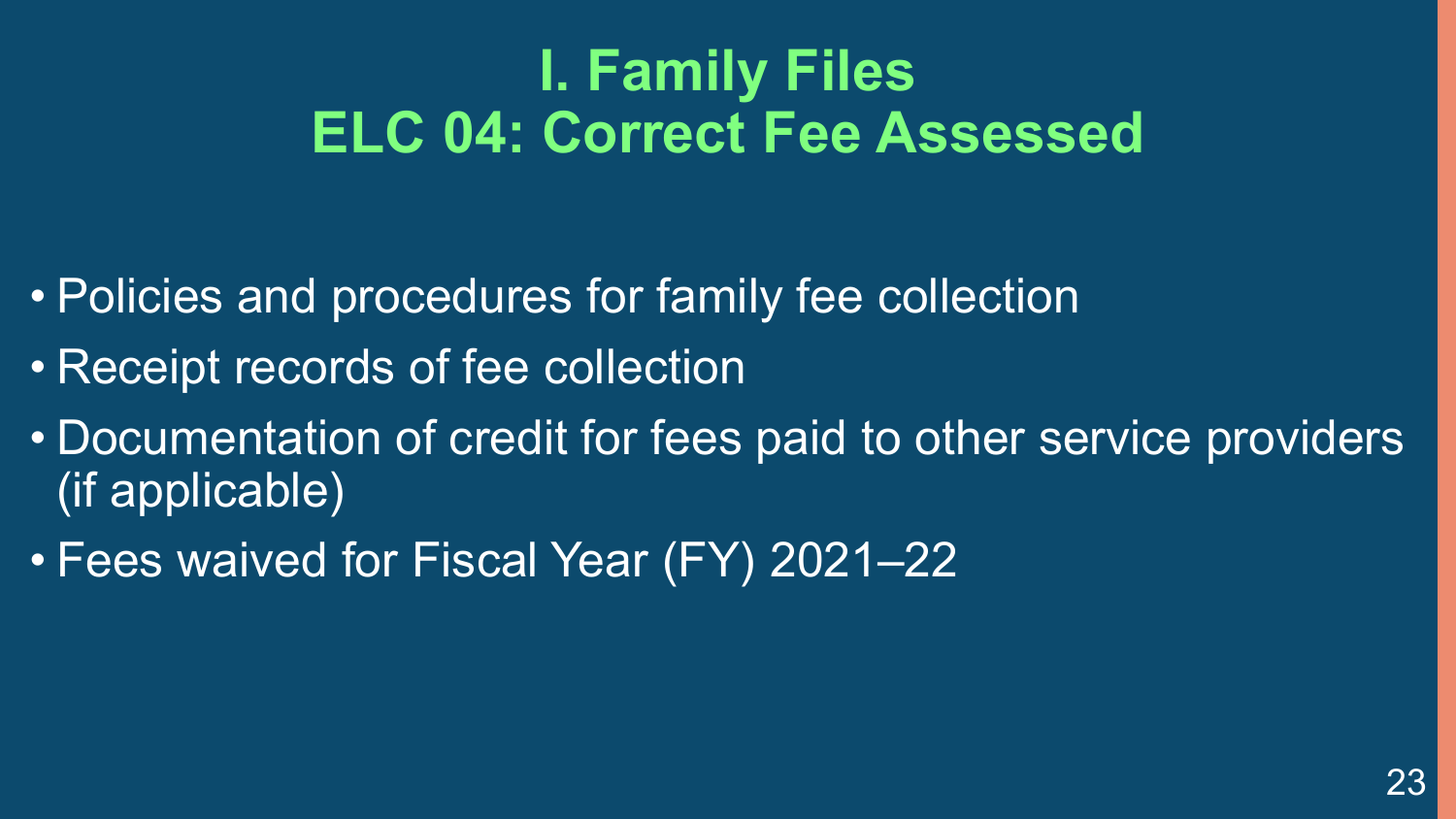#### **I. Family Files ELC 05: Compliance with Due Process**

- Completed Notice of Action (NOA) and parent appeal
- Written Information for Families
	- Parent appeal procedures
	- Grievance procedures at the local level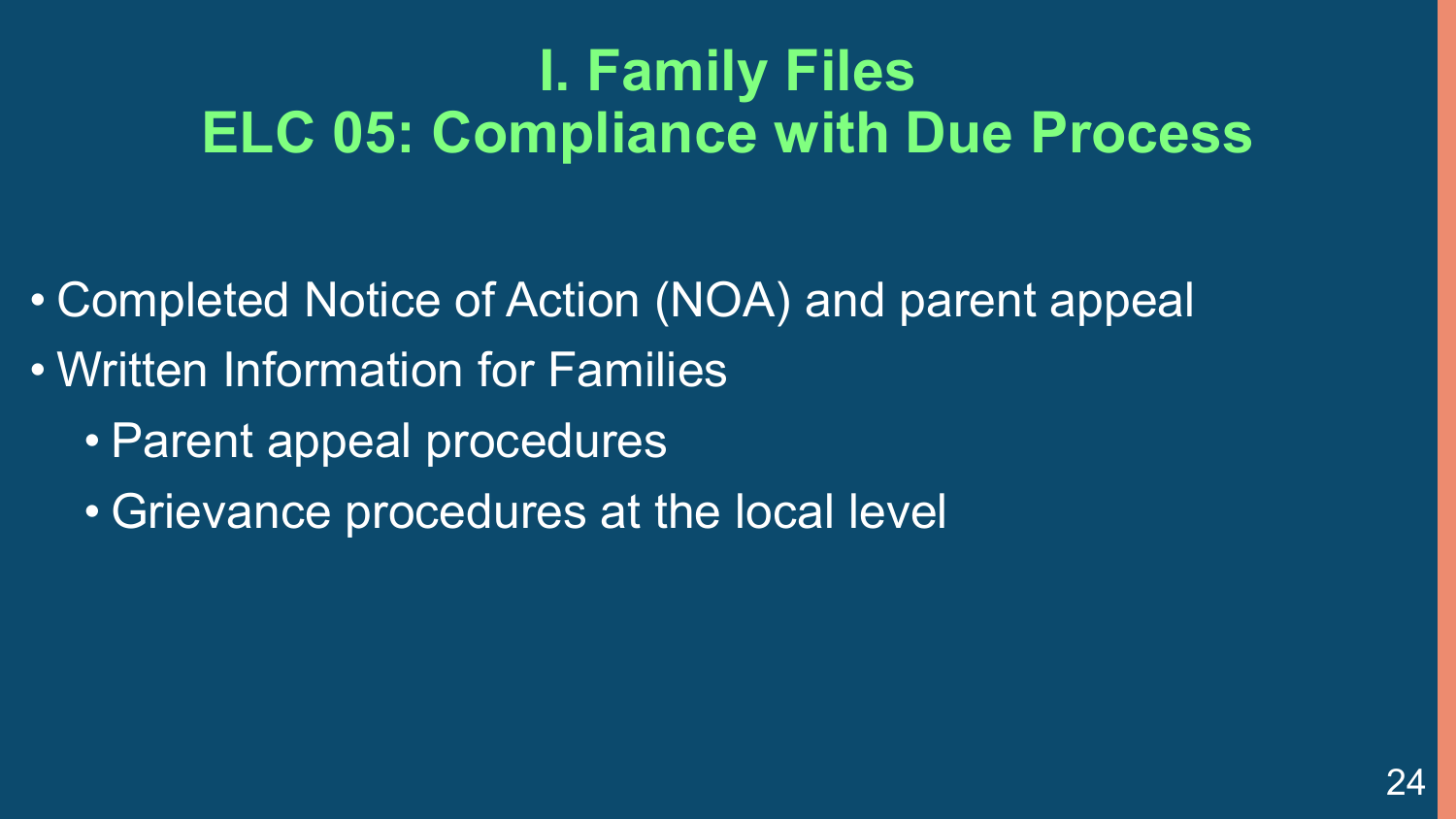## **I. Family Files ELC 06: Recording and Reporting Attendance**

- Policies that are consistent with statutes and regulations on excused and unexcused absences.
- Attendance records are consistent with certified hours of enrollment.
- Completed Sign-in/Sign-out Records
- Written Information for Families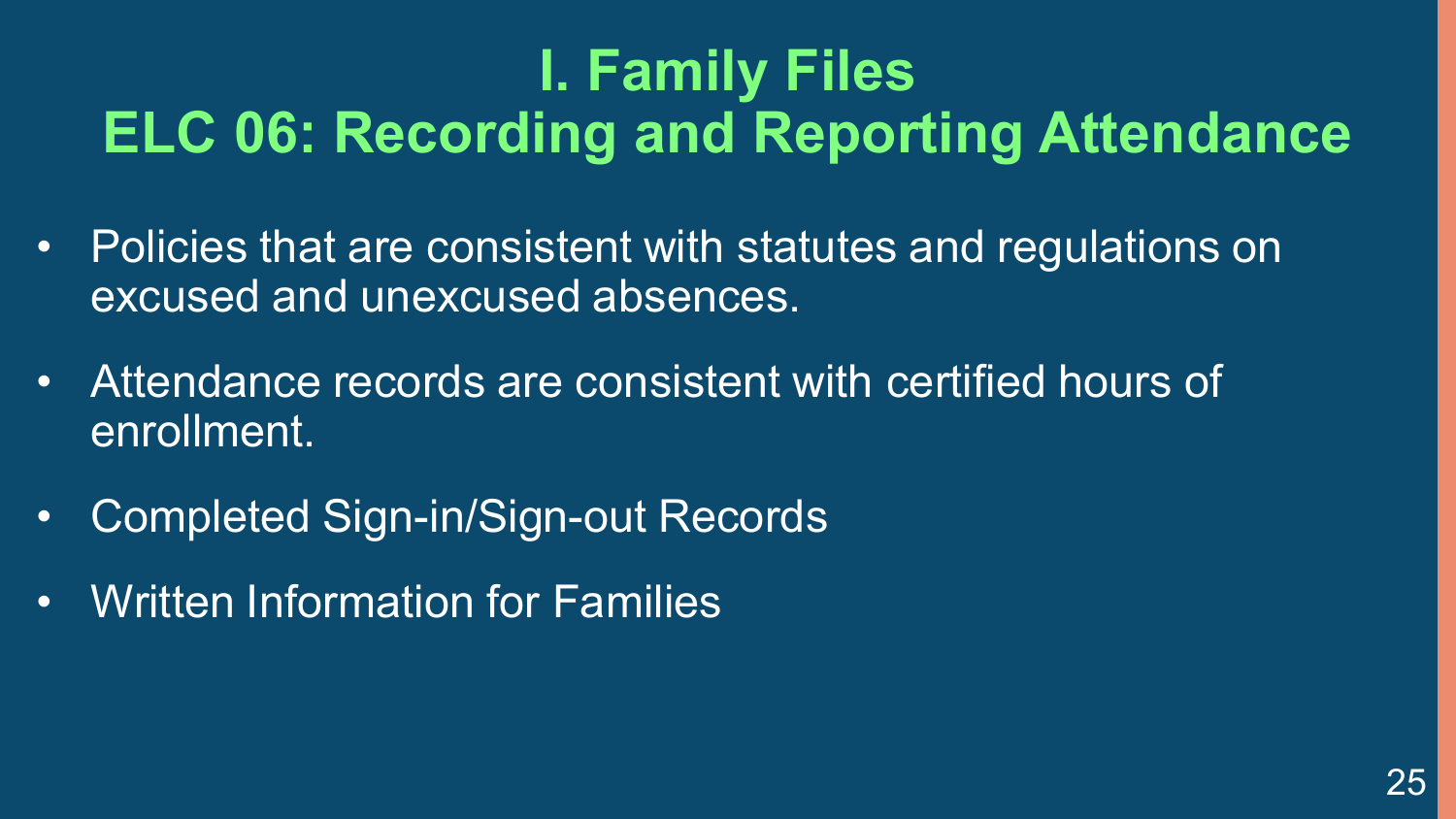#### **II. Family Engagement ELC 07: Plan for Parent Involvement**

#### *Parent Involvement*

- Two (2) individual conferences with parents per year
- Open door policy statement
- Parent orientation
- Parent Advisory Committee
- Sharing of information between staff and parents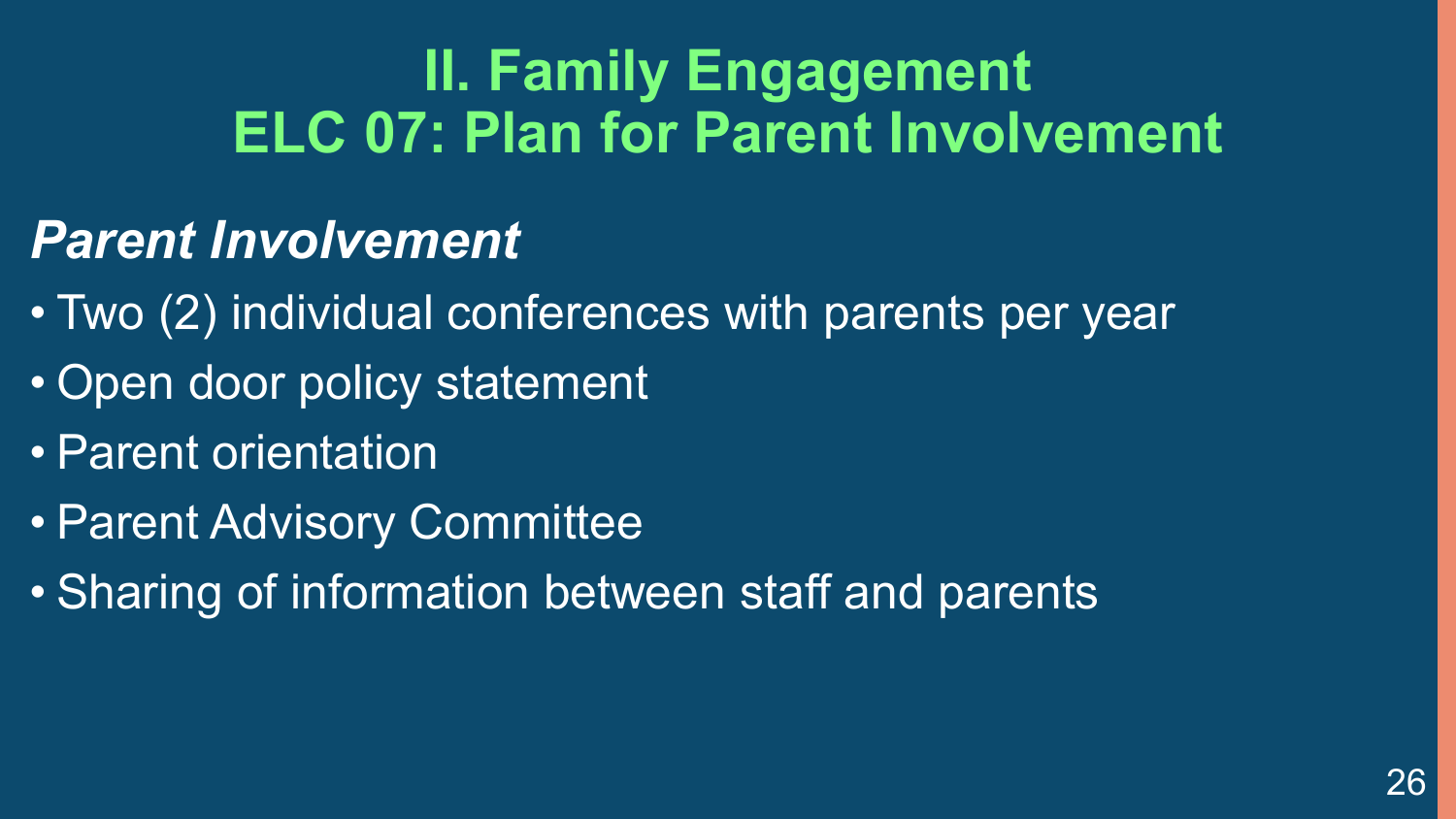#### **II. Family Engagement ELC 07: Plan for Parent Involvement (2)**

#### *Parent Education*

- Meeting/Topic/agenda
- •Presentations/materials
- •Sign-in Sheets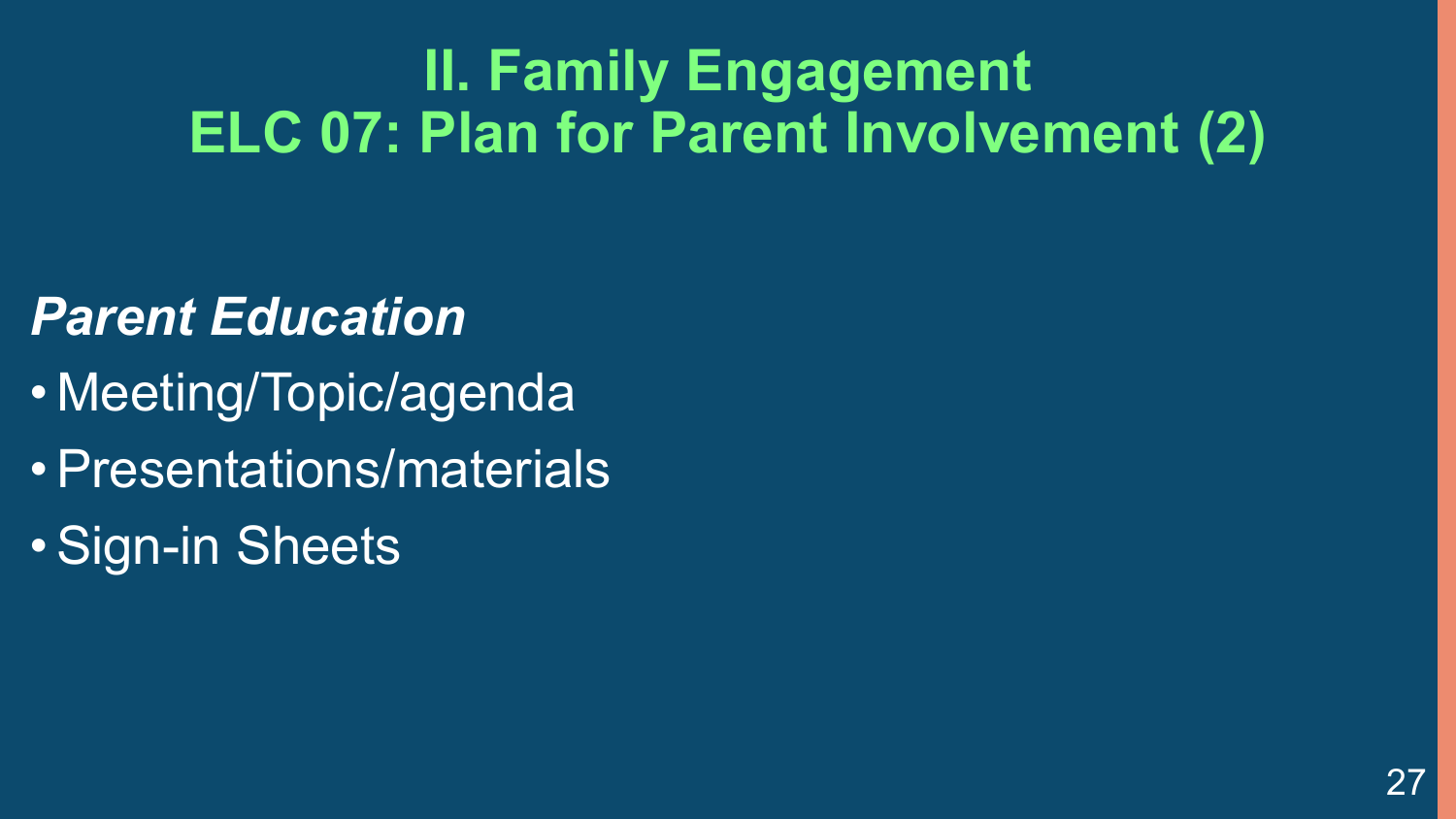#### **II. Family Engagement ELC 08: Health and Social Services**

• **Identify** the needs of the child and the family

• **Refer** a child and/or family to appropriate agencies

• Conduct a **follow-up**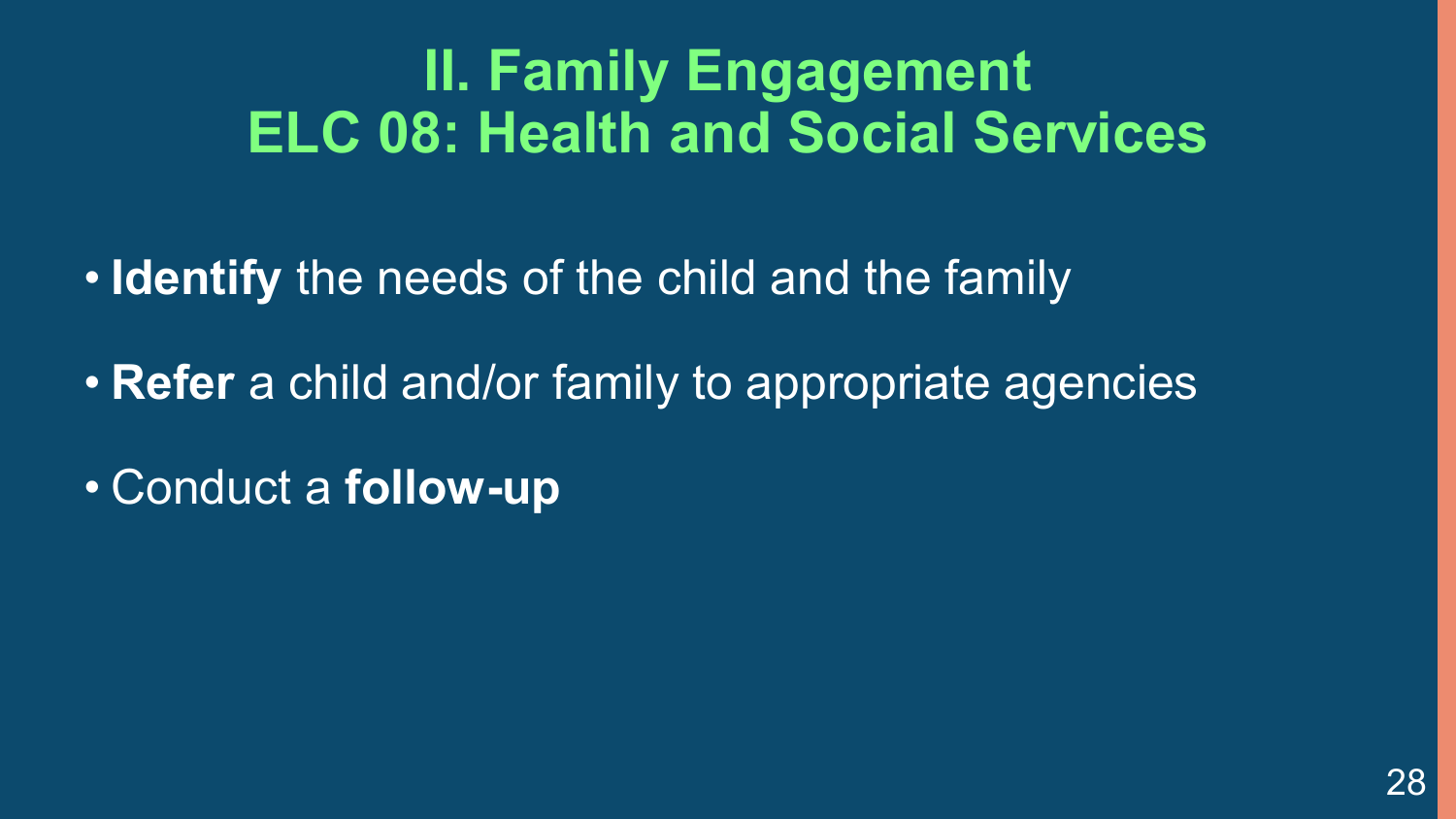#### **III. Program Quality ELC 09: Site Licensure**

#### *Licensed Facilities*

• Current license and current receipt of fee

- Issued licensing citations/certificate of deficiency clearance
- Monitoring and Inspection Reports
- *Licensed Exempt – Local Educational Agencies (LEAs)*
- Proof of license exempt status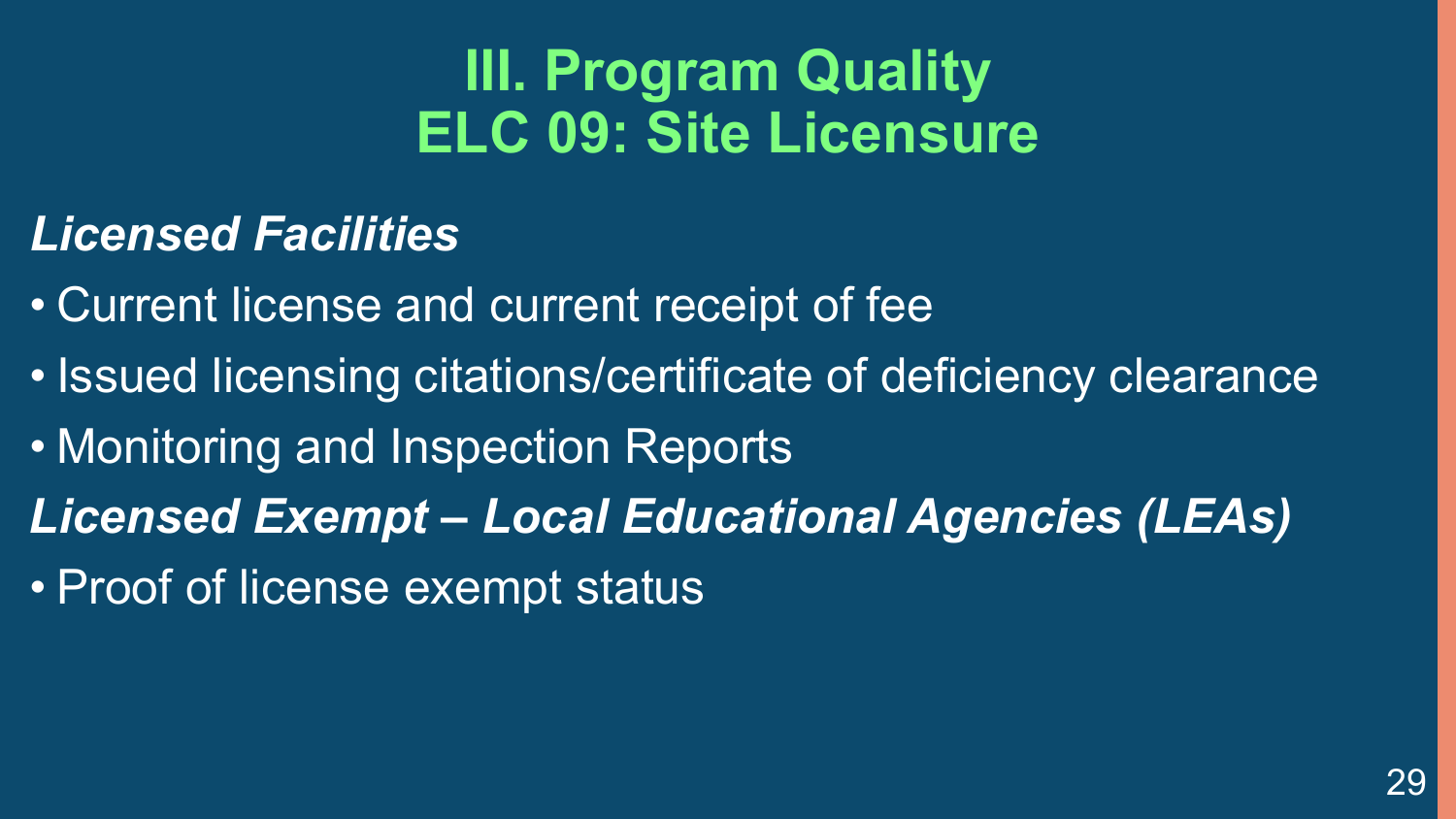#### **III. Program Quality ELC 10: Staff-Child Ratios**

- Completed Staff to Child Ratio Schedule • Form CD 3705
- Personnel roster for each classroom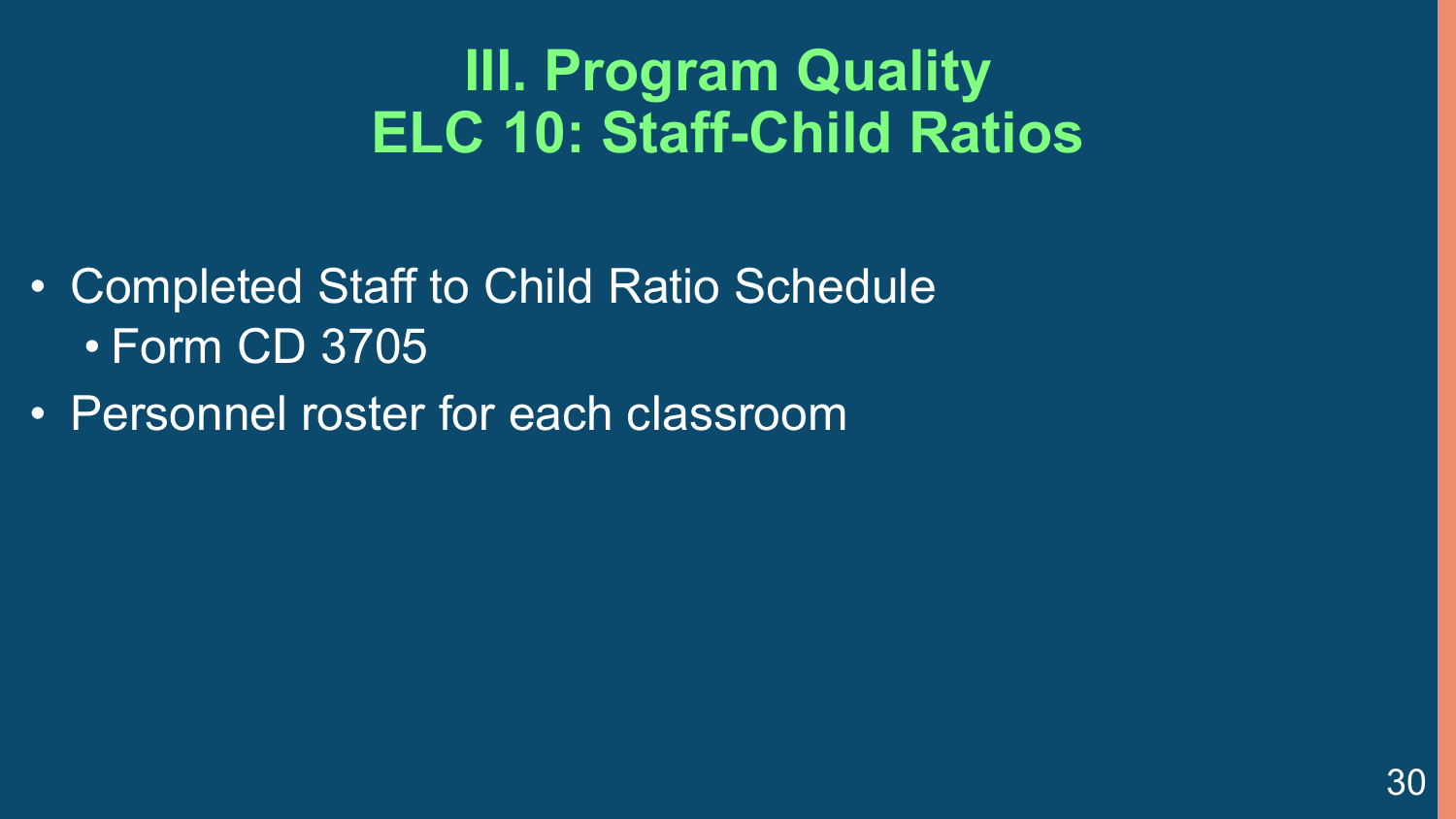#### **III. Program Quality ELC 11: Environment Rating Scale**

- The program shall complete an environment rating scale to measure program quality for each classroom and /or family child care home and shall achieve a rating of "Good," defined as scoring at least an average of 5.0 on each subscale of the environment rating scale.
- Annually as part of the PSE process.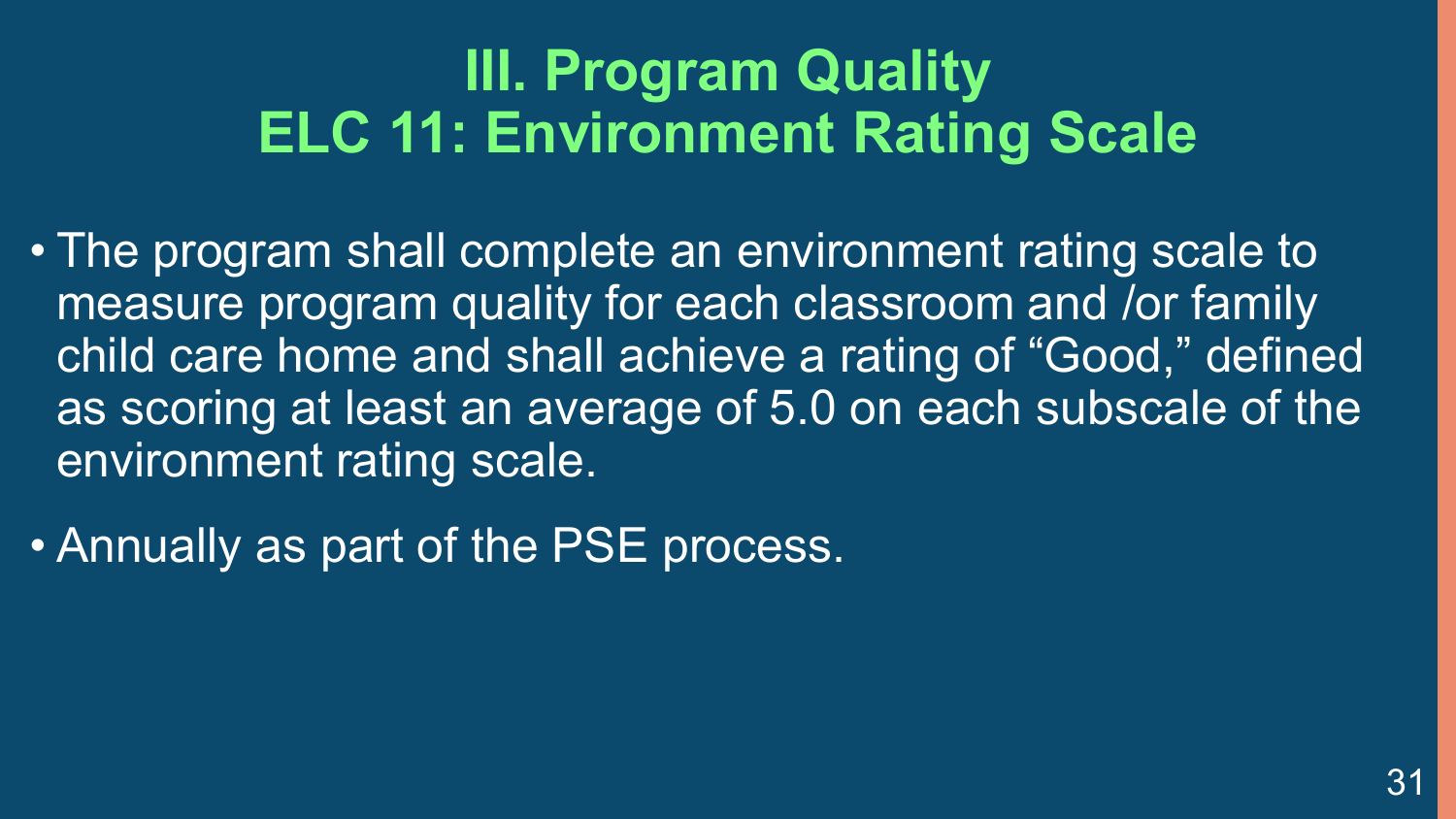#### **III. Program Quality ELC 12: Nutritional Needs**

- Menu for current month
- List of children with any food allergies
- Written contractor policies on meals/snacks
- Culturally and developmentally appropriate
- Provided at no additional cost to families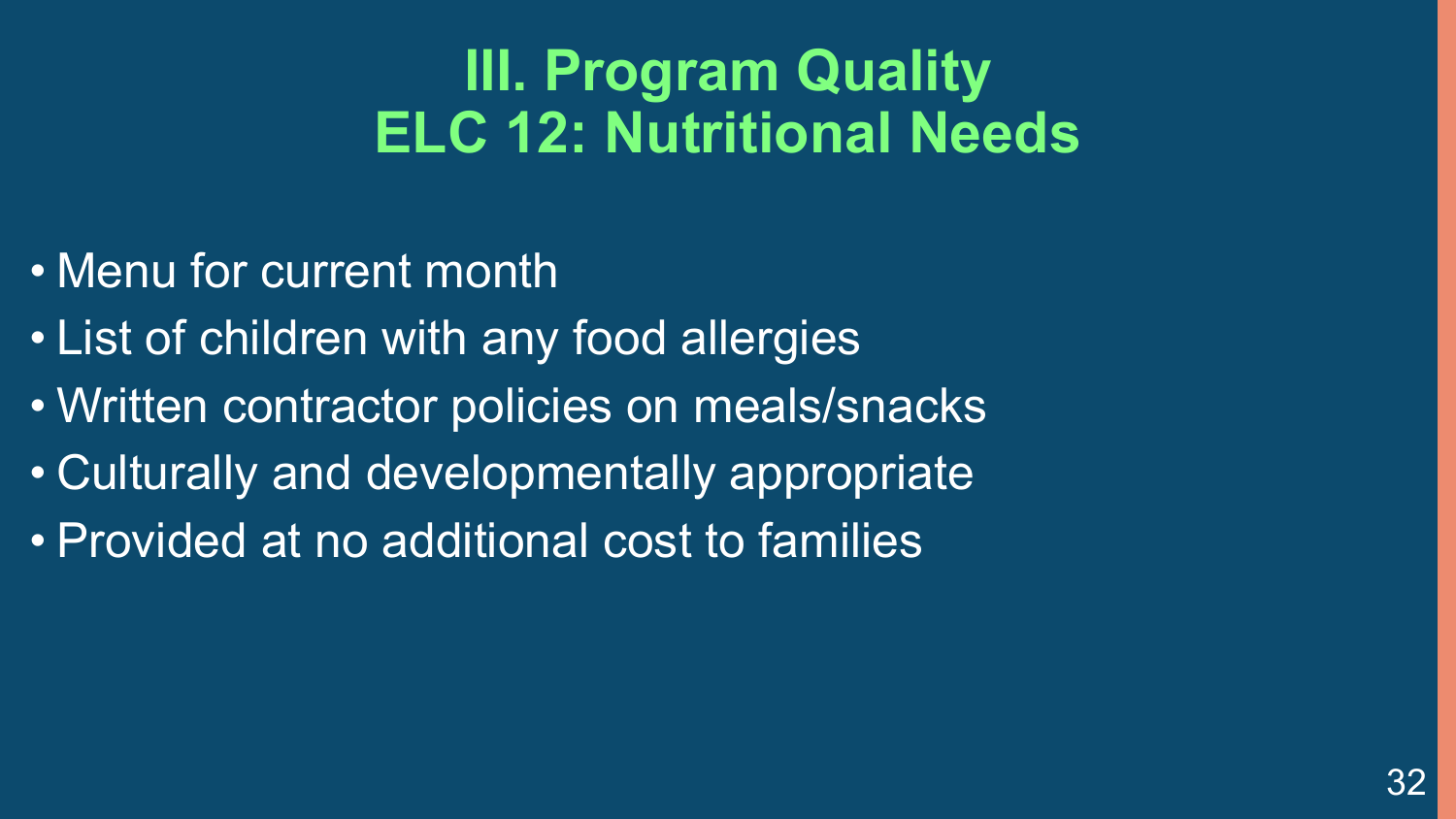#### **III. Program Quality ELC 13: Desired Results Profile and Data**

- Completed DRDP© (2015) including child portfolios
- Desired Results Developmental Profile (DRDP) Summary of Findings for classroom and family child care home
- Schedule of Parent/Teacher Conferences
- Program Activity Plans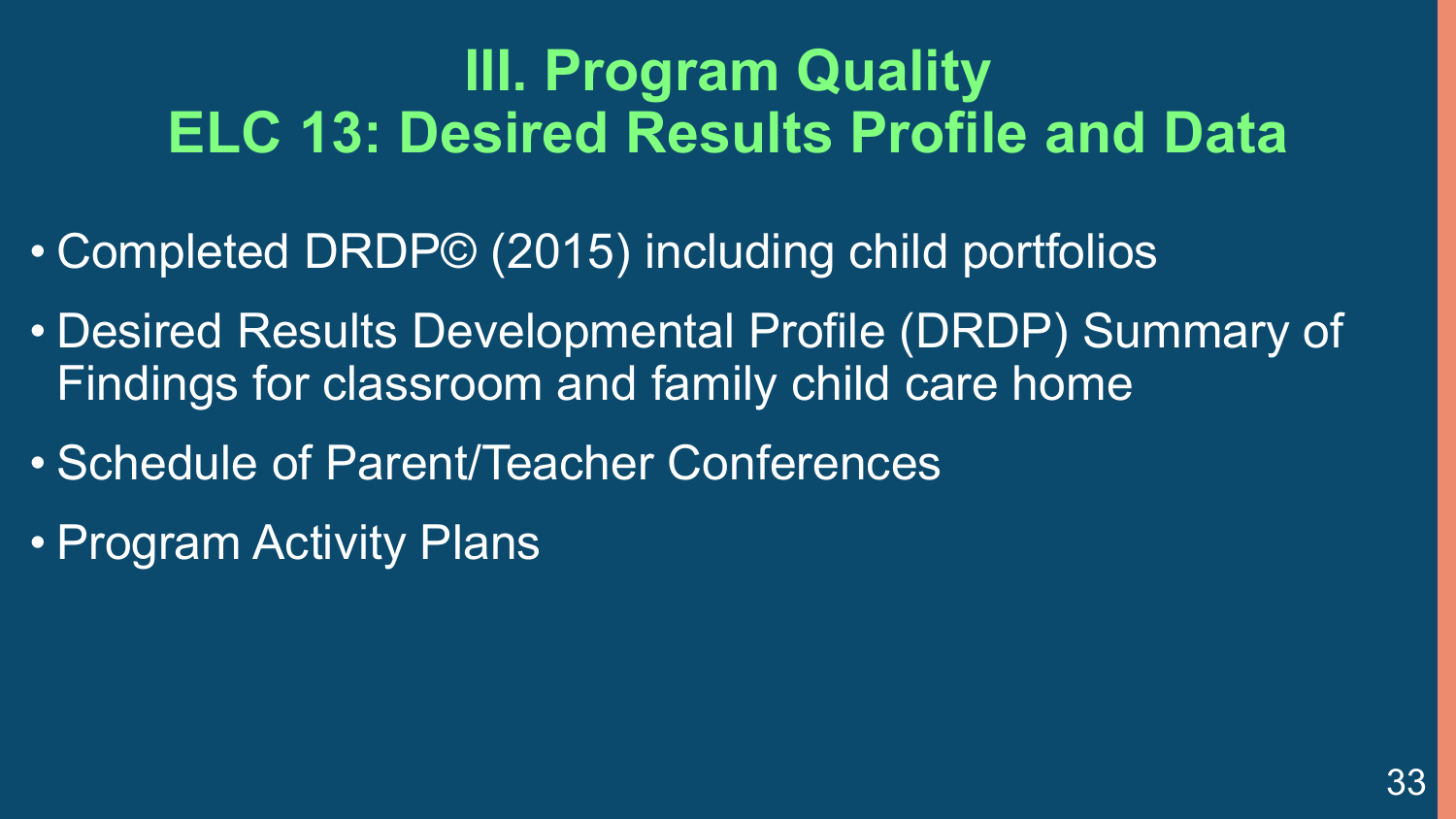#### **III. Program Quality ELC 14: Qualified Staff and Director**

- Current Personnel roster by position held
- Copies of current permits/credentials/ temporary certificate or EED approved site supervisor and /or program director waiver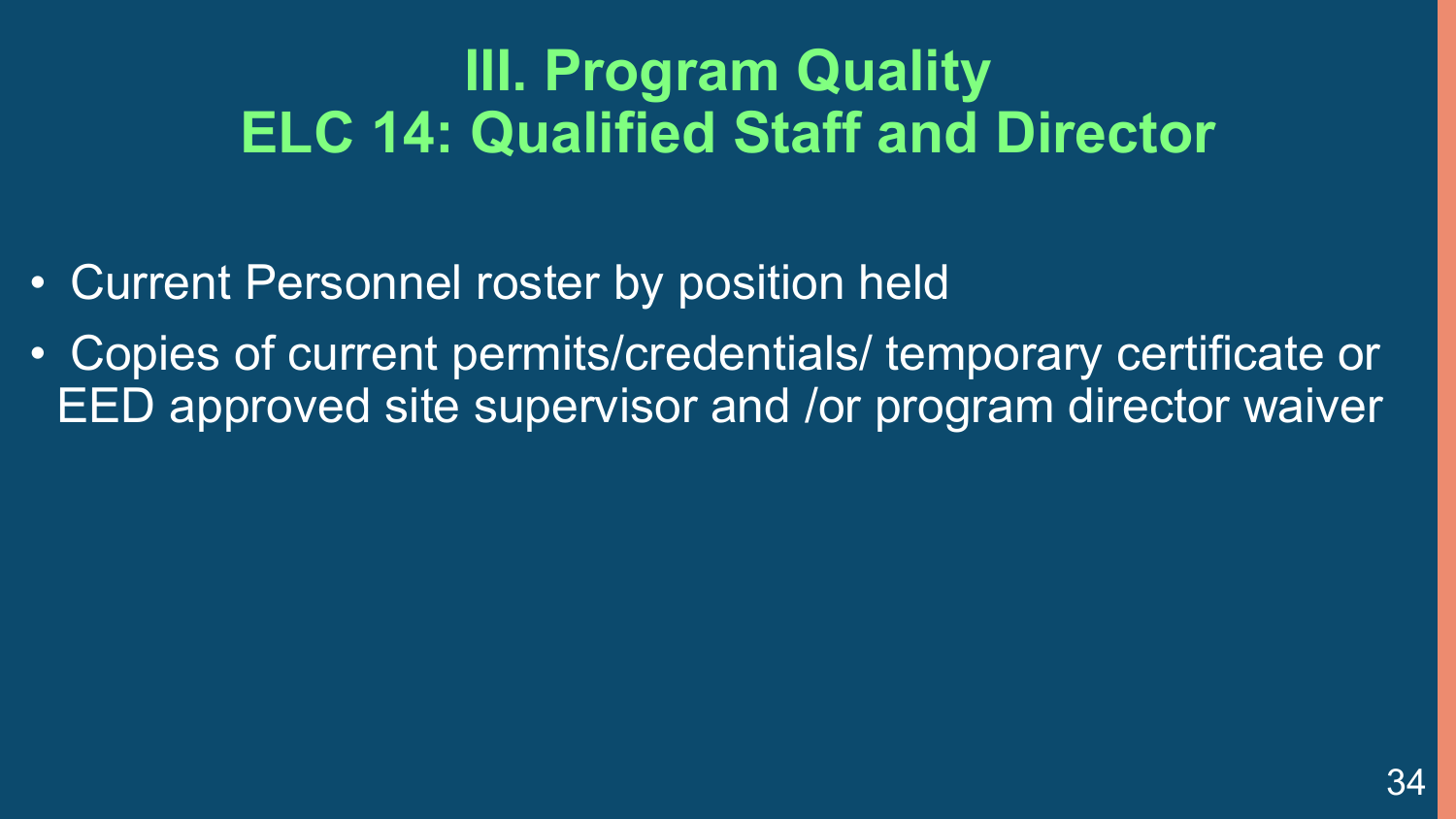#### **III. Program Quality ELC 15: Staff Development Program**

- Process for identifying staff training needs
- Professional development records
- Orientation plan for new employees
- Records of implemented staff trainings
- Written job descriptions
- Annual written performance evaluation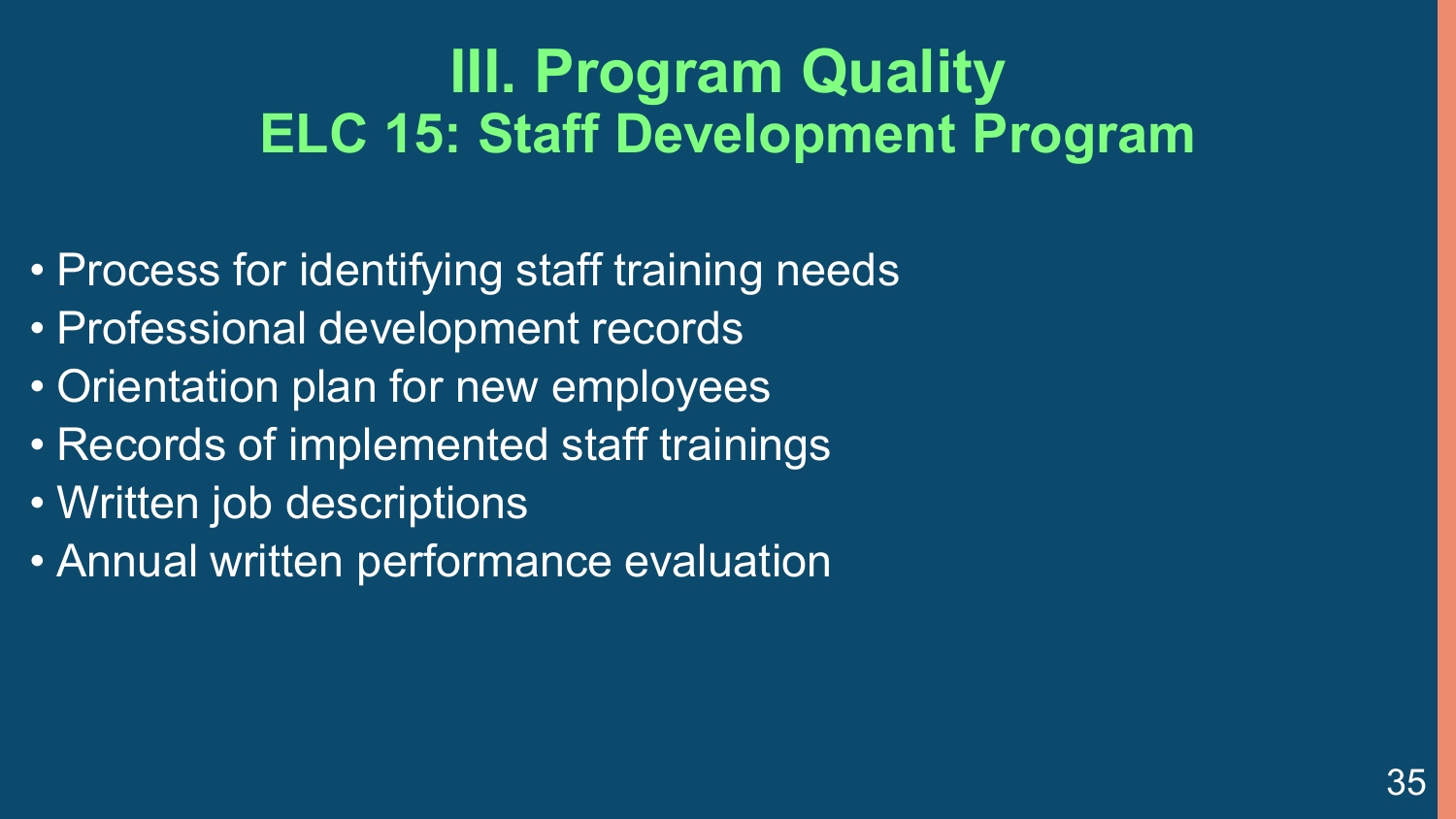#### **III. Program Quality ELC 16: Refrain from Religious Instruction**

Any postings or written information for parents, providers, and the public that the program refrains from religious instruction and worship.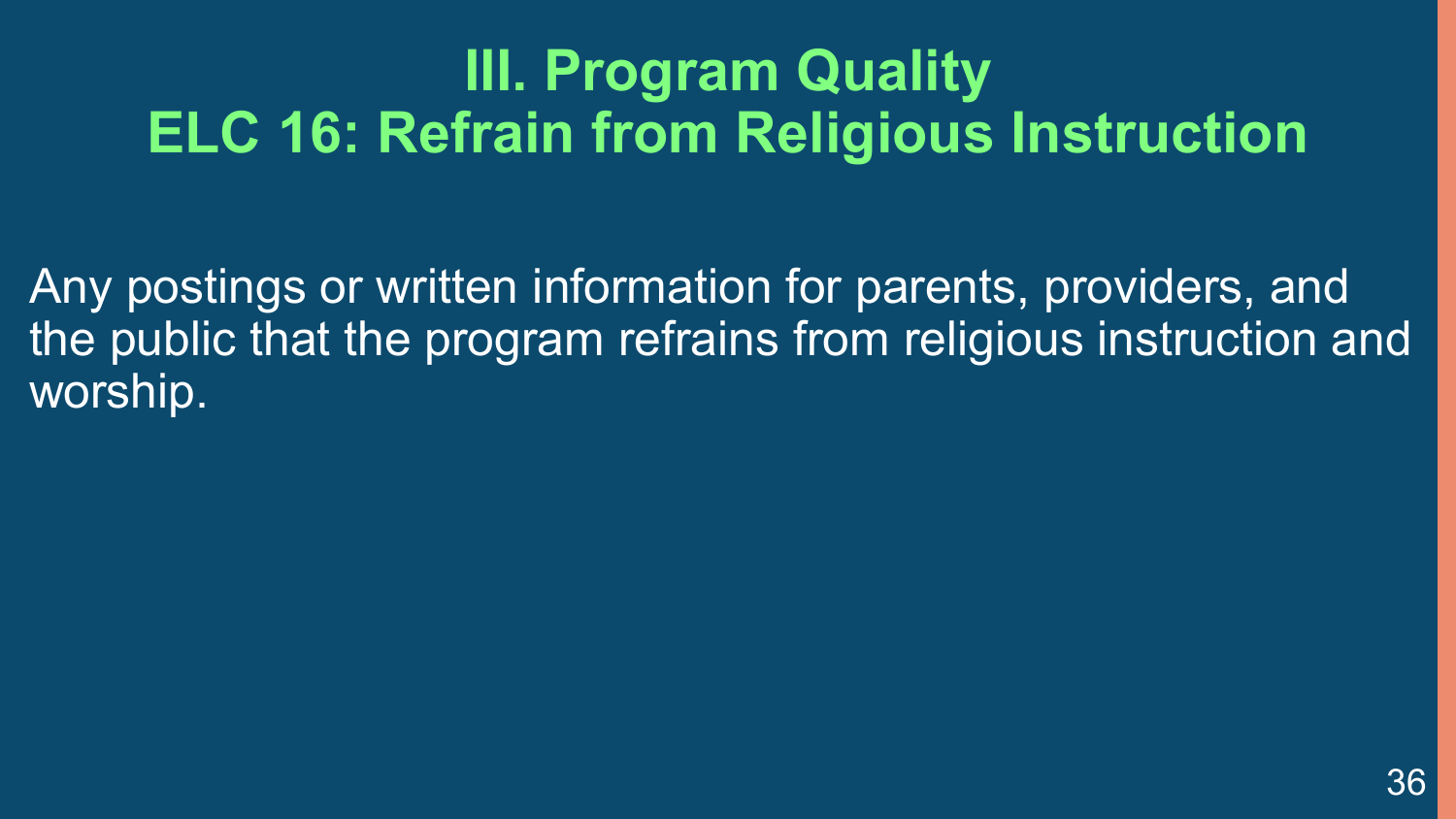#### **IV. Administrative ELC 17: Inventory Records**

- The contractor maintains an inventory record for each piece of equipment, with an estimated useful life of more than one year, that is purchased in whole, or in part with CSPP funds.
- Physical check of inventory every two (2) years.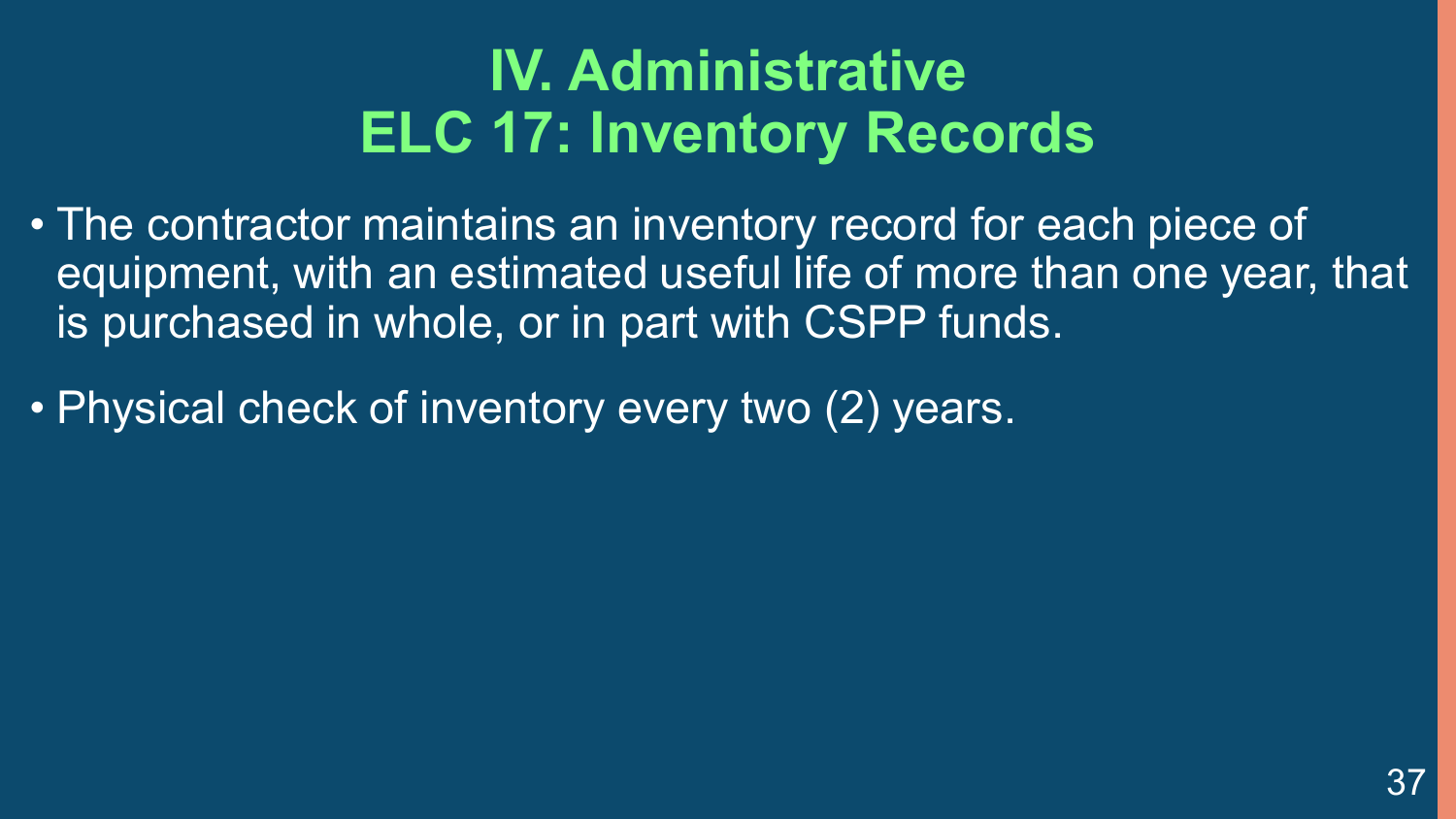## **IV. Administrative ELC 17: Inventory Records (2)**

The inventory record describes the acquisition by:

- Description
- Serial number or other identification number
- Source(s) of funding
- Acquisition date
- Cost
- Location
- Use and condition, and
- Disposition date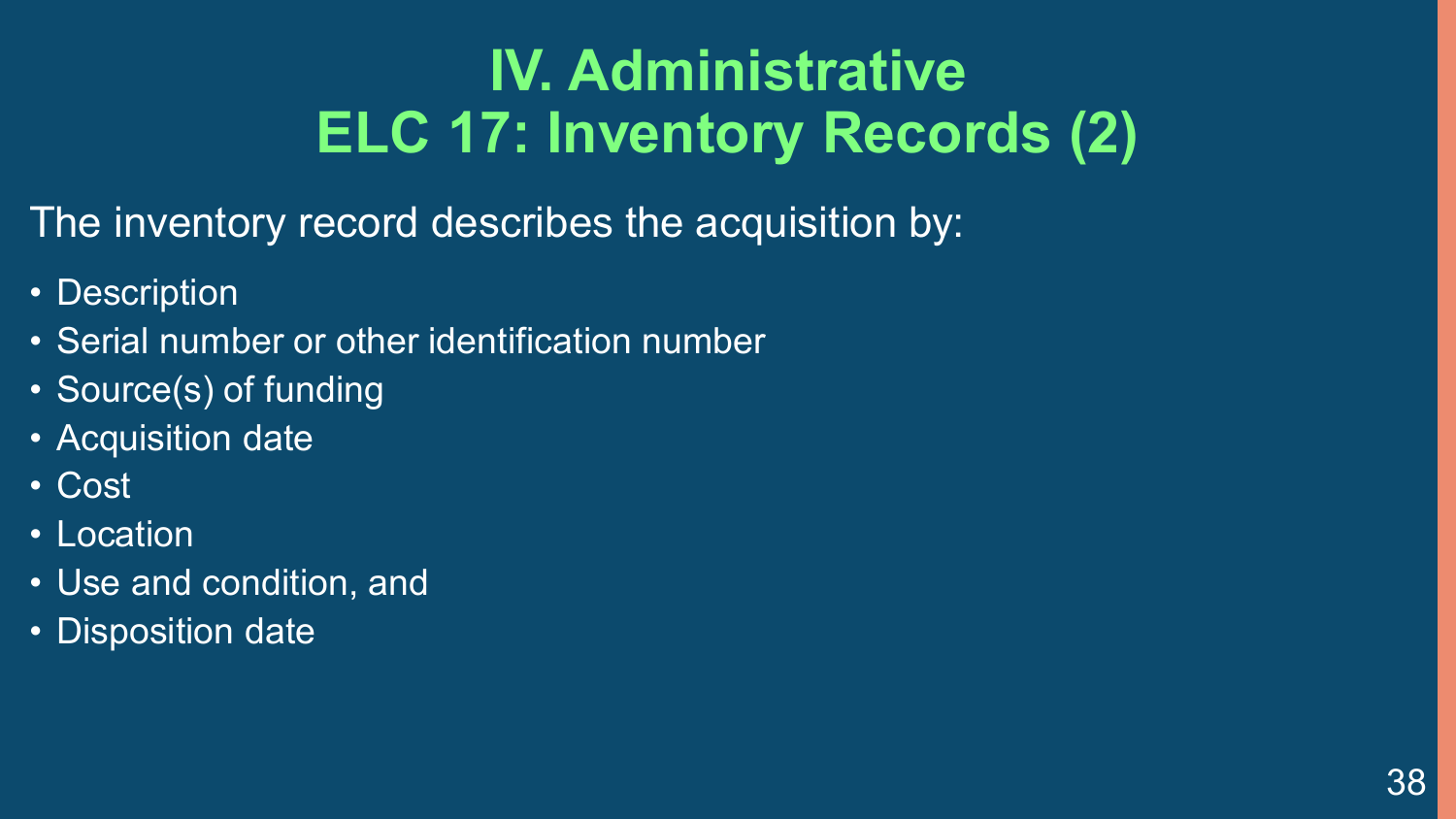#### **IV. Administrative ELC 18: Annual Evaluation Plan**

- Annual Program Self Evaluation
- Review of the program using the PI
- ERS Summary of Findings
- DRDP Summary of Findings
- Parent Survey Summary of Findings
- Evidence of Program Action Plan follow-up
- Written documentation of assessment of program by staff and board members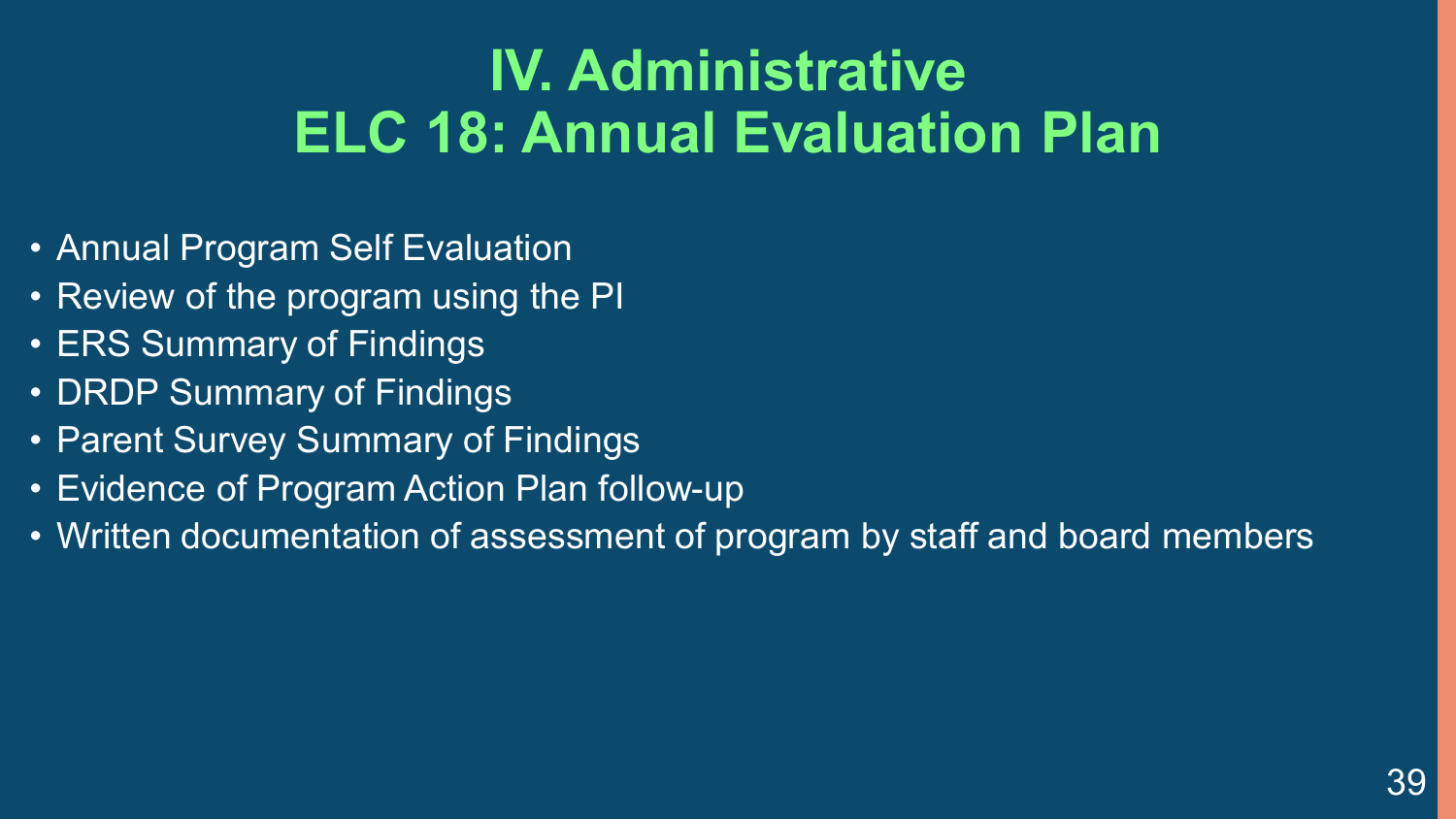#### **V. Fiscal/ Audit ELC 19: Fiscal Reporting**

• Fiscal accounting and attendance reports submitted to CDE.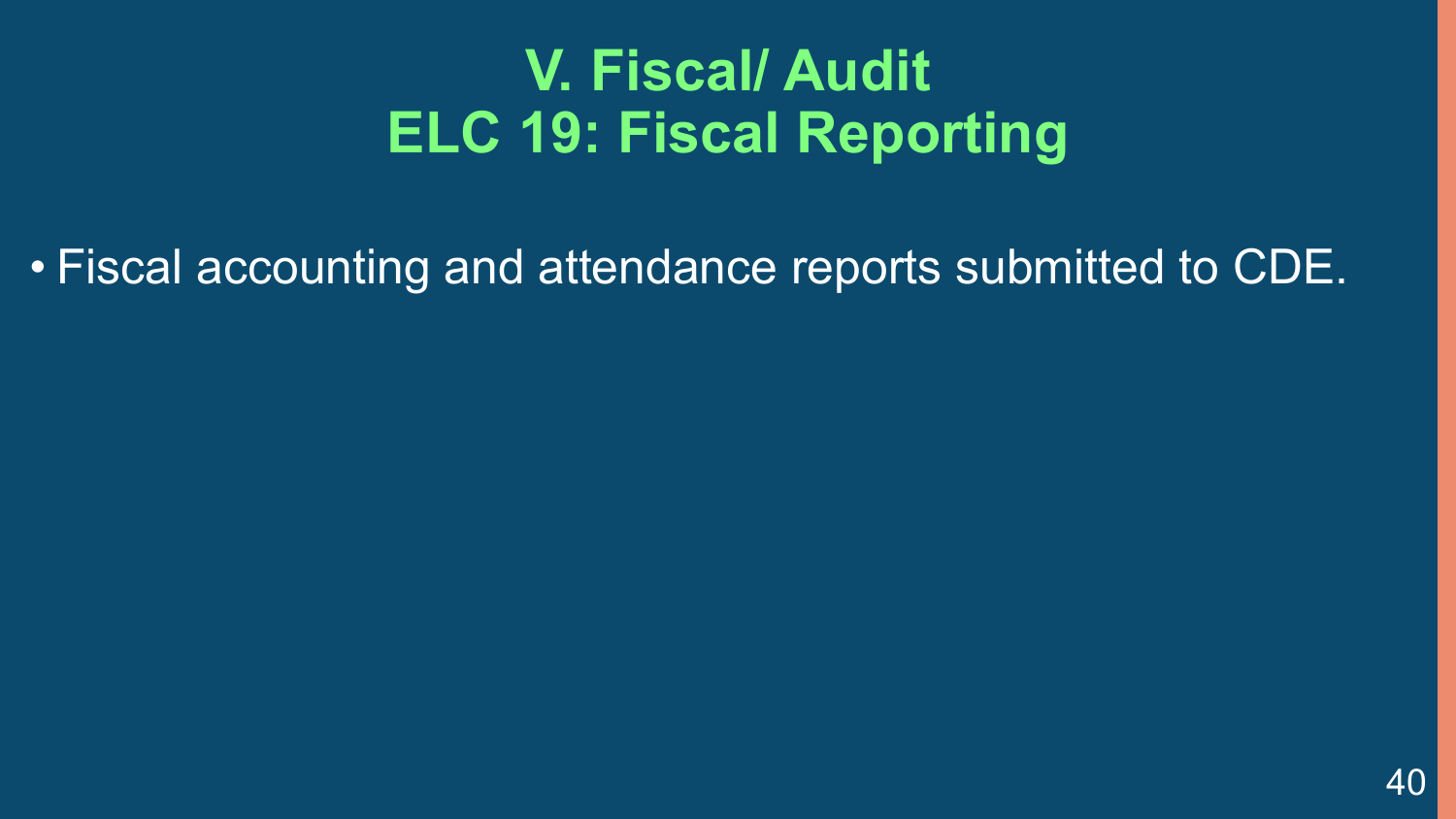## **V. Fiscal/ Audit ELC 20: Annual Fiscal Audit**

• Non-LEAs:

- Due to the CDE by the fifteenth day of the fifth month following the end of the contractor's fiscal year
- Meet the requirements of the audit guide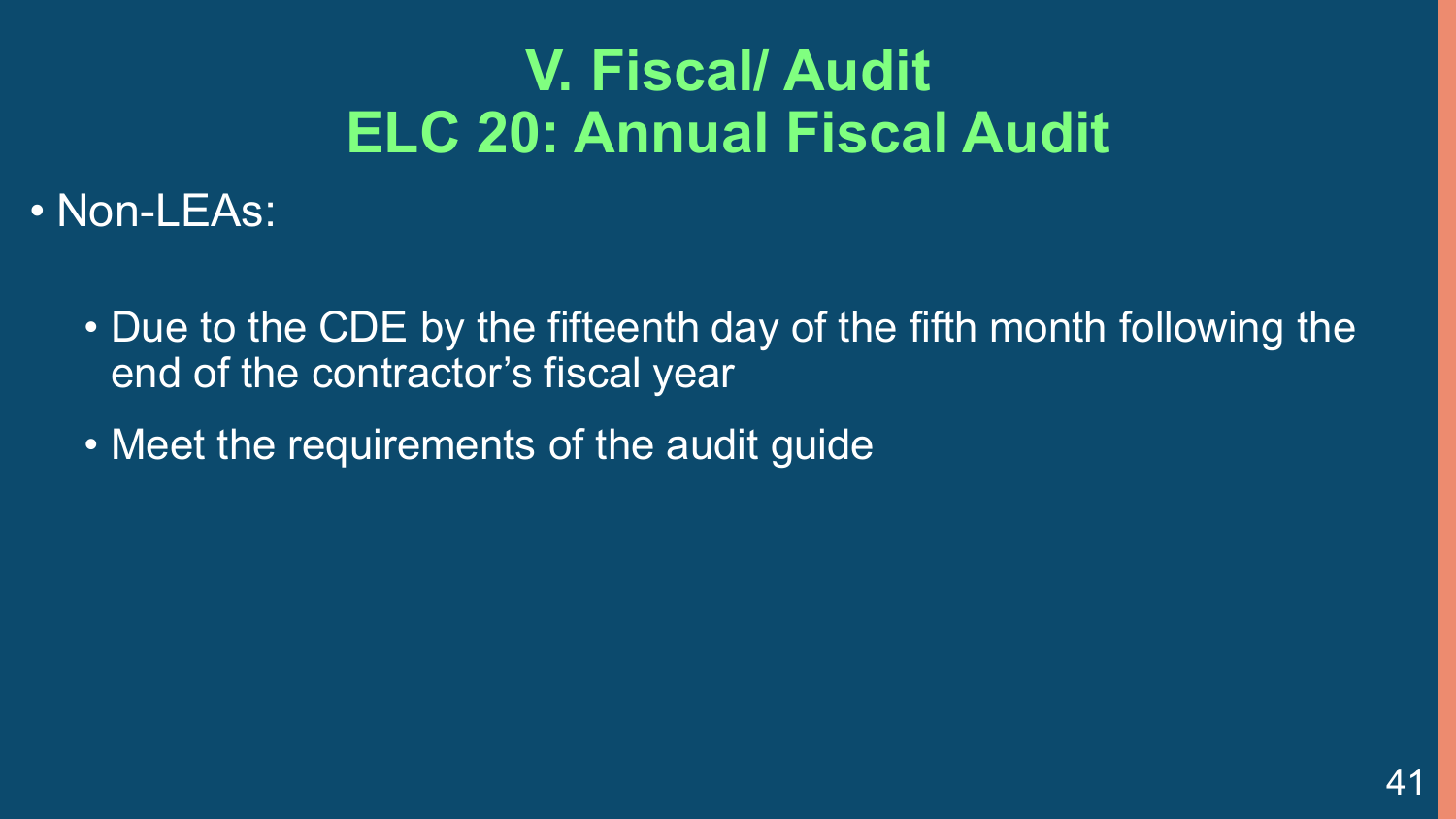## **V. Fiscal/ Audit ELC 20: Annual Fiscal Audit (2)**

#### • LEAs:

- School Districts and County Offices of Education:
	- Due to the State Controller and the CDE by December 15, each year
- Community colleges:
	- Due to the State Controller and the CDE by December 31, each year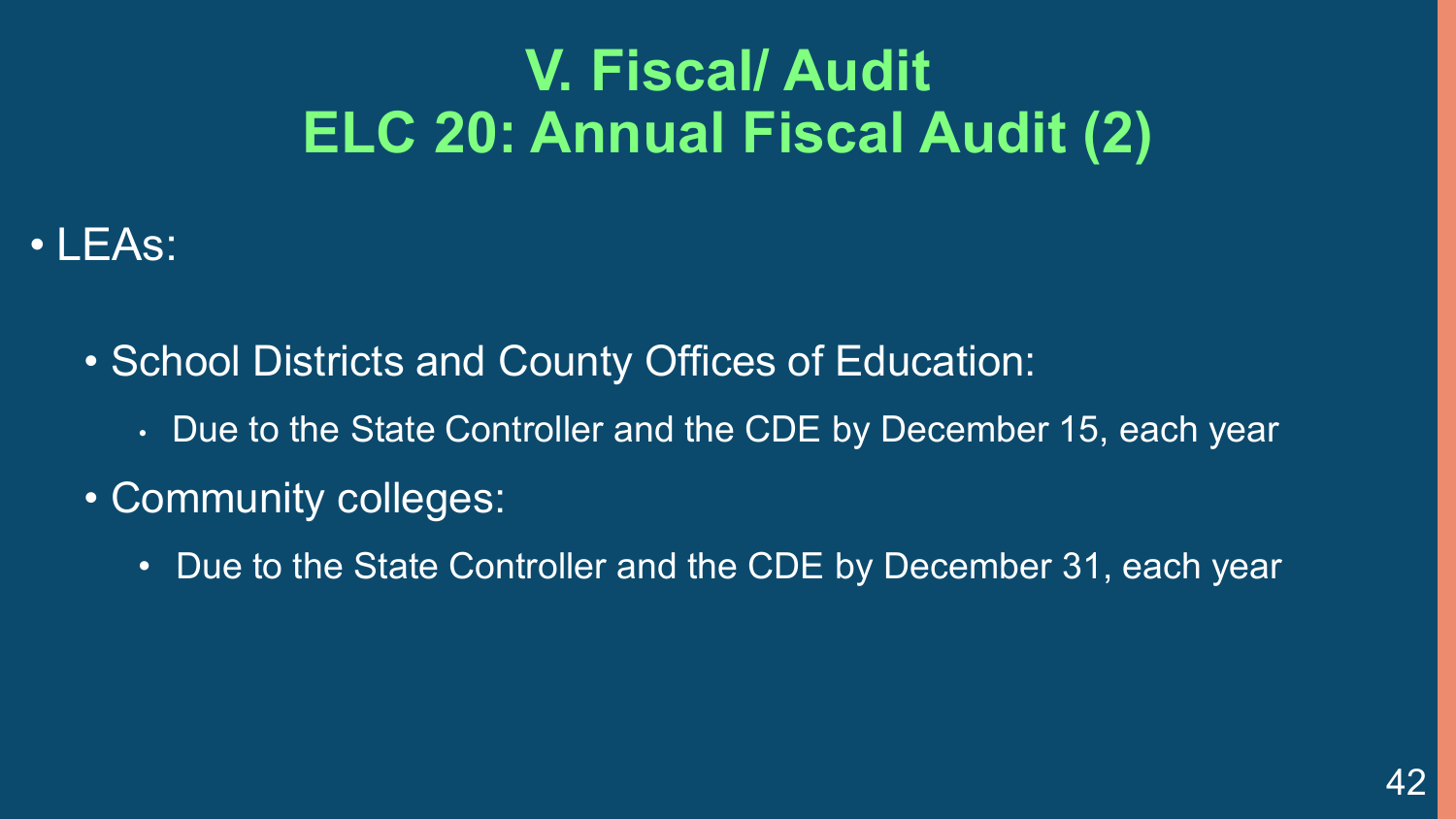

# **Pulling it All Together**

**CALIFORNIA DEPARTMENT OF EDUCATION**

Tony Thurmond, State Superintendent of Public Instruction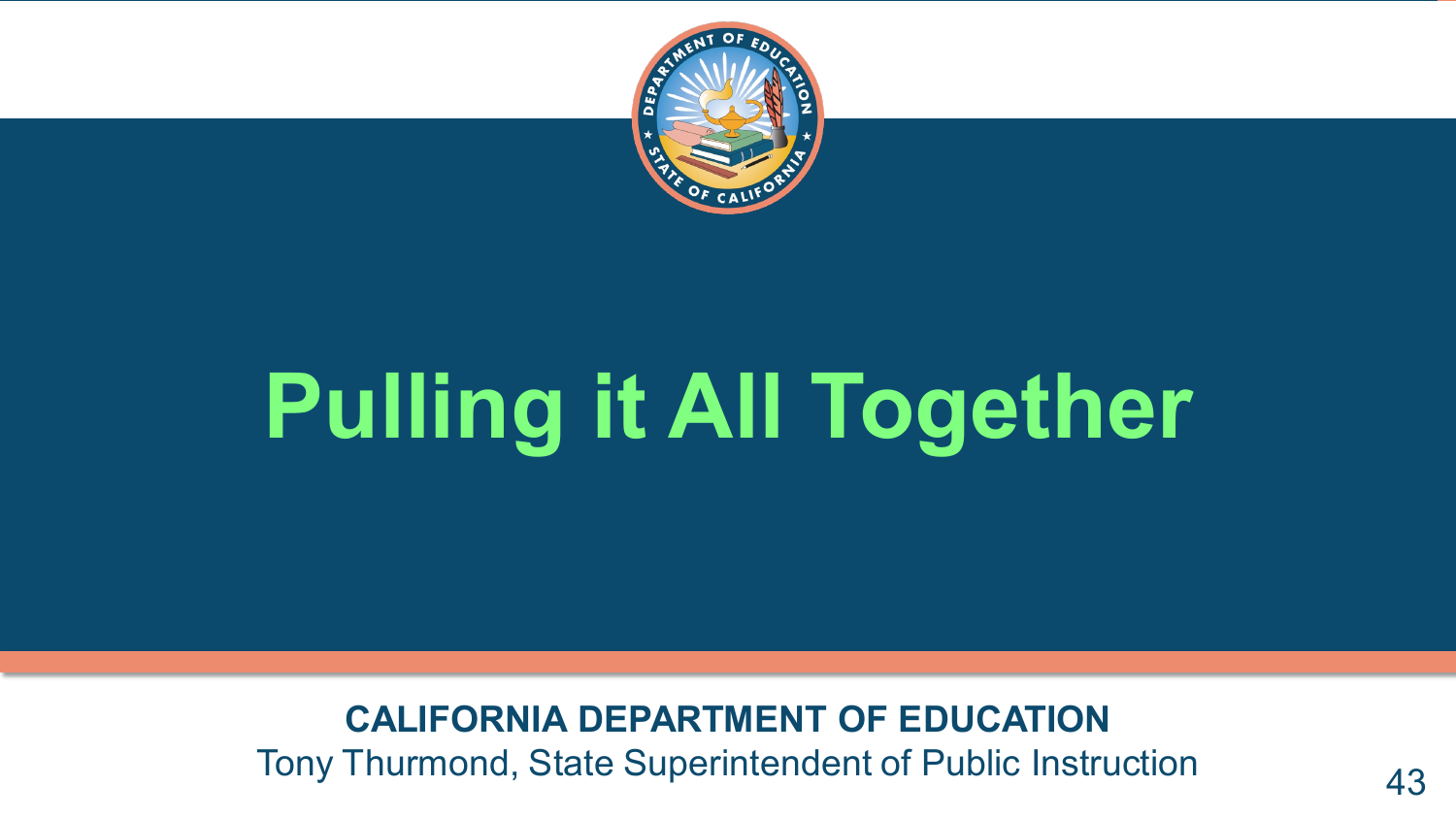#### **Gather Data**

- Program Instrument: Items 1–20 • DRDP
- Environment Rating Scales
- Desired Results Parent Survey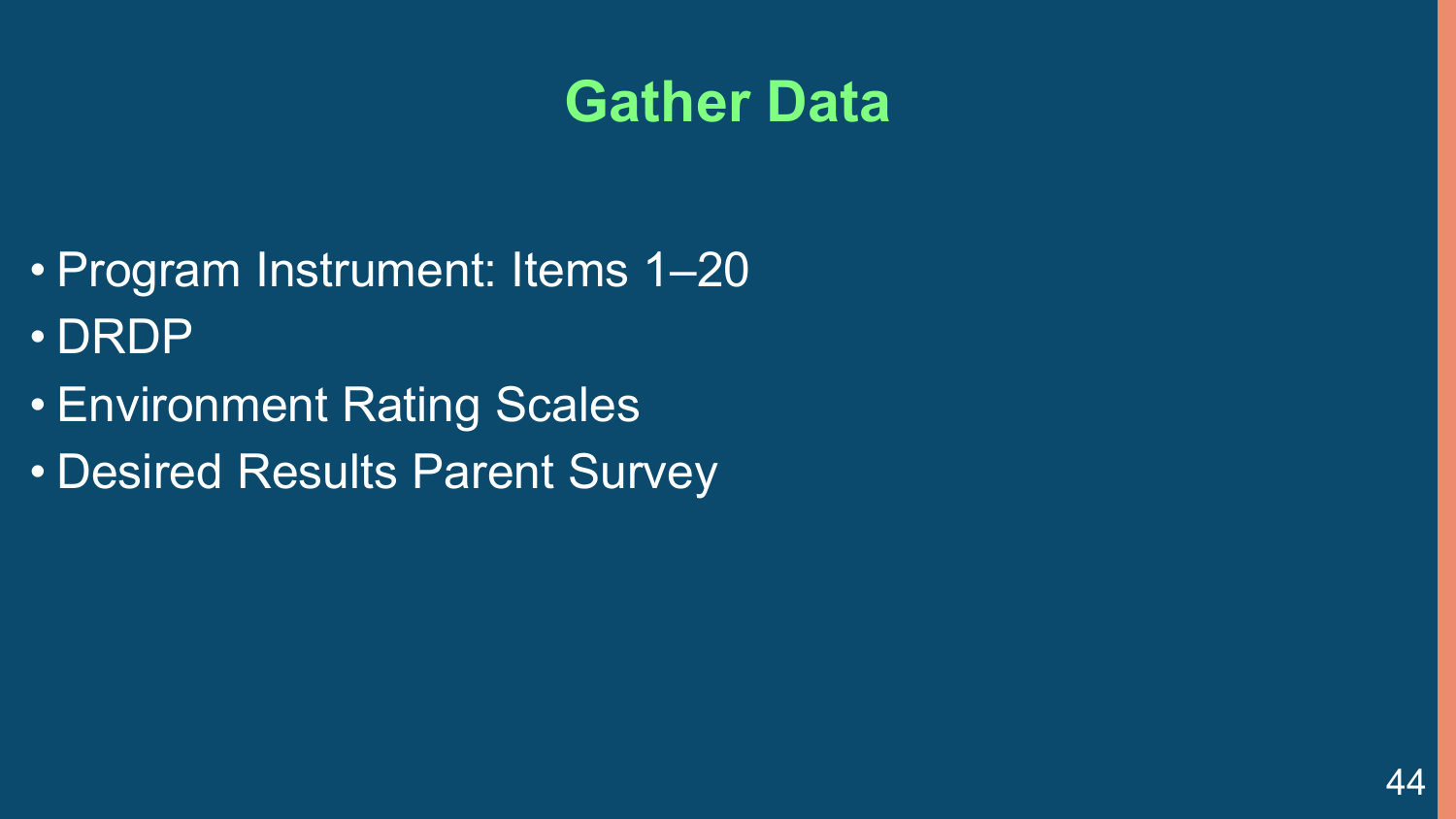#### **Classroom/Home Summary of Findings: DRDP**

**EED Form 3900 Desired Results Developmental Profile for The Classroom and Family Child Care Home Level**

• Summarize and review the results of the DRDPs

- Identify trends or patterns in the children's development
- Develop goals and expected completion dates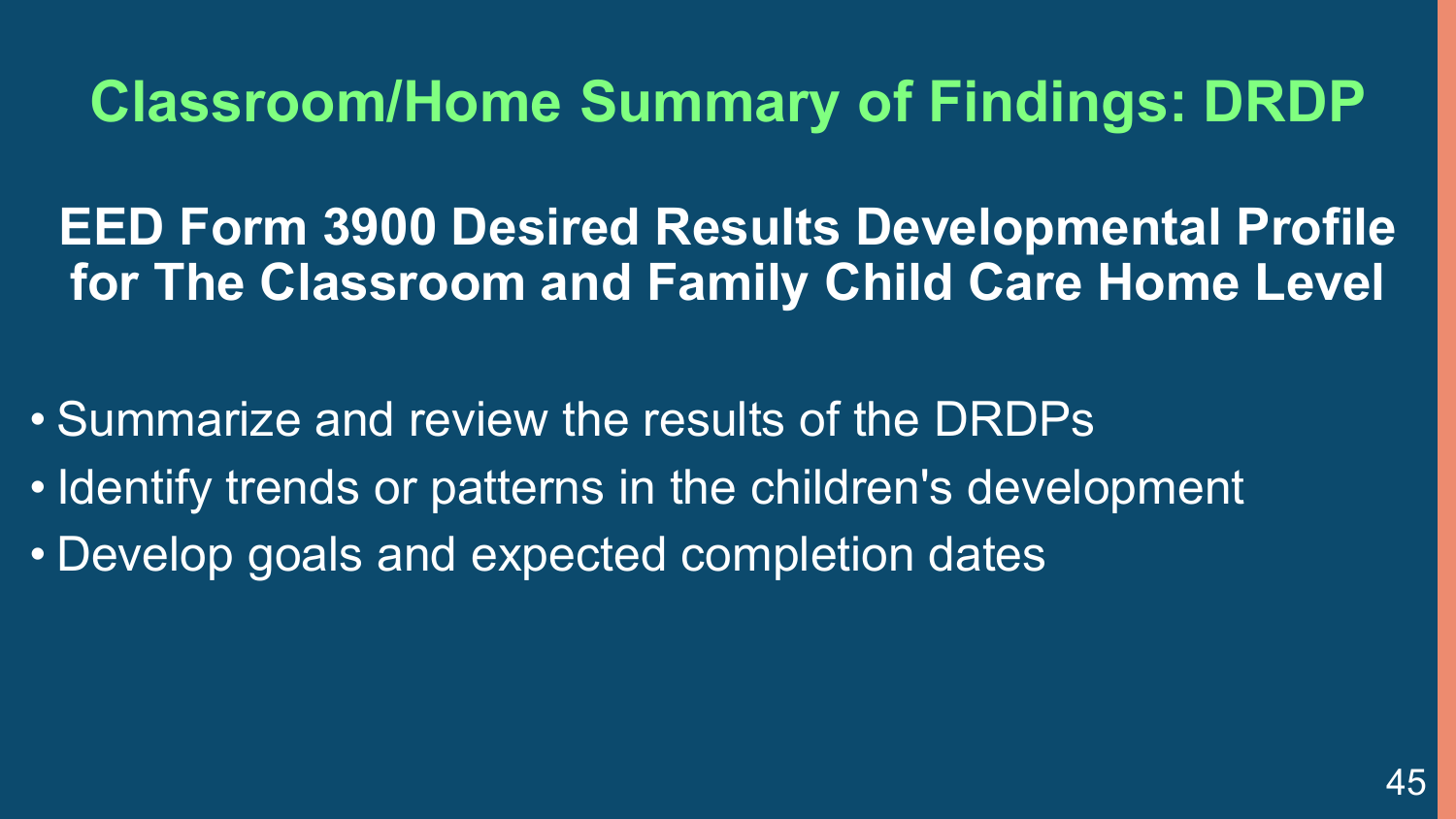## **Summary of Findings: Program Instrument**

#### **EED Form 4001 Program Instrument (PI)**

- Items that met requirements
- Items that require an action plan or modification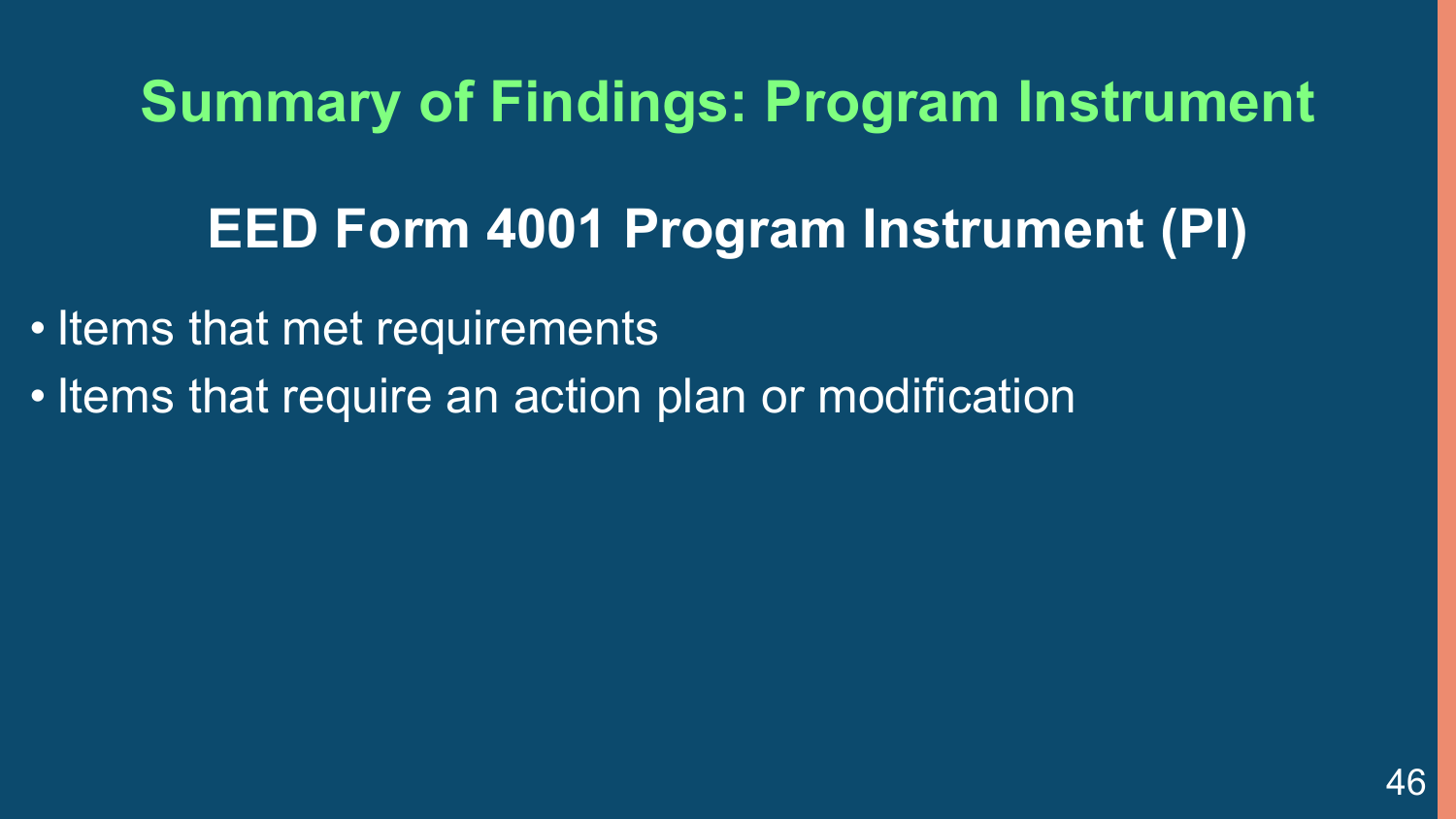#### **Summary of Findings: Environment Rating Scale**

#### **EED Form 4002 Environment Rating Scales (ERS)**

• Enter key findings for each Environment Rating Subscale • Action plan to improve subscales scoring below a five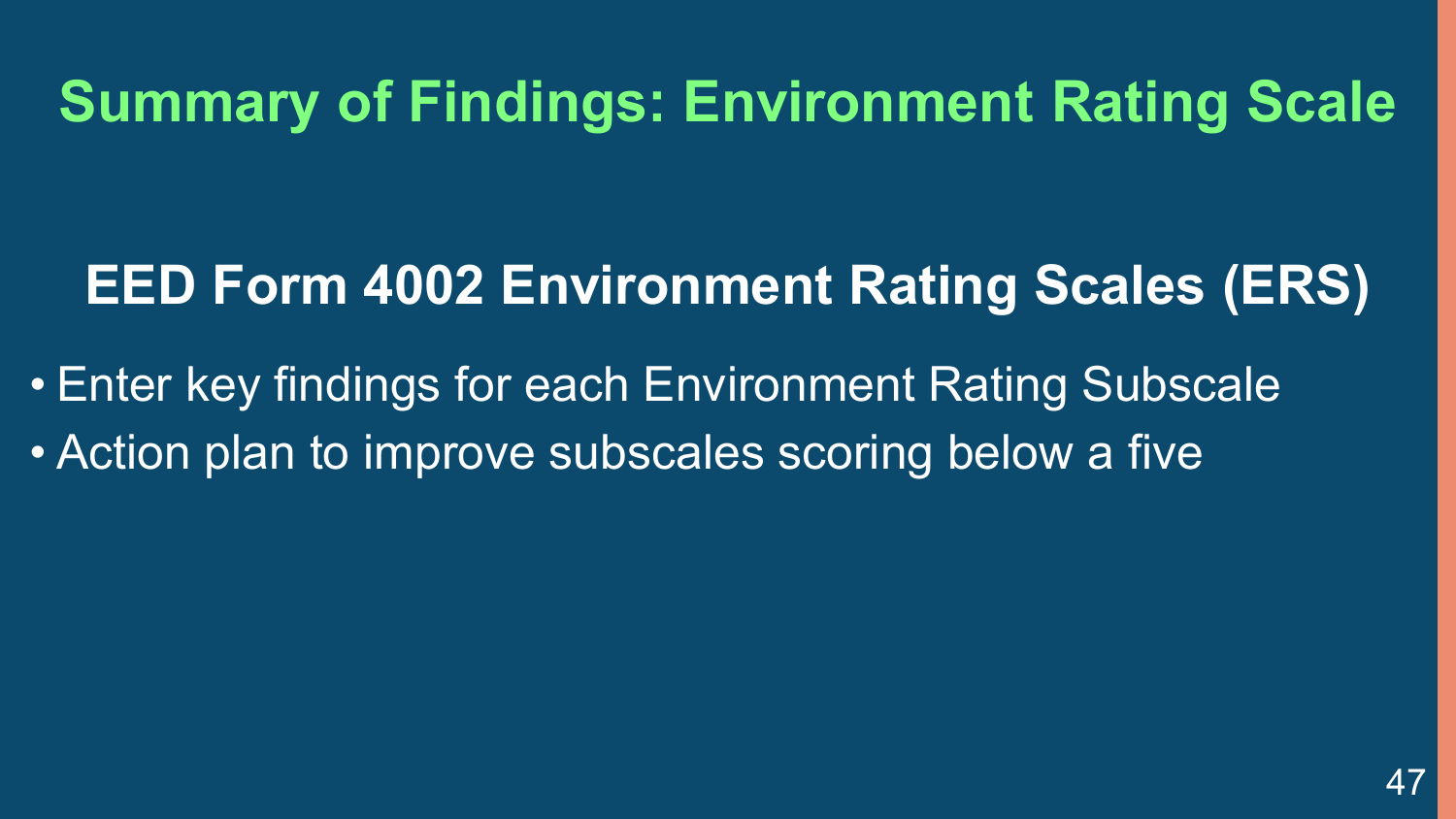**Summary of Findings: Parent Survey EED Form 4003 Desired Results Parent Survey** 

- Feedback from parents on services provided to children and families
- Identify the Key Findings based on the survey results
- Reflect on the results and record progress or changes made to the key finding(s)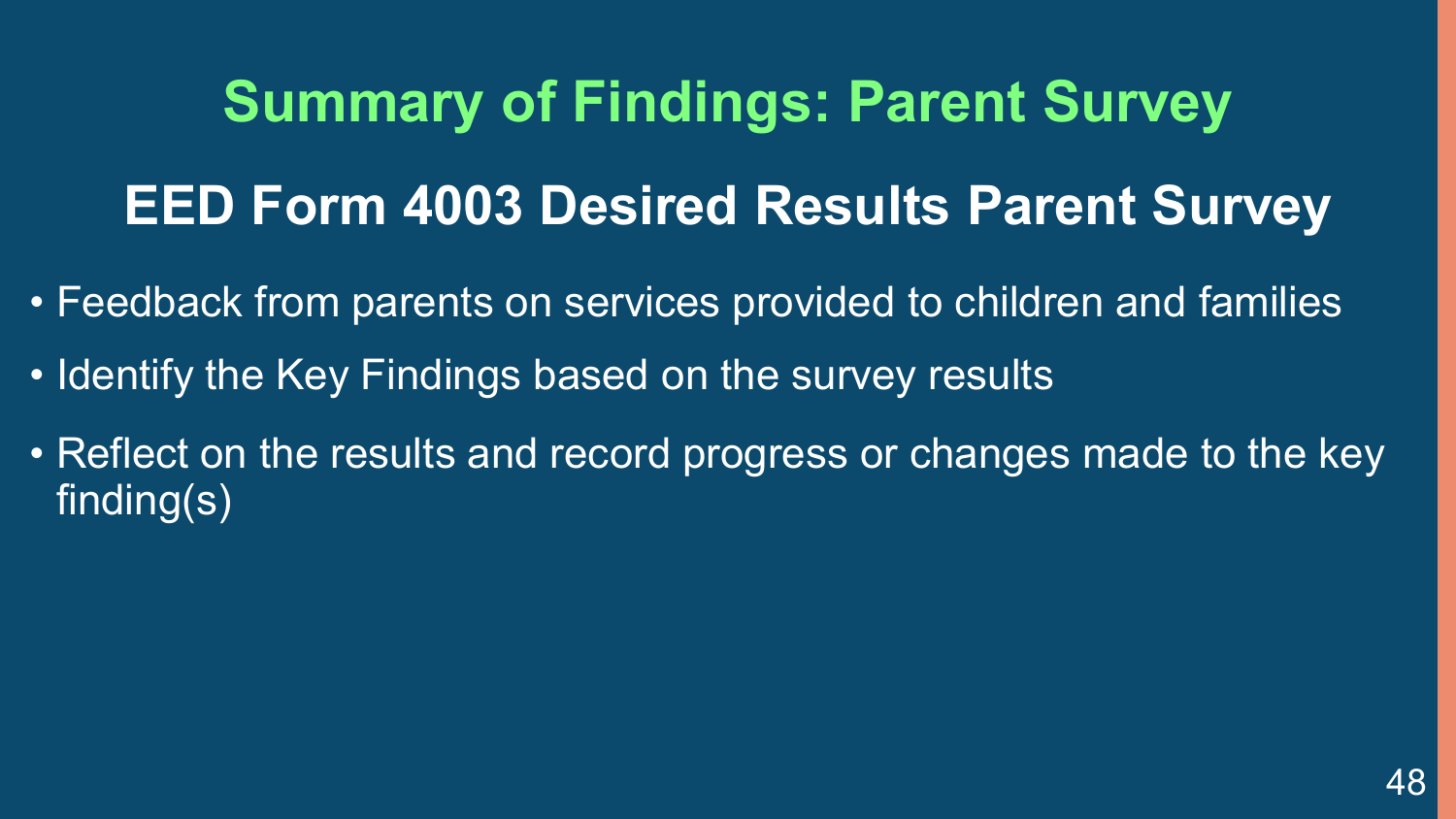# **Agency Summary of Findings: DRDP EED Form 4004 Desired Results Developmental Profile (DRDP)**

- Compile the information from all of the individual classroom(s) or family child-care home(s) DRDPs
- Determine key findings
- Define at least one goal at the domain level to address important issues regarding the educational needs of children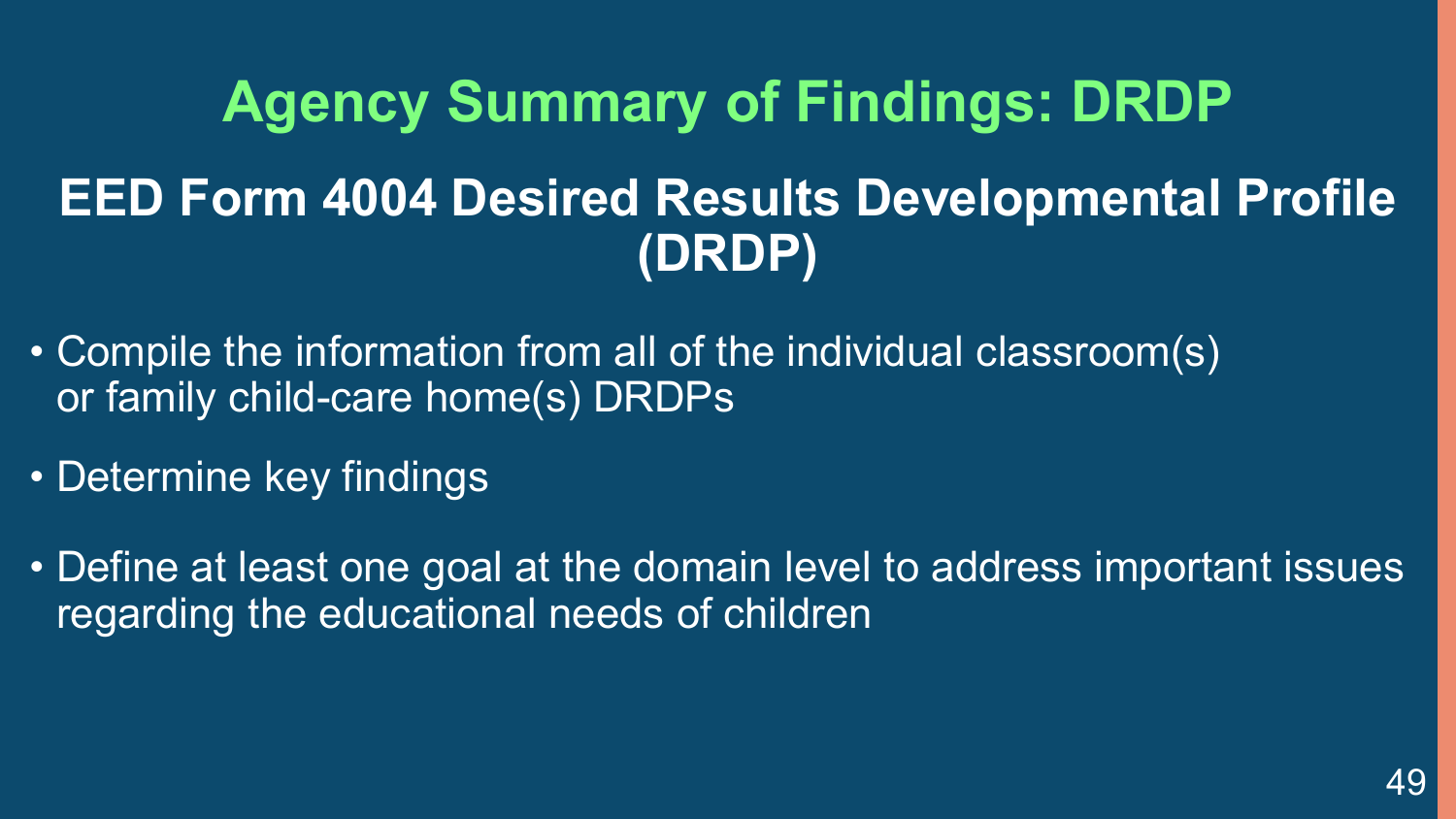#### **Analysis of the PSE Findings**

• Analyze the Summary of Findings: • Identify patterns in the data

• Board/Staff Feedback and Evaluation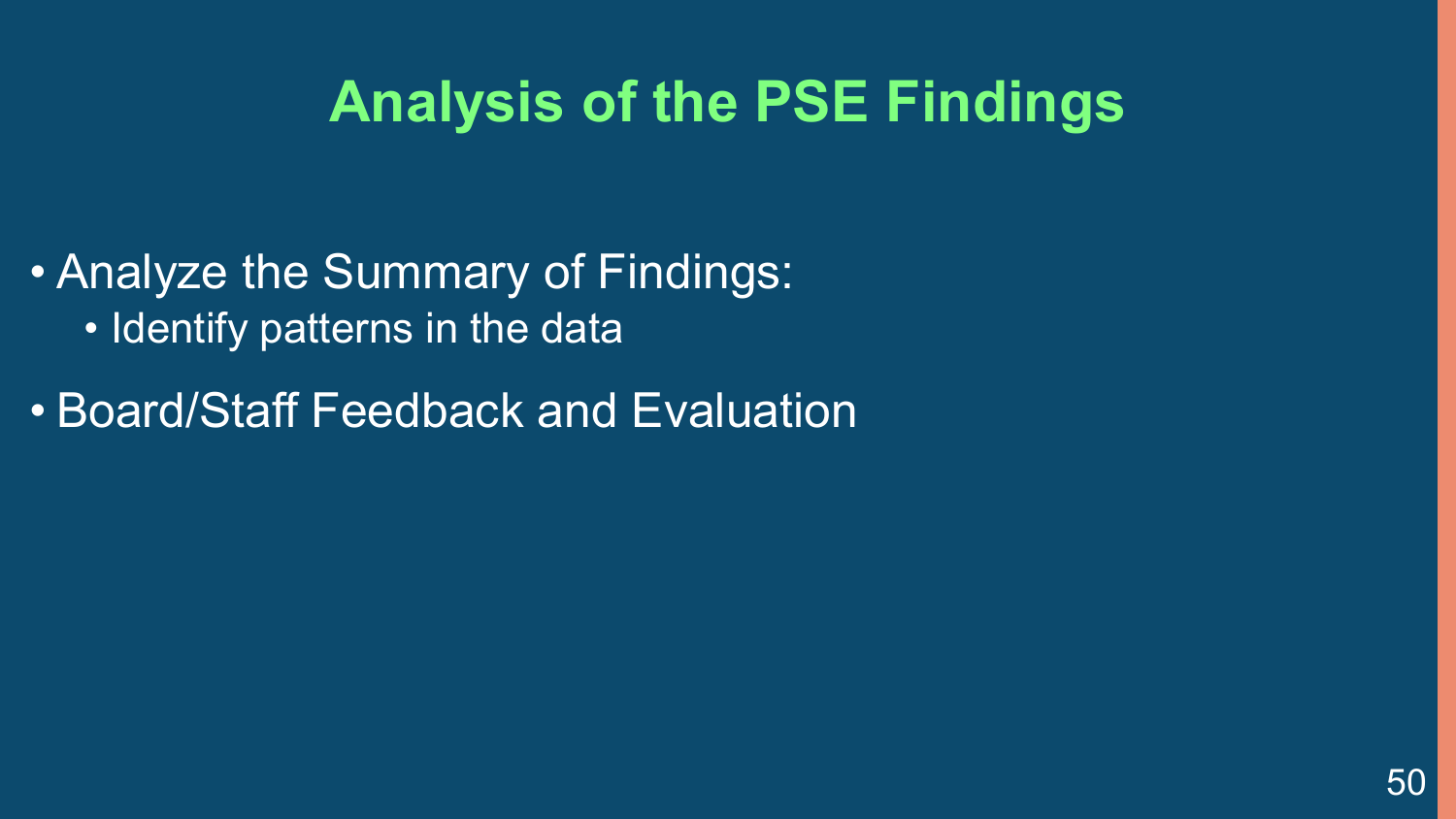

# **Form EED 4000 and PSE Submission Requirements**

**CALIFORNIA DEPARTMENT OF EDUCATION**

Tony Thurmond, State Superintendent of Public Instruction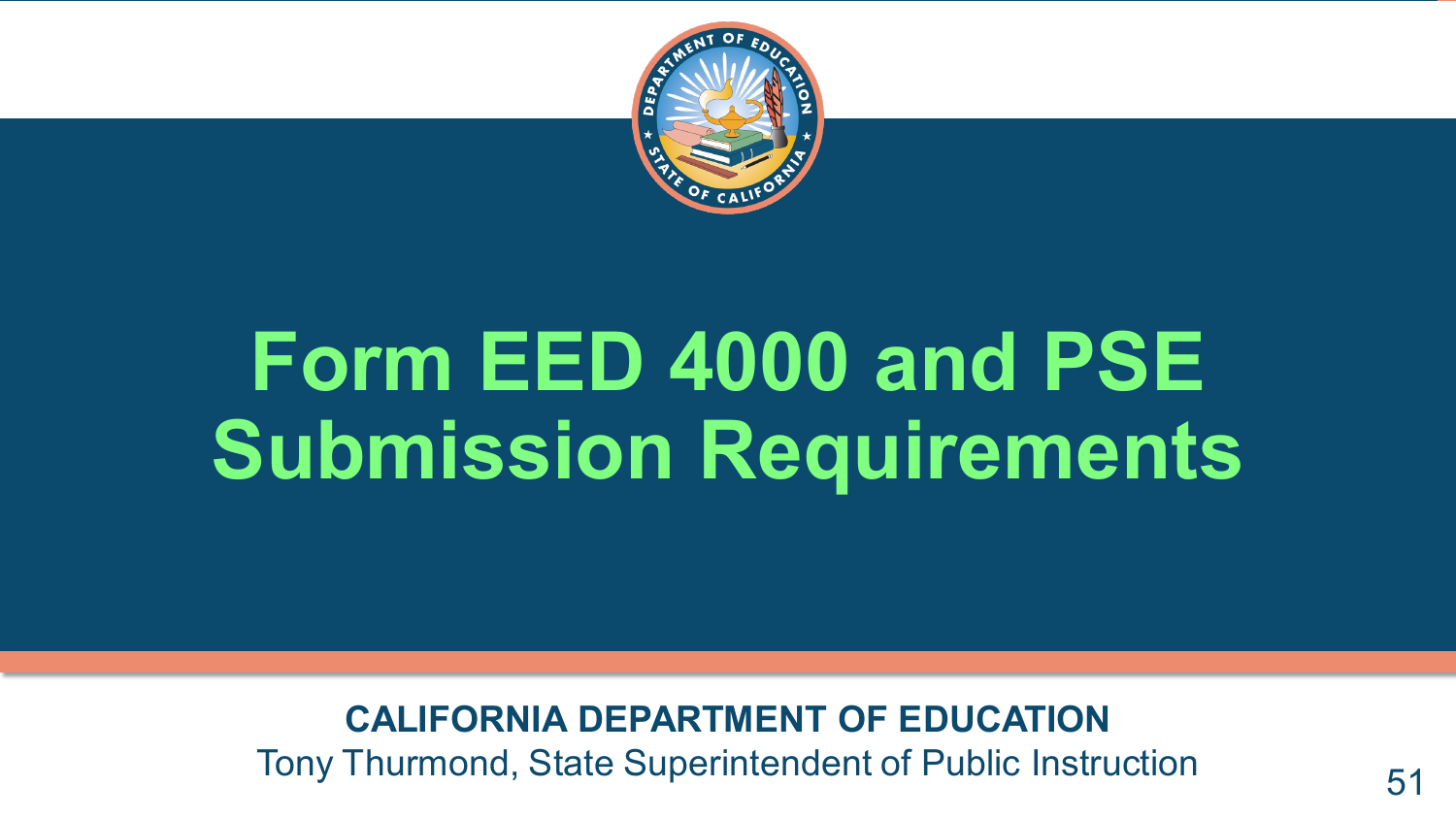#### **PSE: Multiple Contract Types**

- If your program has contracts with both the California Department of Education (CDE) and California Department of Social Services (CDSS), you must complete and submit the PSE Form 4000 to the CDE for your CSPP.
- Follow CDSS guidance for PSE submission requirements for all other contract types.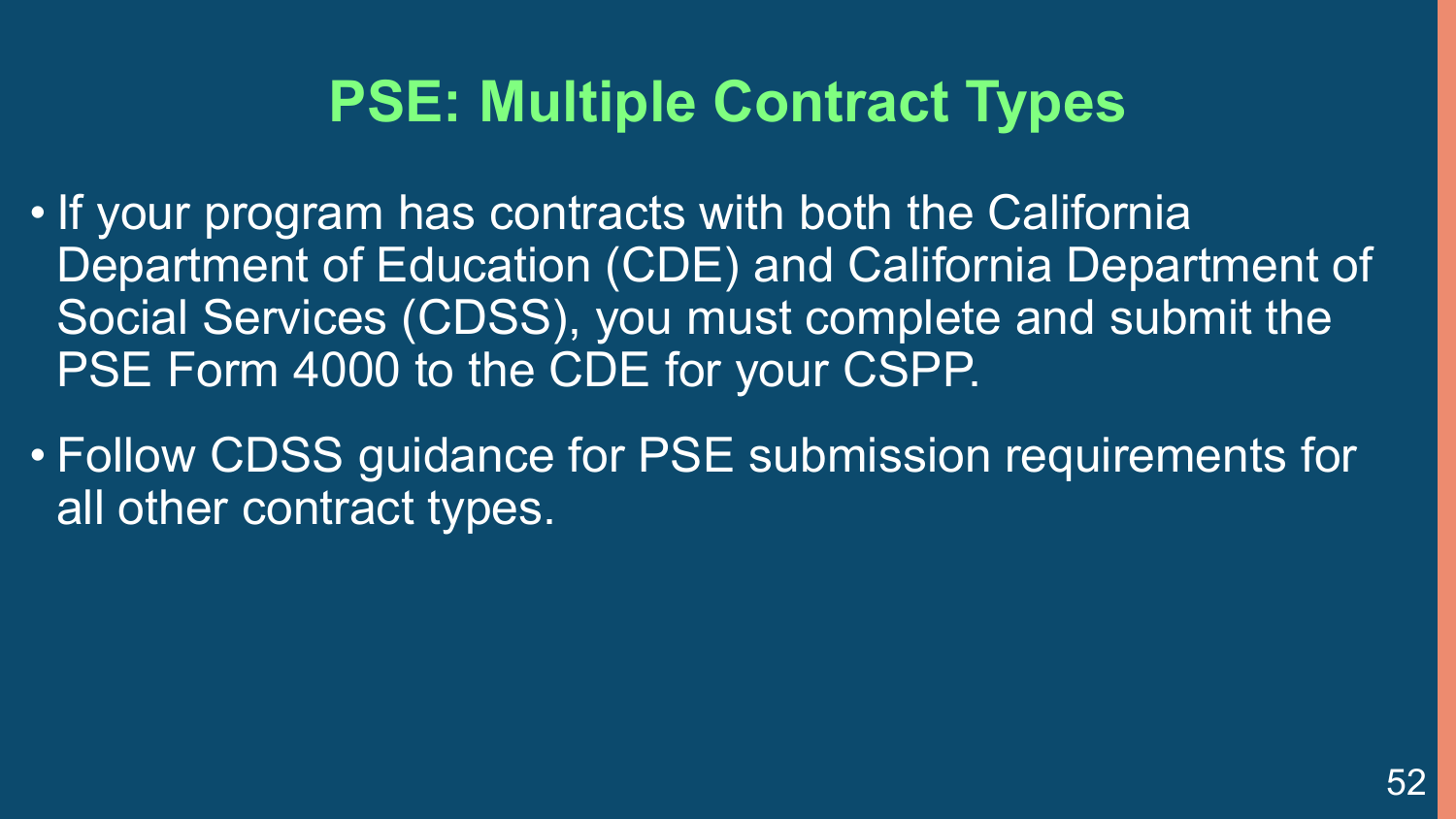#### **PSE Submission Requirements**

- Contractors are required to submit the PSE Form EED 4000 to the CDE on or before Wednesday, June 1, 2022, 5:00 p.m.
- **Contractors must submit** *only* **the PSE Form 4000 electronically to the EED at: [psefy2122@cde.ca.gov](mailto:psefy2122@cde.ca.gov)**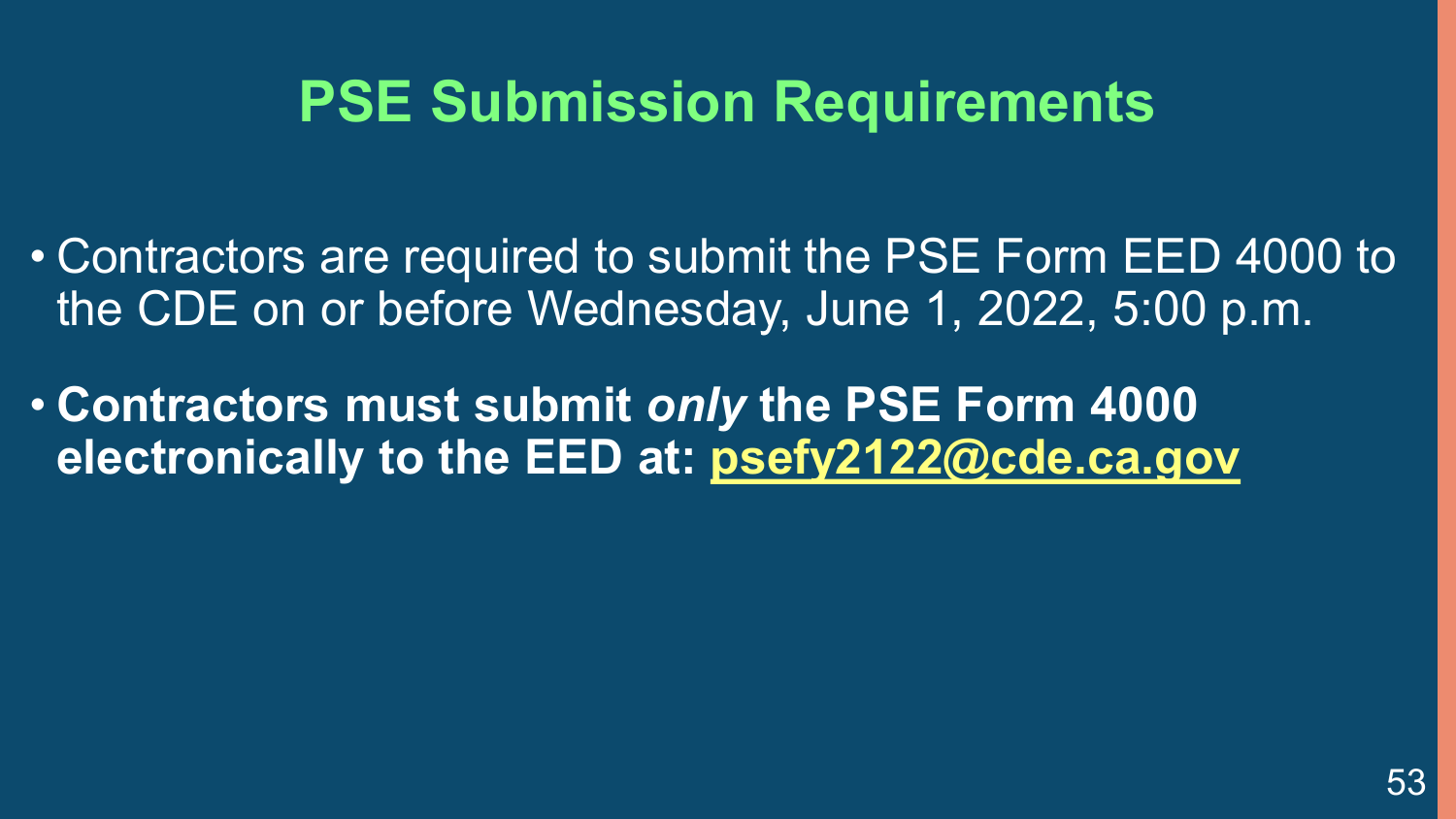#### **PSE Submission Requirements (2)**

#### • Submit **only** the PSE form EED 4000

• All other required documentation completed as part of the PSE process shall be kept on-site and available for review upon request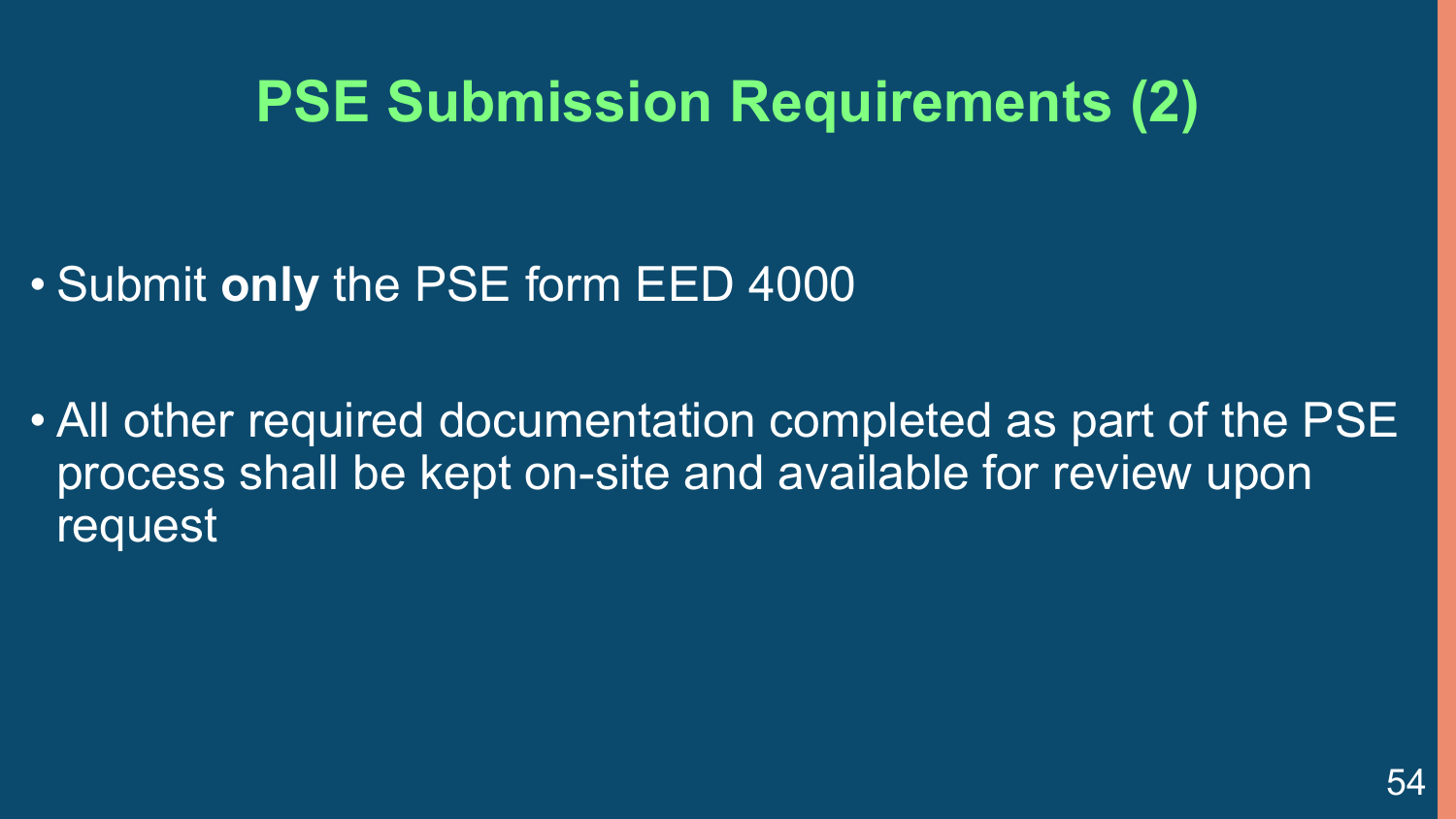## **Completing Form EED 4000**

#### • **Contractor** Legal Name

- Vendor number
- Program Director Name, phone number and email address
- Read Statement of Completion
- Signature of Program Director
- Name, Title, phone number, and email address of contact person completing the PSE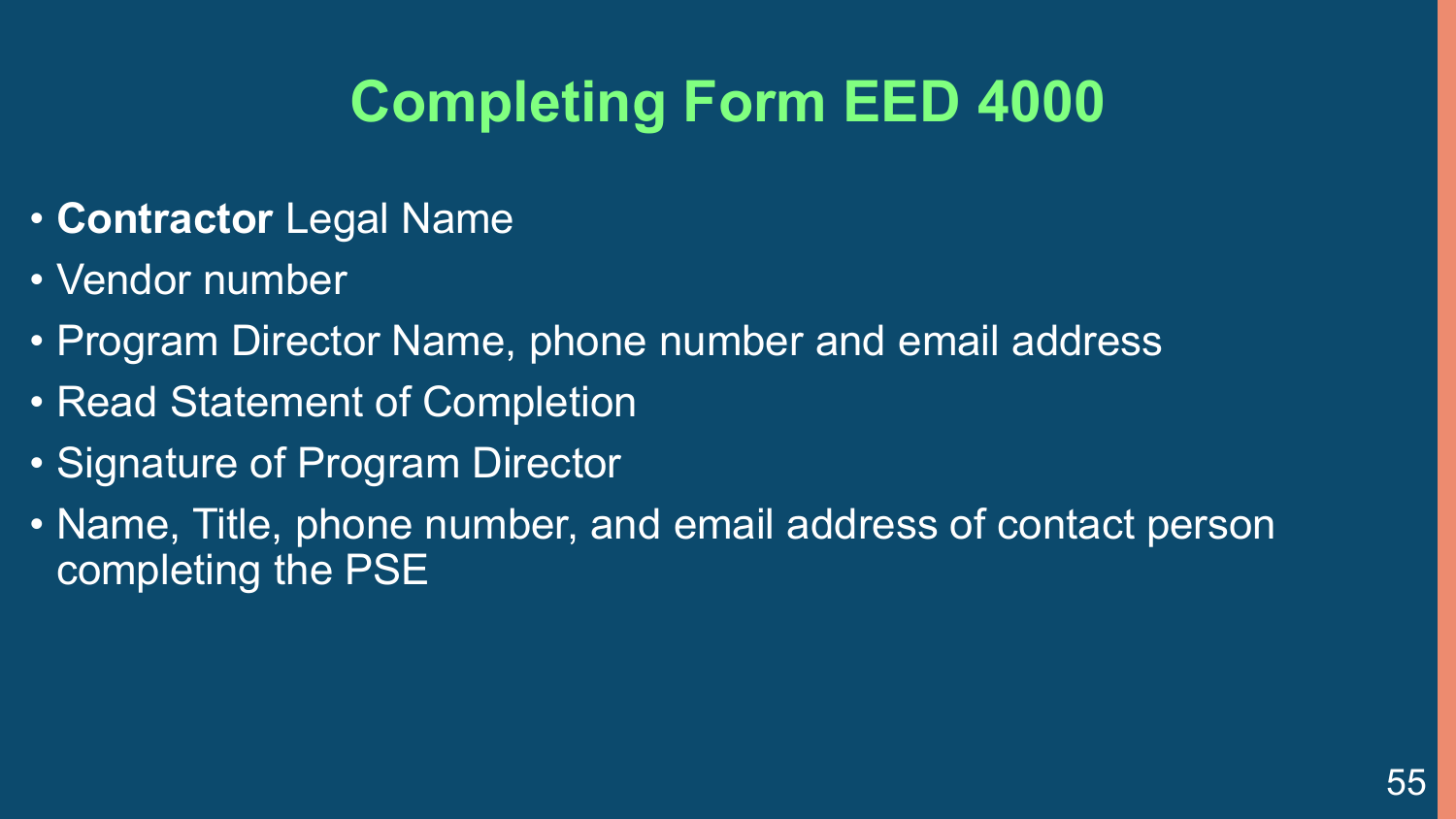## **Completing Form EED 4000 (2)**

- Summary of the Program Self-Evaluation
	- Provide an assessment, in narrative format, summarizing the
		- a) Staff and
		- b) Board member participation, in the PSE process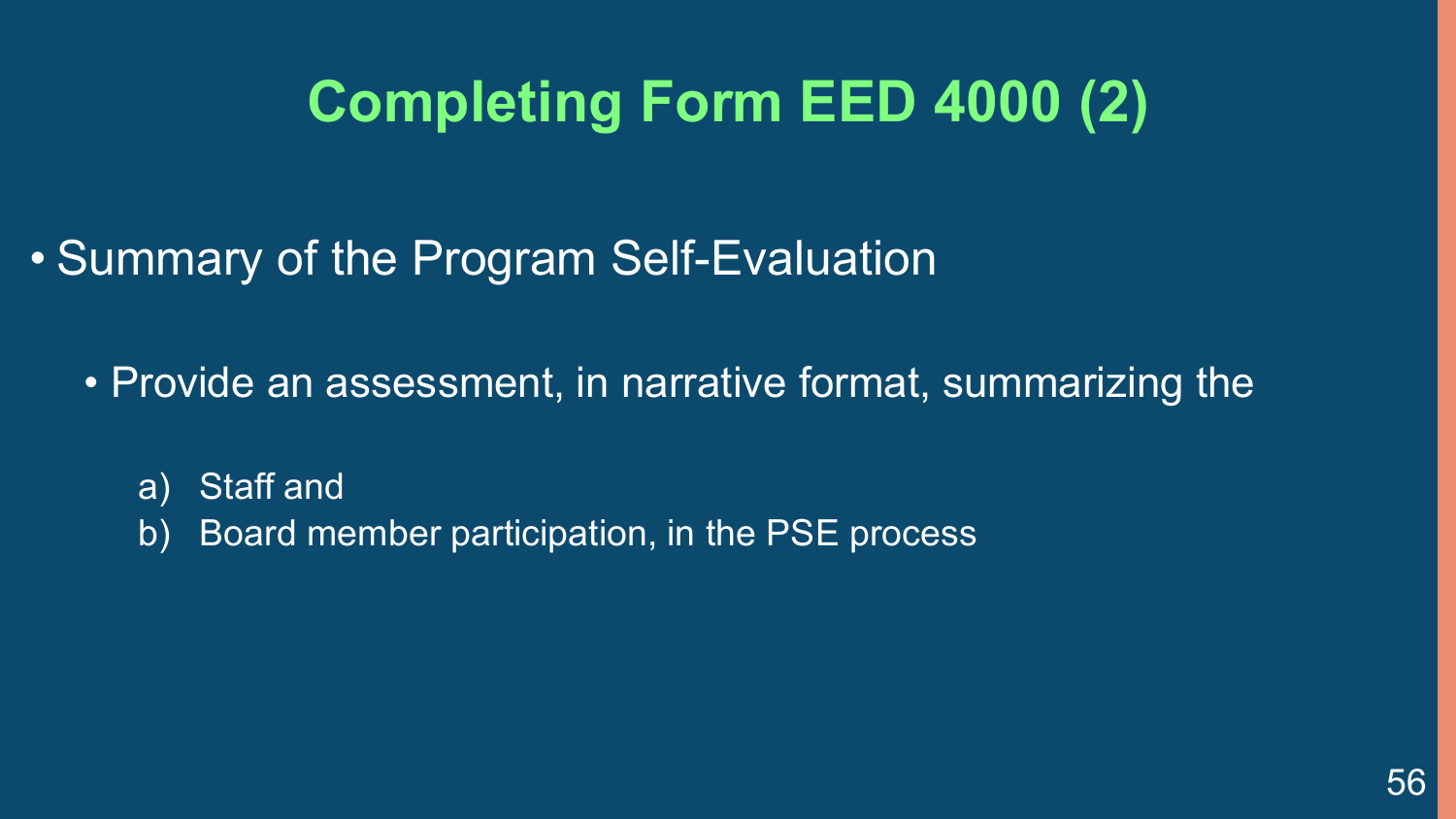## **Completing Form EED 4000 (3)**

- Summary of Program Self-Evaluation
	- Provide a summary of the findings for areas that:
		- a) Did not meet standards, and
		- b) A list of tasks needed to modify the program to address all items in need of improvement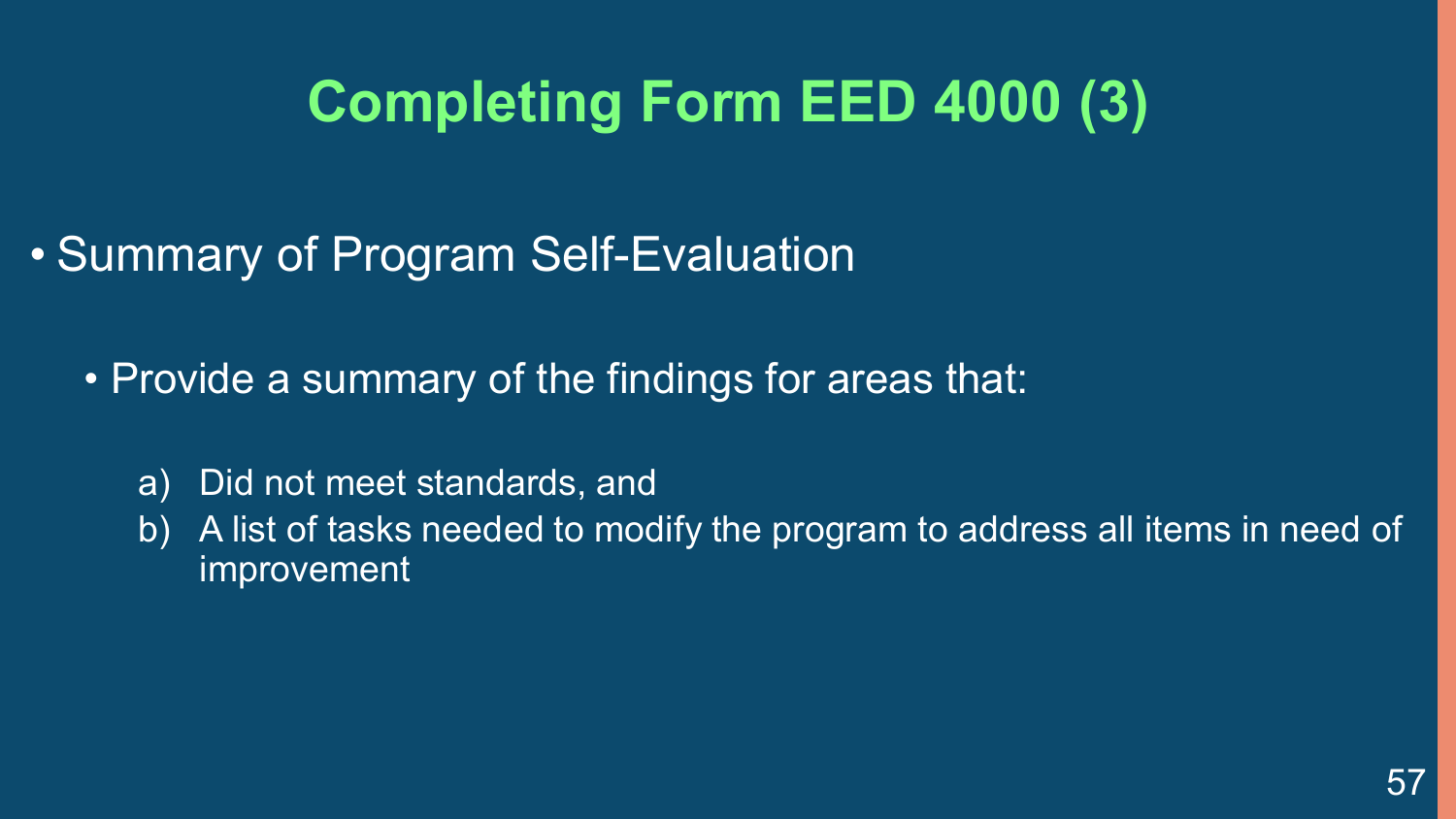## **Completing Form EED 4000 (4)**

- Summary of Program Self-Evaluation
	- Provide a summary of the findings for areas that:
		- a) Met standards, and
		- b) Describe the procedures for ongoing monitoring to ensure that those areas continue to meet standards.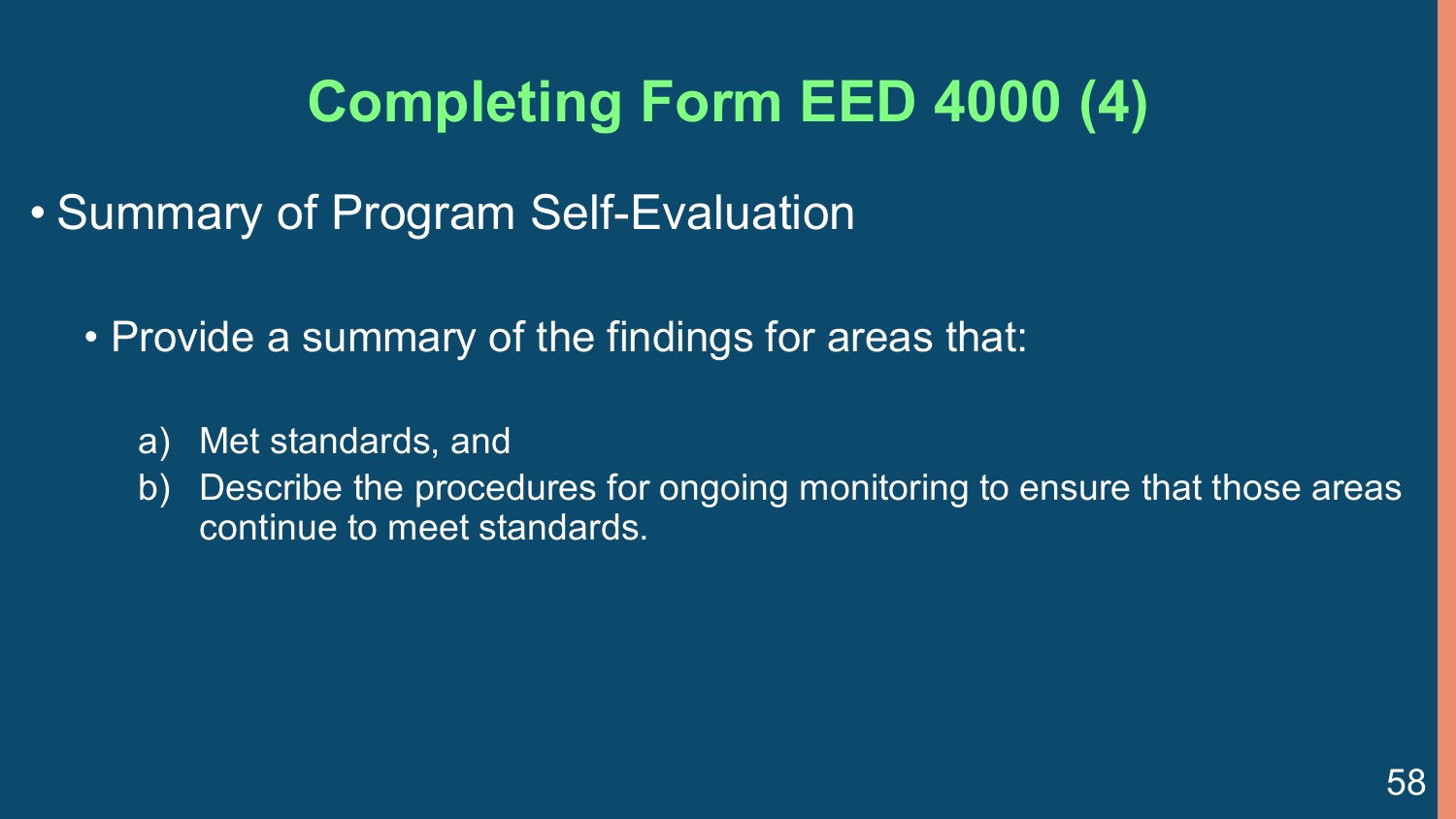## **PSE Web page Walkthrough**

#### • Documents:

- Management Bulletin 22-03
- Frequently Asked Questions
- EED 4000
- EED 4000 Instructions

PSE Documents: <https://www.cde.ca.gov/sp/cd/ci/pseforms.asp>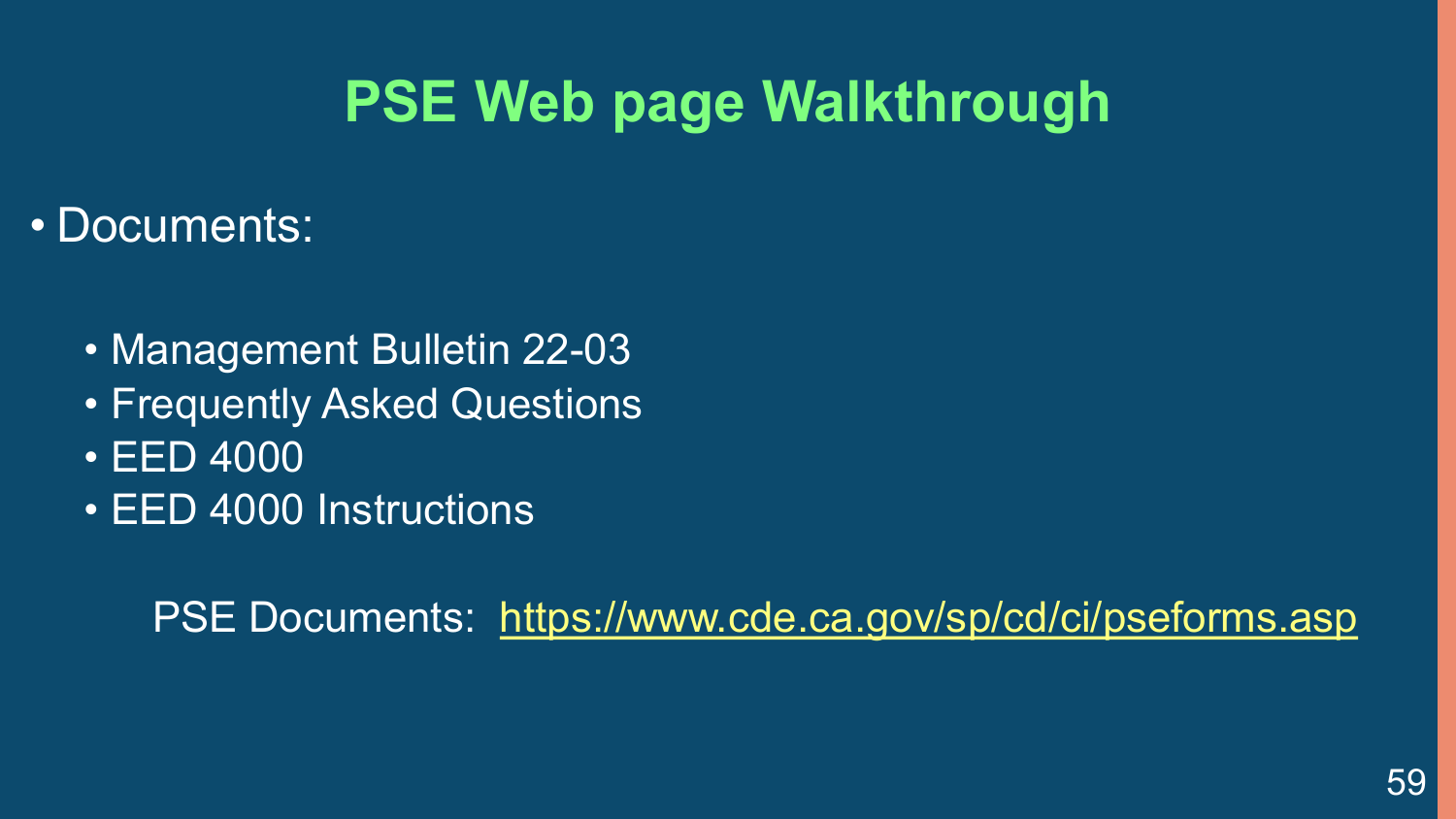#### **Next Steps**

- Begin the Program Self-Evaluation process using the Program Instrument, as outlined in this training.
- Submit the Program Self Evaluation, to the CDE, EED on or before June 1, 2022.
- Contact your assigned PQI office Consultant for technical assistance.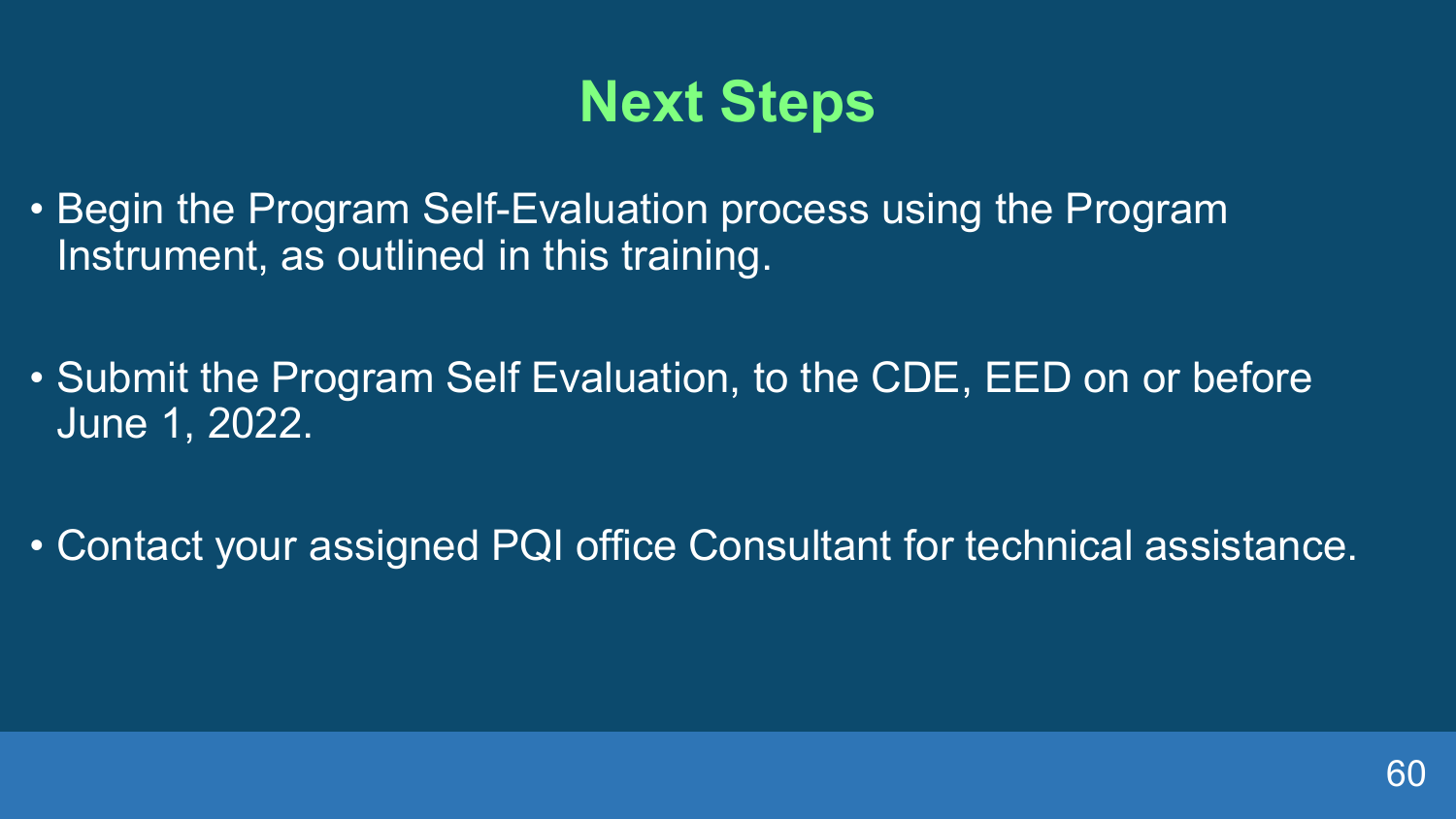#### **Resources**

- PSE forms: <https://www.cde.ca.gov/sp/cd/ci/pseforms.asp>
- Desired Results: <https://www.desiredresults.us/>
- PQI Office Regional Consultant Directory: <https://www.cde.ca.gov/sp/cd/ci/assignments.asp>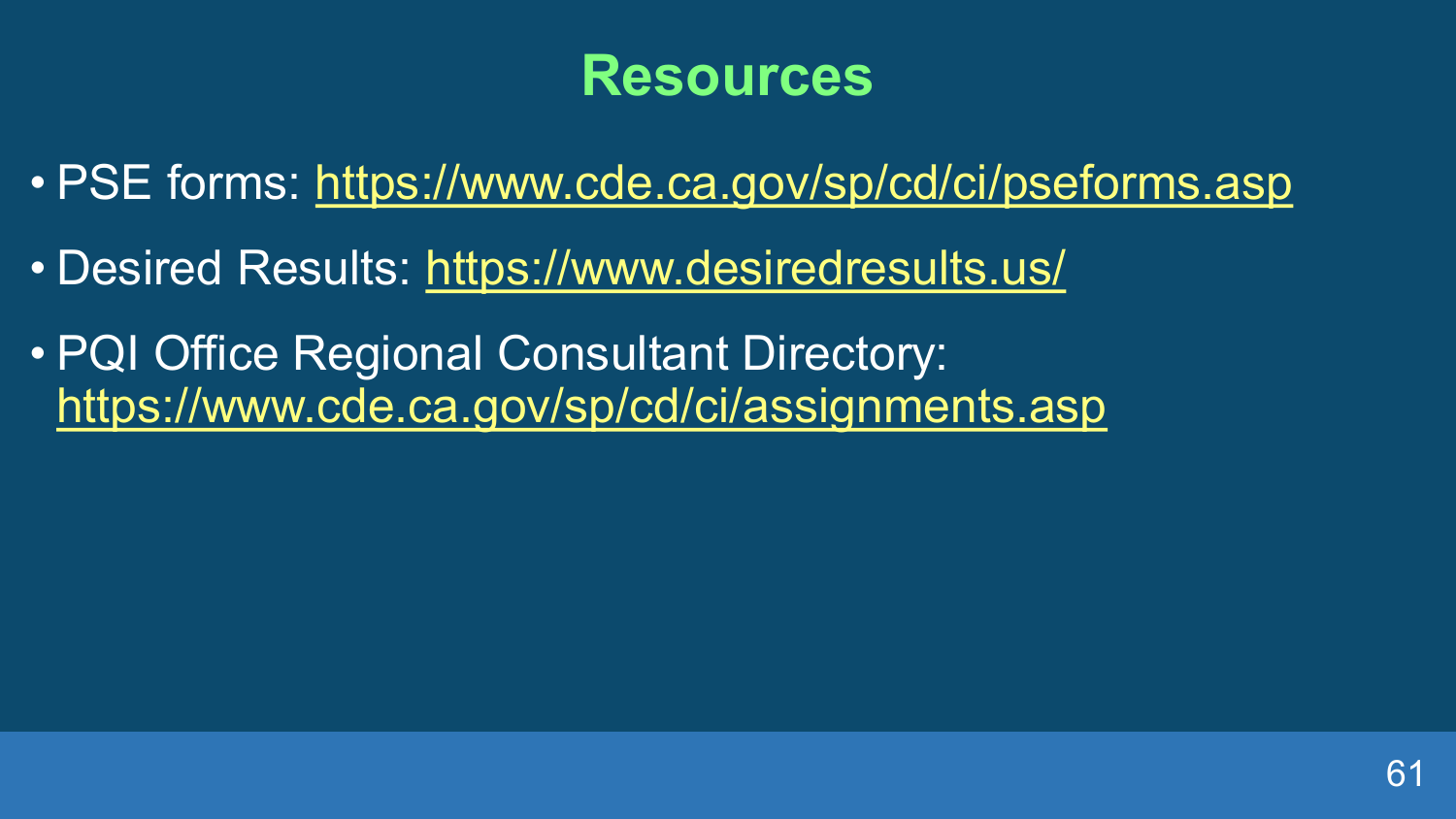